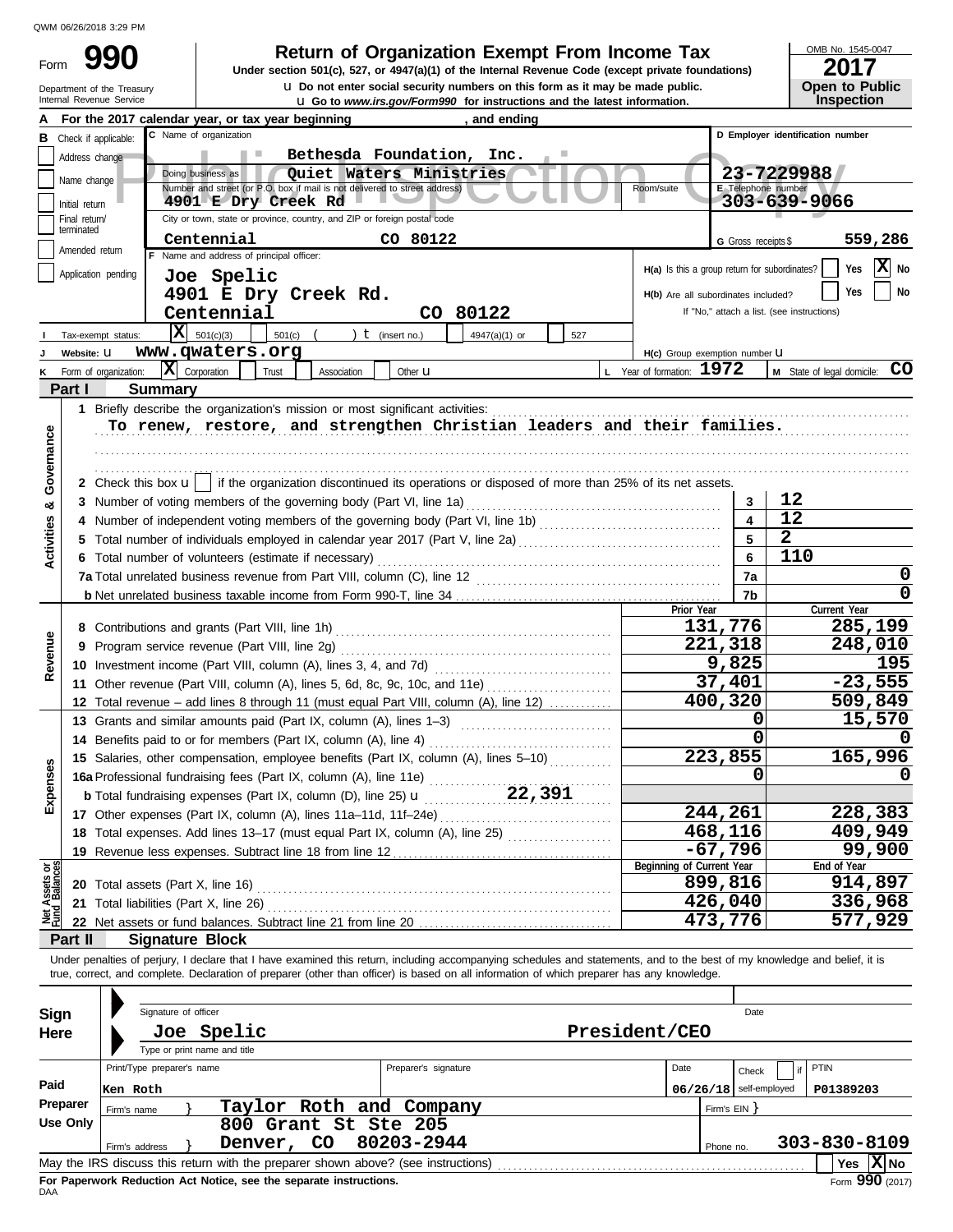|                | Form 990 (2017) Bethesda Foundation, Inc.                                   |                                                                                                              | 23-7229988                                                                                                                                                                                                                               | Page 2                  |
|----------------|-----------------------------------------------------------------------------|--------------------------------------------------------------------------------------------------------------|------------------------------------------------------------------------------------------------------------------------------------------------------------------------------------------------------------------------------------------|-------------------------|
| Part III       | <b>Statement of Program Service Accomplishments</b>                         |                                                                                                              |                                                                                                                                                                                                                                          |                         |
|                |                                                                             |                                                                                                              |                                                                                                                                                                                                                                          |                         |
| 1.             | Briefly describe the organization's mission:                                |                                                                                                              | To renew, restore, and strengthen Christian leaders and their families.                                                                                                                                                                  |                         |
| . <del>.</del> |                                                                             |                                                                                                              |                                                                                                                                                                                                                                          |                         |
|                |                                                                             |                                                                                                              |                                                                                                                                                                                                                                          |                         |
| $\mathbf{2}$   |                                                                             | Did the organization undertake any significant program services during the year which were not listed on the |                                                                                                                                                                                                                                          |                         |
|                | prior Form 990 or 990-EZ?                                                   |                                                                                                              |                                                                                                                                                                                                                                          | Yes $\overline{X}$ No   |
| 3              | If "Yes," describe these new services on Schedule O.                        | Did the organization cease conducting, or make significant changes in how it conducts, any program           |                                                                                                                                                                                                                                          |                         |
| services?      |                                                                             |                                                                                                              |                                                                                                                                                                                                                                          | Yes $ \overline{X} $ No |
| 4              | If "Yes," describe these changes on Schedule O.                             |                                                                                                              |                                                                                                                                                                                                                                          |                         |
|                |                                                                             |                                                                                                              | Describe the organization's program service accomplishments for each of its three largest program services, as measured by                                                                                                               |                         |
|                | the total expenses, and revenue, if any, for each program service reported. |                                                                                                              | expenses. Section 501(c)(3) and 501(c)(4) organizations are required to report the amount of grants and allocations to others,                                                                                                           |                         |
|                |                                                                             |                                                                                                              |                                                                                                                                                                                                                                          |                         |
| 4a (Code:      | missionary organizations.                                                   |                                                                                                              | 4a (Code: ) (Expenses \$348,564 including grants of \$15,570 ) (Revenue \$248,010 ) Renewing, restoring, and strengthening Christian leaders and their families<br>from across the United States, 32 countries, 43 denominations, and 25 |                         |
|                |                                                                             |                                                                                                              |                                                                                                                                                                                                                                          |                         |
|                |                                                                             |                                                                                                              |                                                                                                                                                                                                                                          |                         |
|                |                                                                             |                                                                                                              |                                                                                                                                                                                                                                          |                         |
|                |                                                                             |                                                                                                              |                                                                                                                                                                                                                                          |                         |
|                |                                                                             |                                                                                                              |                                                                                                                                                                                                                                          |                         |
|                |                                                                             |                                                                                                              |                                                                                                                                                                                                                                          |                         |
|                |                                                                             |                                                                                                              |                                                                                                                                                                                                                                          |                         |
|                |                                                                             |                                                                                                              |                                                                                                                                                                                                                                          |                         |
| 4b (Code:      |                                                                             |                                                                                                              |                                                                                                                                                                                                                                          |                         |
|                |                                                                             |                                                                                                              |                                                                                                                                                                                                                                          |                         |
|                |                                                                             |                                                                                                              |                                                                                                                                                                                                                                          |                         |
|                |                                                                             |                                                                                                              |                                                                                                                                                                                                                                          |                         |
|                |                                                                             |                                                                                                              |                                                                                                                                                                                                                                          |                         |
|                |                                                                             |                                                                                                              |                                                                                                                                                                                                                                          |                         |
|                |                                                                             |                                                                                                              |                                                                                                                                                                                                                                          |                         |
|                |                                                                             |                                                                                                              |                                                                                                                                                                                                                                          |                         |
|                |                                                                             |                                                                                                              |                                                                                                                                                                                                                                          |                         |
|                |                                                                             |                                                                                                              |                                                                                                                                                                                                                                          |                         |
|                |                                                                             |                                                                                                              |                                                                                                                                                                                                                                          |                         |
| 4c (Code:      | ) (Expenses \$                                                              | including grants of \$                                                                                       | ) (Revenue \$                                                                                                                                                                                                                            |                         |
|                |                                                                             |                                                                                                              |                                                                                                                                                                                                                                          |                         |
|                |                                                                             |                                                                                                              |                                                                                                                                                                                                                                          |                         |
|                |                                                                             |                                                                                                              |                                                                                                                                                                                                                                          |                         |
|                |                                                                             |                                                                                                              |                                                                                                                                                                                                                                          |                         |
|                |                                                                             |                                                                                                              |                                                                                                                                                                                                                                          |                         |
|                |                                                                             |                                                                                                              |                                                                                                                                                                                                                                          |                         |
|                |                                                                             |                                                                                                              |                                                                                                                                                                                                                                          |                         |
|                |                                                                             |                                                                                                              |                                                                                                                                                                                                                                          |                         |
|                |                                                                             |                                                                                                              |                                                                                                                                                                                                                                          |                         |
|                |                                                                             |                                                                                                              |                                                                                                                                                                                                                                          |                         |
|                |                                                                             |                                                                                                              |                                                                                                                                                                                                                                          |                         |
|                | 4d Other program services (Describe in Schedule O.)                         |                                                                                                              |                                                                                                                                                                                                                                          |                         |
| (Expenses \$   |                                                                             | including grants of \$                                                                                       | (Revenue \$                                                                                                                                                                                                                              |                         |
|                | 4e Total program service expenses u                                         | 348,564                                                                                                      |                                                                                                                                                                                                                                          |                         |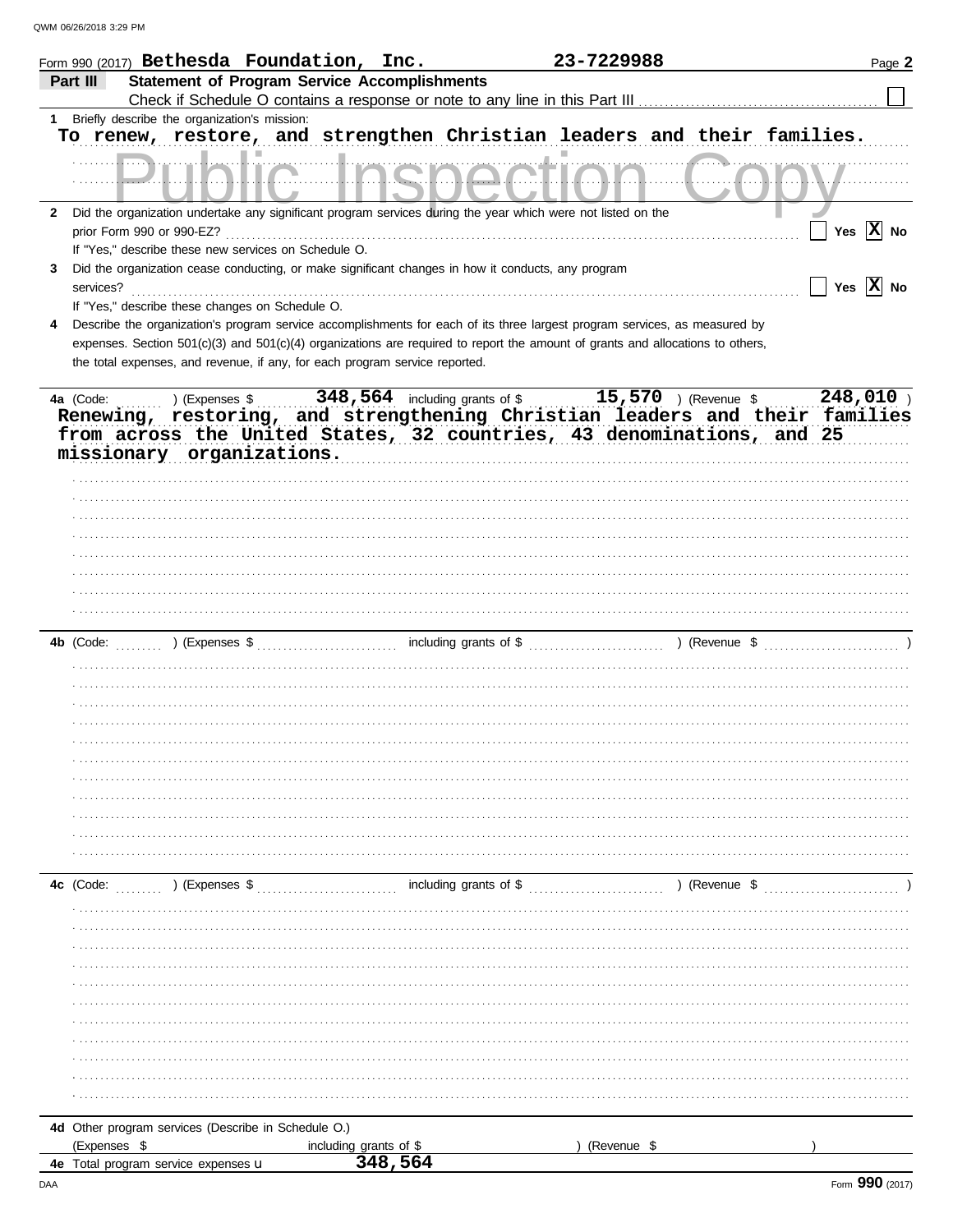|         |                     | Form 990 (2017) Bethesda Foundation, Inc. | 23-7229988                                                                                                        |  |     | Page $3$ |
|---------|---------------------|-------------------------------------------|-------------------------------------------------------------------------------------------------------------------|--|-----|----------|
| Part IV |                     | <b>Checklist of Required Schedules</b>    |                                                                                                                   |  |     |          |
|         |                     |                                           |                                                                                                                   |  | Yes | No       |
|         |                     |                                           | Is the organization described in section $501(c)(3)$ or $4947(a)(1)$ (other than a private foundation)? If "Yes," |  |     |          |
|         | complete Schedule A |                                           |                                                                                                                   |  |     |          |
|         |                     |                                           | Is the organization required to complete Schedule B, Schedule of Contributors (see instructions)?                 |  |     |          |

| 2   | Is the organization required to complete Schedule B, Schedule of Contributors (see instructions)?                       | 2                       | х |                         |
|-----|-------------------------------------------------------------------------------------------------------------------------|-------------------------|---|-------------------------|
| 3   | Did the organization engage in direct or indirect political campaign activities on behalf of or in opposition to        |                         |   |                         |
|     | candidates for public office? If "Yes," complete Schedule C, Part I                                                     |                         |   | X                       |
| 4   | Section 501(c)(3) organizations. Did the organization engage in lobbying activities, or have a section 501(h)           |                         |   |                         |
|     | election in effect during the tax year? If "Yes," complete Schedule C, Part II                                          | 4                       |   | X                       |
| 5   | Is the organization a section $501(c)(4)$ , $501(c)(5)$ , or $501(c)(6)$ organization that receives membership dues,    |                         |   |                         |
|     | assessments, or similar amounts as defined in Revenue Procedure 98-19? If "Yes," complete Schedule C,                   |                         |   |                         |
|     | Part III                                                                                                                | 5                       |   | X                       |
| 6   | Did the organization maintain any donor advised funds or any similar funds or accounts for which donors                 |                         |   |                         |
|     | have the right to provide advice on the distribution or investment of amounts in such funds or accounts? If             |                         |   |                         |
|     | "Yes," complete Schedule D. Part I                                                                                      | 6                       |   | X                       |
| 7   | Did the organization receive or hold a conservation easement, including easements to preserve open space,               |                         |   |                         |
|     | the environment, historic land areas, or historic structures? If "Yes," complete Schedule D, Part II                    | $\overline{\mathbf{r}}$ |   | X                       |
| 8   | Did the organization maintain collections of works of art, historical treasures, or other similar assets? If "Yes,"     |                         |   |                         |
|     | complete Schedule D, Part III                                                                                           | 8                       |   | X                       |
| 9   | Did the organization report an amount in Part X, line 21, for escrow or custodial account liability, serve as a         |                         |   |                         |
|     | custodian for amounts not listed in Part X; or provide credit counseling, debt management, credit repair, or            |                         |   |                         |
|     | debt negotiation services? If "Yes," complete Schedule D, Part IV                                                       | 9                       |   | x                       |
| 10  | Did the organization, directly or through a related organization, hold assets in temporarily restricted                 |                         |   |                         |
|     | endowments, permanent endowments, or quasi-endowments? If "Yes," complete Schedule D, Part V                            | 10                      | х |                         |
| 11  | If the organization's answer to any of the following questions is "Yes," then complete Schedule D, Parts VI,            |                         |   |                         |
|     | VII, VIII, IX, or X as applicable.                                                                                      |                         |   |                         |
| a   | Did the organization report an amount for land, buildings, and equipment in Part X, line 10? If "Yes,"                  |                         |   |                         |
|     | complete Schedule D, Part VI                                                                                            | 11a                     | X |                         |
| b   | Did the organization report an amount for investments—other securities in Part X, line 12 that is 5% or more            |                         |   |                         |
|     | of its total assets reported in Part X, line 16? If "Yes," complete Schedule D, Part VII                                | 11b                     |   | x                       |
| с   | Did the organization report an amount for investments—program related in Part X, line 13 that is 5% or more             |                         |   |                         |
|     | of its total assets reported in Part X, line 16? If "Yes," complete Schedule D, Part VIII                               | 11c                     |   | X                       |
| d   | Did the organization report an amount for other assets in Part X, line 15 that is 5% or more of its total assets        |                         |   |                         |
|     | reported in Part X, line 16? If "Yes," complete Schedule D, Part IX                                                     | 11d                     |   | X                       |
|     | Did the organization report an amount for other liabilities in Part X, line 25? If "Yes," complete Schedule D, Part X   | 11e                     |   | $\mathbf x$             |
| f   | Did the organization's separate or consolidated financial statements for the tax year include a footnote that addresses |                         |   |                         |
|     | the organization's liability for uncertain tax positions under FIN 48 (ASC 740)? If "Yes," complete Schedule D, Part X  | 11f                     | х |                         |
| 12a | Did the organization obtain separate, independent audited financial statements for the tax year? If "Yes," complete     |                         |   |                         |
|     | Schedule D, Parts XI and XII [11] [11] [11] Schedule D, Parts XI and XII                                                | 12a                     |   | x                       |
| b   | Was the organization included in consolidated, independent audited financial statements for the tax year? If            |                         |   |                         |
|     | "Yes," and if the organization answered "No" to line 12a, then completing Schedule D, Parts XI and XII is optional      | 12b                     |   | х                       |
| 13  |                                                                                                                         | 13                      |   | $\overline{\mathbf{x}}$ |
| 14a | Did the organization maintain an office, employees, or agents outside of the United States?                             | 14a                     |   | $\mathbf x$             |
| b   | Did the organization have aggregate revenues or expenses of more than \$10,000 from grantmaking,                        |                         |   |                         |
|     | fundraising, business, investment, and program service activities outside the United States, or aggregate               |                         |   |                         |
|     |                                                                                                                         | 14b                     |   | x                       |
| 15  | Did the organization report on Part IX, column (A), line 3, more than \$5,000 of grants or other assistance to or       |                         |   |                         |
|     | for any foreign organization? If "Yes," complete Schedule F, Parts II and IV                                            | 15                      |   | X                       |
| 16  | Did the organization report on Part IX, column (A), line 3, more than \$5,000 of aggregate grants or other              |                         |   |                         |
|     | assistance to or for foreign individuals? If "Yes," complete Schedule F, Parts III and IV                               | 16                      |   | X                       |
| 17  | Did the organization report a total of more than \$15,000 of expenses for professional fundraising services on          |                         |   |                         |
|     |                                                                                                                         | 17                      |   | x                       |
| 18  | Did the organization report more than \$15,000 total of fundraising event gross income and contributions on             |                         |   |                         |
|     | Part VIII, lines 1c and 8a? If "Yes," complete Schedule G, Part II                                                      | 18                      | X |                         |
| 19  | Did the organization report more than \$15,000 of gross income from gaming activities on Part VIII, line 9a?            |                         |   |                         |
|     |                                                                                                                         | 19                      |   | X                       |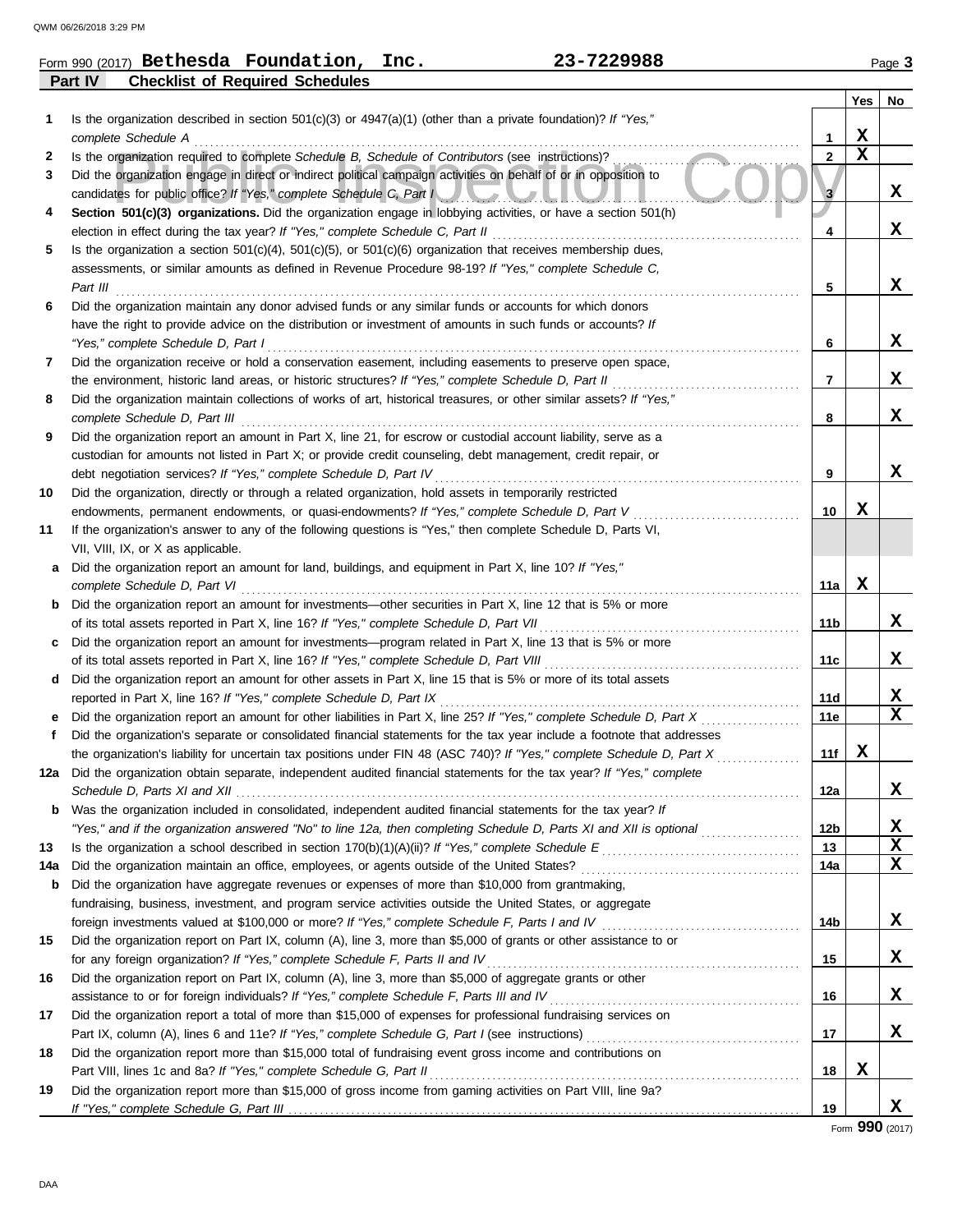|     | 23-7229988<br>Form 990 (2017) Bethesda Foundation,<br>Inc.                                                       |                 |     | Page 4                  |
|-----|------------------------------------------------------------------------------------------------------------------|-----------------|-----|-------------------------|
|     | Part IV<br><b>Checklist of Required Schedules (continued)</b>                                                    |                 |     |                         |
|     |                                                                                                                  |                 | Yes | No                      |
|     | 20a Did the organization operate one or more hospital facilities? If "Yes," complete Schedule H                  | 20a             |     | $\mathbf x$             |
| b   | If "Yes" to line 20a, did the organization attach a copy of its audited financial statements to this return?     | 20b             |     |                         |
| 21  | Did the organization report more than \$5,000 of grants or other assistance to any domestic organization or      |                 |     |                         |
|     | domestic government on Part IX, column (A), line 1? If "Yes," complete Schedule I, Parts I and II                | 21 <sub>2</sub> |     | X                       |
| 22  | Did the organization report more than \$5,000 of grants or other assistance to or for domestic individuals on    |                 |     |                         |
|     | Part IX, column (A), line 2? If "Yes," complete Schedule I, Parts I and III                                      | 22              | X   |                         |
| 23  | Did the organization answer "Yes" to Part VII, Section A, line 3, 4, or 5 about compensation of the              |                 |     |                         |
|     | organization's current and former officers, directors, trustees, key employees, and highest compensated          |                 |     |                         |
|     | employees? If "Yes," complete Schedule J                                                                         | 23              |     | X                       |
|     | 24a Did the organization have a tax-exempt bond issue with an outstanding principal amount of more than          |                 |     |                         |
|     | \$100,000 as of the last day of the year, that was issued after December 31, 2002? If "Yes," answer lines 24b    |                 |     |                         |
|     | through 24d and complete Schedule K. If "No," go to line 25a                                                     | 24a             |     | X                       |
| b   | Did the organization invest any proceeds of tax-exempt bonds beyond a temporary period exception?                | 24b             |     |                         |
| c   | Did the organization maintain an escrow account other than a refunding escrow at any time during the year        |                 |     |                         |
|     | to defease any tax-exempt bonds?                                                                                 | 24c             |     |                         |
|     | d Did the organization act as an "on behalf of" issuer for bonds outstanding at any time during the year?        | 24d             |     |                         |
|     | 25a Section 501(c)(3), 501(c)(4), and 501(c)(29) organizations. Did the organization engage in an excess benefit |                 |     |                         |
|     | transaction with a disqualified person during the year? If "Yes," complete Schedule L, Part I                    | 25a             |     | x                       |
| b   | Is the organization aware that it engaged in an excess benefit transaction with a disqualified person in a prior |                 |     |                         |
|     | year, and that the transaction has not been reported on any of the organization's prior Forms 990 or 990-EZ?     |                 |     |                         |
|     | If "Yes," complete Schedule L, Part I                                                                            | 25b             |     | X                       |
| 26  | Did the organization report any amount on Part X, line 5, 6, or 22 for receivables from or payables to any       |                 |     |                         |
|     | current or former officers, directors, trustees, key employees, highest compensated employees, or                |                 |     |                         |
|     | disqualified persons? If "Yes," complete Schedule L, Part II                                                     | 26              |     | X                       |
| 27  | Did the organization provide a grant or other assistance to an officer, director, trustee, key employee,         |                 |     |                         |
|     | substantial contributor or employee thereof, a grant selection committee member, or to a 35% controlled          |                 |     |                         |
|     | entity or family member of any of these persons? If "Yes," complete Schedule L, Part III                         | 27              |     | X                       |
| 28  | Was the organization a party to a business transaction with one of the following parties (see Schedule L,        |                 |     |                         |
|     | Part IV instructions for applicable filing thresholds, conditions, and exceptions):                              |                 |     |                         |
| а   | A current or former officer, director, trustee, or key employee? If "Yes," complete Schedule L, Part IV          | 28a             |     | X                       |
| b   | A family member of a current or former officer, director, trustee, or key employee? If "Yes," complete           |                 |     |                         |
|     | Schedule L, Part IV                                                                                              | 28b             |     | X                       |
| C   | An entity of which a current or former officer, director, trustee, or key employee (or a family member thereof)  |                 |     |                         |
|     | was an officer, director, trustee, or direct or indirect owner? If "Yes," complete Schedule L, Part IV           | 28c             |     | X                       |
| 29  |                                                                                                                  | 29              |     | $\overline{\textbf{x}}$ |
| 30  | Did the organization receive contributions of art, historical treasures, or other similar assets, or qualified   |                 |     |                         |
|     | conservation contributions? If "Yes," complete Schedule M                                                        | 30              |     | X                       |
| 31  | Did the organization liquidate, terminate, or dissolve and cease operations? If "Yes," complete Schedule N,      |                 |     |                         |
|     | Part I                                                                                                           | 31              |     | X                       |
| 32  | Did the organization sell, exchange, dispose of, or transfer more than 25% of its net assets? If "Yes,"          |                 |     |                         |
|     | complete Schedule N, Part II                                                                                     | 32              |     | X                       |
| 33  | Did the organization own 100% of an entity disregarded as separate from the organization under Regulations       |                 |     |                         |
|     | sections 301.7701-2 and 301.7701-3? If "Yes," complete Schedule R, Part I                                        | 33              |     | X                       |
| 34  | Was the organization related to any tax-exempt or taxable entity? If "Yes," complete Schedule R, Part II, III,   |                 |     |                         |
|     | or IV, and Part V, line 1                                                                                        | 34              |     | х<br>$\mathbf x$        |
| 35a | Did the organization have a controlled entity within the meaning of section 512(b)(13)?                          | 35a             |     |                         |
| b   | If "Yes" to line 35a, did the organization receive any payment from or engage in any transaction with a          |                 |     |                         |
|     |                                                                                                                  | 35b             |     |                         |
| 36  | Section 501(c)(3) organizations. Did the organization make any transfers to an exempt non-charitable             |                 |     |                         |
|     | related organization? If "Yes," complete Schedule R, Part V, line 2                                              | 36              |     | X                       |
| 37  | Did the organization conduct more than 5% of its activities through an entity that is not a related organization |                 |     |                         |
|     | and that is treated as a partnership for federal income tax purposes? If "Yes," complete Schedule R,             |                 |     |                         |
|     | Part VI                                                                                                          | 37              |     | X                       |
| 38  | Did the organization complete Schedule O and provide explanations in Schedule O for Part VI, lines 11b and       |                 |     |                         |
|     | 19? Note. All Form 990 filers are required to complete Schedule O.                                               | 38              | X   |                         |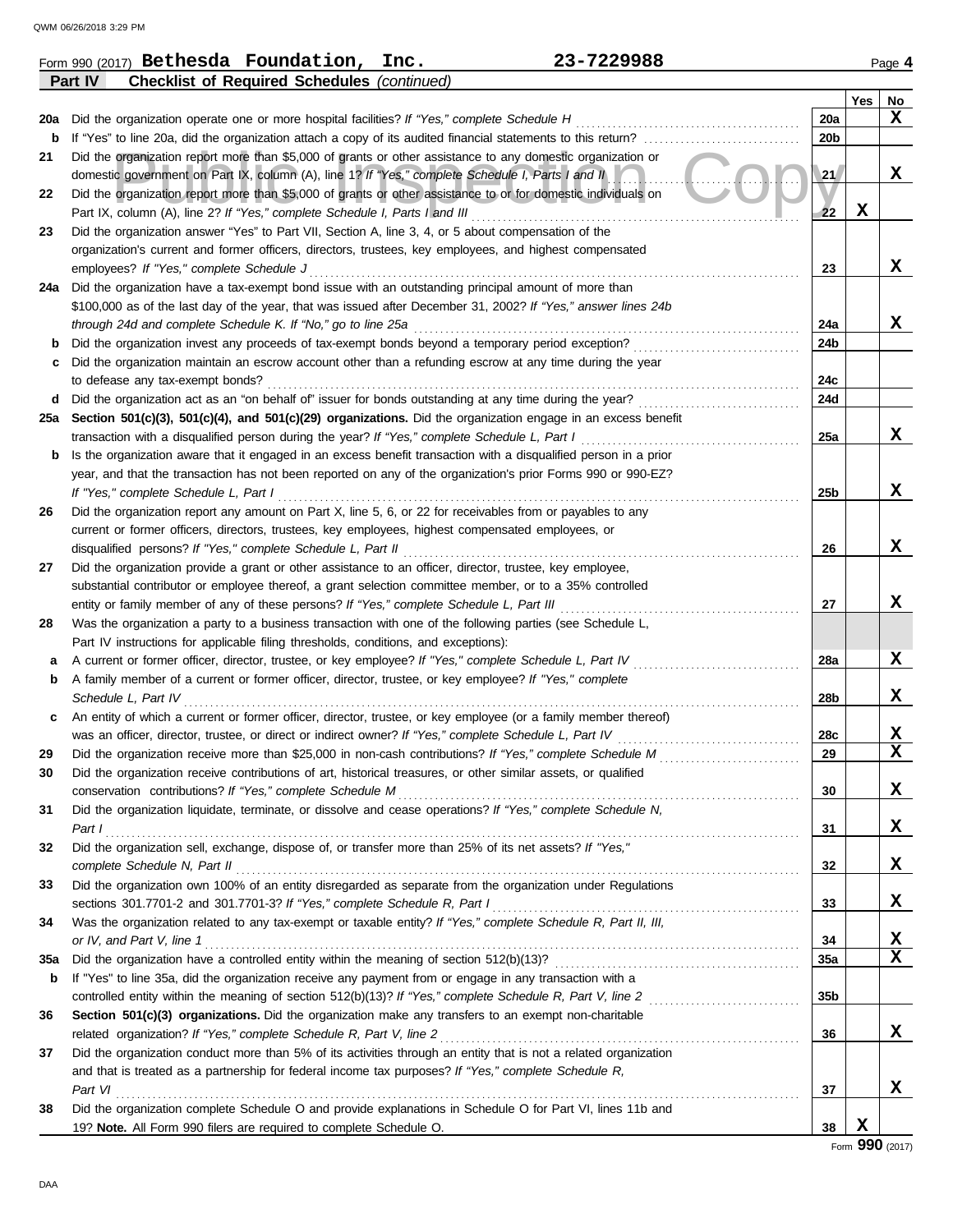|             | 23-7229988<br>Form 990 (2017) Bethesda Foundation, Inc.                                                                                                                                                                                                                                                                 |                                  |             | Page 5                  |
|-------------|-------------------------------------------------------------------------------------------------------------------------------------------------------------------------------------------------------------------------------------------------------------------------------------------------------------------------|----------------------------------|-------------|-------------------------|
|             | Statements Regarding Other IRS Filings and Tax Compliance<br>Part V                                                                                                                                                                                                                                                     |                                  |             |                         |
|             | Check if Schedule O contains a response or note to any line in this Part V                                                                                                                                                                                                                                              |                                  |             |                         |
|             |                                                                                                                                                                                                                                                                                                                         |                                  | Yes         | No                      |
| 1а          | Enter the number reported in Box 3 of Form 1096. Enter -0- if not applicable                                                                                                                                                                                                                                            | 9<br>1a                          |             |                         |
| b           | Enter the number of Forms W-2G included in line 1a. Enter -0- if not applicable                                                                                                                                                                                                                                         | $\overline{0}$<br>1 <sub>b</sub> |             |                         |
| c           | Did the organization comply with backup withholding rules for reportable payments to vendors and                                                                                                                                                                                                                        |                                  | $\mathbf x$ |                         |
|             | reportable gaming (gambling) winnings to prize winners? <b>All and the set of the set of the set of the set of the set of the set of the set of the set of the set of the set of the set of the set of the set of the set of the</b><br>Enter the number of employees reported on Form W-3, Transmittal of Wage and Tax | 1 <sub>c</sub>                   |             |                         |
| 2a          | Statements, filed for the calendar year ending with or within the year covered by this return                                                                                                                                                                                                                           | $\mathbf{2}$<br>2a               |             |                         |
| b           | If at least one is reported on line 2a, did the organization file all required federal employment tax returns?                                                                                                                                                                                                          | 2b                               | X           |                         |
|             | Note. If the sum of lines 1a and 2a is greater than 250, you may be required to e-file (see instructions)                                                                                                                                                                                                               |                                  |             |                         |
| За          | Did the organization have unrelated business gross income of \$1,000 or more during the year?                                                                                                                                                                                                                           | 3a                               |             | x                       |
| b           | If "Yes," has it filed a Form 990-T for this year? If "No" to line 3b, provide an explanation in Schedule O                                                                                                                                                                                                             | 3b                               |             |                         |
| 4a          | At any time during the calendar year, did the organization have an interest in, or a signature or other authority                                                                                                                                                                                                       |                                  |             |                         |
|             | over, a financial account in a foreign country (such as a bank account, securities account, or other financial                                                                                                                                                                                                          |                                  |             |                         |
|             | account)?                                                                                                                                                                                                                                                                                                               | 4a                               |             | x                       |
| b           | If "Yes," enter the name of the foreign country: <b>u</b>                                                                                                                                                                                                                                                               |                                  |             |                         |
|             | See instructions for filing requirements for FinCEN Form 114, Report of Foreign Bank and Financial Accounts                                                                                                                                                                                                             |                                  |             |                         |
|             | (FBAR).                                                                                                                                                                                                                                                                                                                 |                                  |             |                         |
| 5a          | Was the organization a party to a prohibited tax shelter transaction at any time during the tax year?                                                                                                                                                                                                                   | 5a                               |             | X                       |
| b           | Did any taxable party notify the organization that it was or is a party to a prohibited tax shelter transaction?                                                                                                                                                                                                        | 5 <sub>b</sub>                   |             | $\mathbf x$             |
| c           | If "Yes" to line 5a or 5b, did the organization file Form 8886-T?                                                                                                                                                                                                                                                       | 5c                               |             |                         |
| 6а          | Does the organization have annual gross receipts that are normally greater than \$100,000, and did the                                                                                                                                                                                                                  |                                  |             |                         |
|             | organization solicit any contributions that were not tax deductible as charitable contributions?                                                                                                                                                                                                                        | 6a                               |             | x                       |
| b           | If "Yes," did the organization include with every solicitation an express statement that such contributions or<br>gifts were not tax deductible?                                                                                                                                                                        | 6b                               |             |                         |
| 7           | Organizations that may receive deductible contributions under section 170(c).                                                                                                                                                                                                                                           |                                  |             |                         |
| а           | Did the organization receive a payment in excess of \$75 made partly as a contribution and partly for goods                                                                                                                                                                                                             |                                  |             |                         |
|             | and services provided to the payor?                                                                                                                                                                                                                                                                                     | 7a                               | X           |                         |
| b           | If "Yes," did the organization notify the donor of the value of the goods or services provided?                                                                                                                                                                                                                         | 7b                               | X           |                         |
| c           | Did the organization sell, exchange, or otherwise dispose of tangible personal property for which it was                                                                                                                                                                                                                |                                  |             |                         |
|             | required to file Form 8282?                                                                                                                                                                                                                                                                                             | 7c                               |             | х                       |
| d           |                                                                                                                                                                                                                                                                                                                         | 7d                               |             |                         |
| е           | Did the organization receive any funds, directly or indirectly, to pay premiums on a personal benefit contract?                                                                                                                                                                                                         | 7e                               |             | X                       |
|             | Did the organization, during the year, pay premiums, directly or indirectly, on a personal benefit contract?                                                                                                                                                                                                            | 7f                               |             | X                       |
|             | If the organization received a contribution of qualified intellectual property, did the organization file Form 8899 as required?                                                                                                                                                                                        | 7g                               |             | $\mathbf x$             |
|             | If the organization received a contribution of cars, boats, airplanes, or other vehicles, did the organization file a Form 1098-C?                                                                                                                                                                                      | 7h                               |             | $\overline{\mathbf{x}}$ |
| 8           | Sponsoring organizations maintaining donor advised funds. Did a donor advised fund maintained by the                                                                                                                                                                                                                    |                                  |             |                         |
|             | sponsoring organization have excess business holdings at any time during the year?                                                                                                                                                                                                                                      | 8                                |             |                         |
| 9           | Sponsoring organizations maintaining donor advised funds.                                                                                                                                                                                                                                                               |                                  |             |                         |
| а           | Did the sponsoring organization make any taxable distributions under section 4966?                                                                                                                                                                                                                                      | 9a                               |             |                         |
| $\mathbf b$ | Did the sponsoring organization make a distribution to a donor, donor advisor, or related person?                                                                                                                                                                                                                       | 9b                               |             |                         |
| 10          | Section 501(c)(7) organizations. Enter:<br>Initiation fees and capital contributions included on Part VIII, line 12 [11] [11] [11] [12] [11] [12] [11] [1                                                                                                                                                               | 10a                              |             |                         |
| а<br>b      | Gross receipts, included on Form 990, Part VIII, line 12, for public use of club facilities                                                                                                                                                                                                                             | 10 <sub>b</sub>                  |             |                         |
| 11          | Section 501(c)(12) organizations. Enter:                                                                                                                                                                                                                                                                                |                                  |             |                         |
| а           | Gross income from members or shareholders                                                                                                                                                                                                                                                                               | 11a                              |             |                         |
| b           | Gross income from other sources (Do not net amounts due or paid to other sources                                                                                                                                                                                                                                        |                                  |             |                         |
|             | against amounts due or received from them.)                                                                                                                                                                                                                                                                             | 11 <sub>b</sub>                  |             |                         |
| 12a         | Section 4947(a)(1) non-exempt charitable trusts. Is the organization filing Form 990 in lieu of Form 1041?                                                                                                                                                                                                              | 12a                              |             |                         |
| b           | If "Yes," enter the amount of tax-exempt interest received or accrued during the year                                                                                                                                                                                                                                   | 12 <sub>b</sub>                  |             |                         |
| 13          | Section 501(c)(29) qualified nonprofit health insurance issuers.                                                                                                                                                                                                                                                        |                                  |             |                         |
| а           | Is the organization licensed to issue qualified health plans in more than one state?                                                                                                                                                                                                                                    | 13а                              |             |                         |
|             | Note. See the instructions for additional information the organization must report on Schedule O.                                                                                                                                                                                                                       |                                  |             |                         |
| b           | Enter the amount of reserves the organization is required to maintain by the states in which                                                                                                                                                                                                                            |                                  |             |                         |
|             |                                                                                                                                                                                                                                                                                                                         | 13 <sub>b</sub>                  |             |                         |
| c           | Enter the amount of reserves on hand                                                                                                                                                                                                                                                                                    | 13c                              |             |                         |
| 14a         | Did the organization receive any payments for indoor tanning services during the tax year?                                                                                                                                                                                                                              | 14a                              |             | $\mathbf x$             |
|             |                                                                                                                                                                                                                                                                                                                         | 14b                              |             |                         |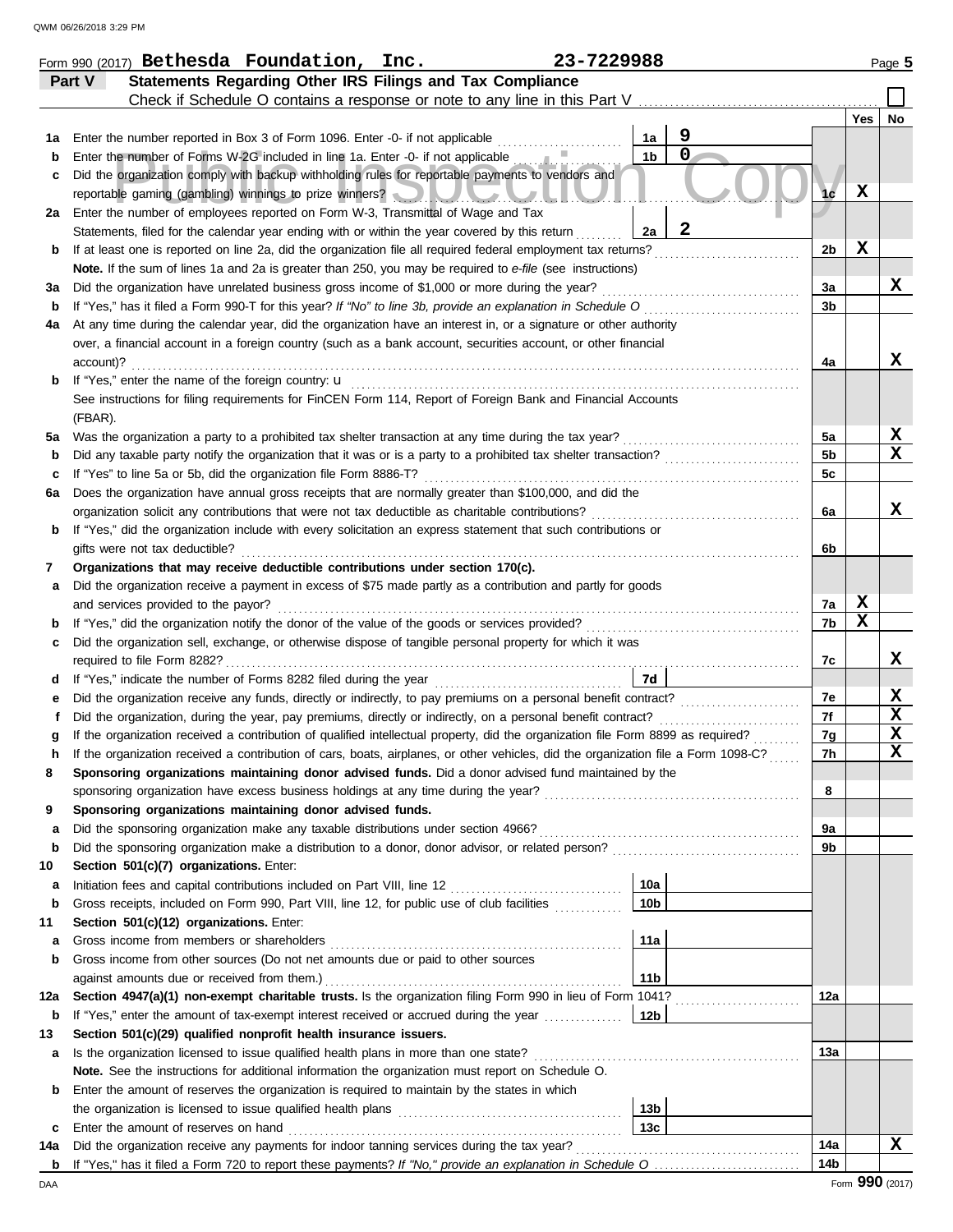|        | 23-7229988<br>Form 990 (2017) $\texttt{Bethesda}$ Foundation, Inc.                                                                  |                         |             | Page 6          |
|--------|-------------------------------------------------------------------------------------------------------------------------------------|-------------------------|-------------|-----------------|
|        | Part VI<br>Governance, Management, and Disclosure For each "Yes" response to lines 2 through 7b below, and for a "No"               |                         |             |                 |
|        | response to line 8a, 8b, or 10b below, describe the circumstances, processes, or changes in Schedule O. See instructions.           |                         |             |                 |
|        |                                                                                                                                     |                         |             | X               |
|        | Section A. Governing Body and Management                                                                                            |                         |             |                 |
|        |                                                                                                                                     |                         | Yes         | No              |
| 1a     | Enter the number of voting members of the governing body at the end of the tax year                                                 |                         |             |                 |
|        | If there are material differences in voting rights among members of the governing body, or                                          |                         |             |                 |
|        | if the governing body delegated broad authority to an executive committee or similar                                                |                         |             |                 |
|        | committee, explain in Schedule O.                                                                                                   |                         |             |                 |
| b      | 12<br>1b<br>Enter the number of voting members included in line 1a, above, who are independent                                      |                         |             |                 |
| 2      | Did any officer, director, trustee, or key employee have a family relationship or a business relationship with                      |                         |             |                 |
|        | any other officer, director, trustee, or key employee?                                                                              | 2                       |             | x               |
| 3      | Did the organization delegate control over management duties customarily performed by or under the direct                           |                         |             |                 |
|        | supervision of officers, directors, or trustees, or key employees to a management company or other person?                          | 3                       |             | х               |
| 4      | Did the organization make any significant changes to its governing documents since the prior Form 990 was filed?                    | $\overline{\mathbf{4}}$ |             | X               |
| 5      | Did the organization become aware during the year of a significant diversion of the organization's assets?                          | 5                       |             | X               |
| 6      | Did the organization have members or stockholders?                                                                                  | 6                       |             | X               |
| 7a     | Did the organization have members, stockholders, or other persons who had the power to elect or appoint                             |                         |             |                 |
|        | one or more members of the governing body?                                                                                          | 7a                      |             | X               |
| b      | Are any governance decisions of the organization reserved to (or subject to approval by) members,                                   |                         |             |                 |
|        | stockholders, or persons other than the governing body?                                                                             | 7b                      |             | x               |
| 8      | Did the organization contemporaneously document the meetings held or written actions undertaken during the year by the following:   |                         |             |                 |
| а      | The governing body?                                                                                                                 | 8a                      | X           |                 |
| b      | Each committee with authority to act on behalf of the governing body?                                                               | 8b                      | $\mathbf x$ |                 |
| 9      | Is there any officer, director, trustee, or key employee listed in Part VII, Section A, who cannot be reached at                    |                         |             |                 |
|        |                                                                                                                                     | 9                       |             | x               |
|        | Section B. Policies (This Section B requests information about policies not required by the Internal Revenue Code.)                 |                         |             |                 |
|        |                                                                                                                                     |                         | Yes         | No              |
| 10a l  | Did the organization have local chapters, branches, or affiliates?                                                                  | 10a                     |             | x               |
|        | <b>b</b> If "Yes," did the organization have written policies and procedures governing the activities of such chapters,             |                         |             |                 |
|        |                                                                                                                                     | 10b                     |             |                 |
| 11a    | Has the organization provided a complete copy of this Form 990 to all members of its governing body before filing the form?         | 11a                     | X           |                 |
| b      | Describe in Schedule O the process, if any, used by the organization to review this Form 990.                                       |                         |             |                 |
| 12a    | Did the organization have a written conflict of interest policy? If "No," go to line 13                                             | 12a                     | X           |                 |
| b      | Were officers, directors, or trustees, and key employees required to disclose annually interests that could give rise to conflicts? | 12 <sub>b</sub>         | X           |                 |
| c      | Did the organization regularly and consistently monitor and enforce compliance with the policy? If "Yes,"                           |                         |             |                 |
|        | describe in Schedule O how this was done                                                                                            | 12c                     | X<br>X      |                 |
| 13     |                                                                                                                                     | 13                      | X           |                 |
| 14     |                                                                                                                                     | 14                      |             |                 |
| 15     | Did the process for determining compensation of the following persons include a review and approval by                              |                         |             |                 |
|        | independent persons, comparability data, and contemporaneous substantiation of the deliberation and decision?                       | 15a                     | $\mathbf x$ |                 |
| a<br>b | Other officers or key employees of the organization                                                                                 | 15b                     |             | X               |
|        | If "Yes" to line 15a or 15b, describe the process in Schedule O (see instructions).                                                 |                         |             |                 |
| 16a    | Did the organization invest in, contribute assets to, or participate in a joint venture or similar arrangement                      |                         |             |                 |
|        | with a taxable entity during the year?                                                                                              | 16a                     |             | X               |
|        | <b>b</b> If "Yes," did the organization follow a written policy or procedure requiring the organization to evaluate its             |                         |             |                 |
|        | participation in joint venture arrangements under applicable federal tax law, and take steps to safeguard the                       |                         |             |                 |
|        |                                                                                                                                     | 16b                     |             |                 |
|        | <b>Section C. Disclosure</b>                                                                                                        |                         |             |                 |
| 17     | List the states with which a copy of this Form 990 is required to be filed $\mathbf u$ None                                         |                         |             |                 |
| 18     | Section 6104 requires an organization to make its Forms 1023 (or 1024 if applicable), 990, and 990-T (Section 501(c)(3)s only)      |                         |             |                 |
|        | available for public inspection. Indicate how you made these available. Check all that apply.                                       |                         |             |                 |
|        | Another's website $ \mathbf{X} $ Upon request<br>Own website<br>Other (explain in Schedule O)                                       |                         |             |                 |
| 19     | Describe in Schedule O whether (and if so, how) the organization made its governing documents, conflict of interest policy, and     |                         |             |                 |
|        | financial statements available to the public during the tax year.                                                                   |                         |             |                 |
| 20     | State the name, address, and telephone number of the person who possesses the organization's books and records: u                   |                         |             |                 |
|        | Joe Spelic, CEO<br>4901 E Dry Creek Rd                                                                                              |                         |             |                 |
|        | CO 80122<br>303-639-9066<br>Centennial                                                                                              |                         |             |                 |
| DAA    |                                                                                                                                     |                         |             | Form 990 (2017) |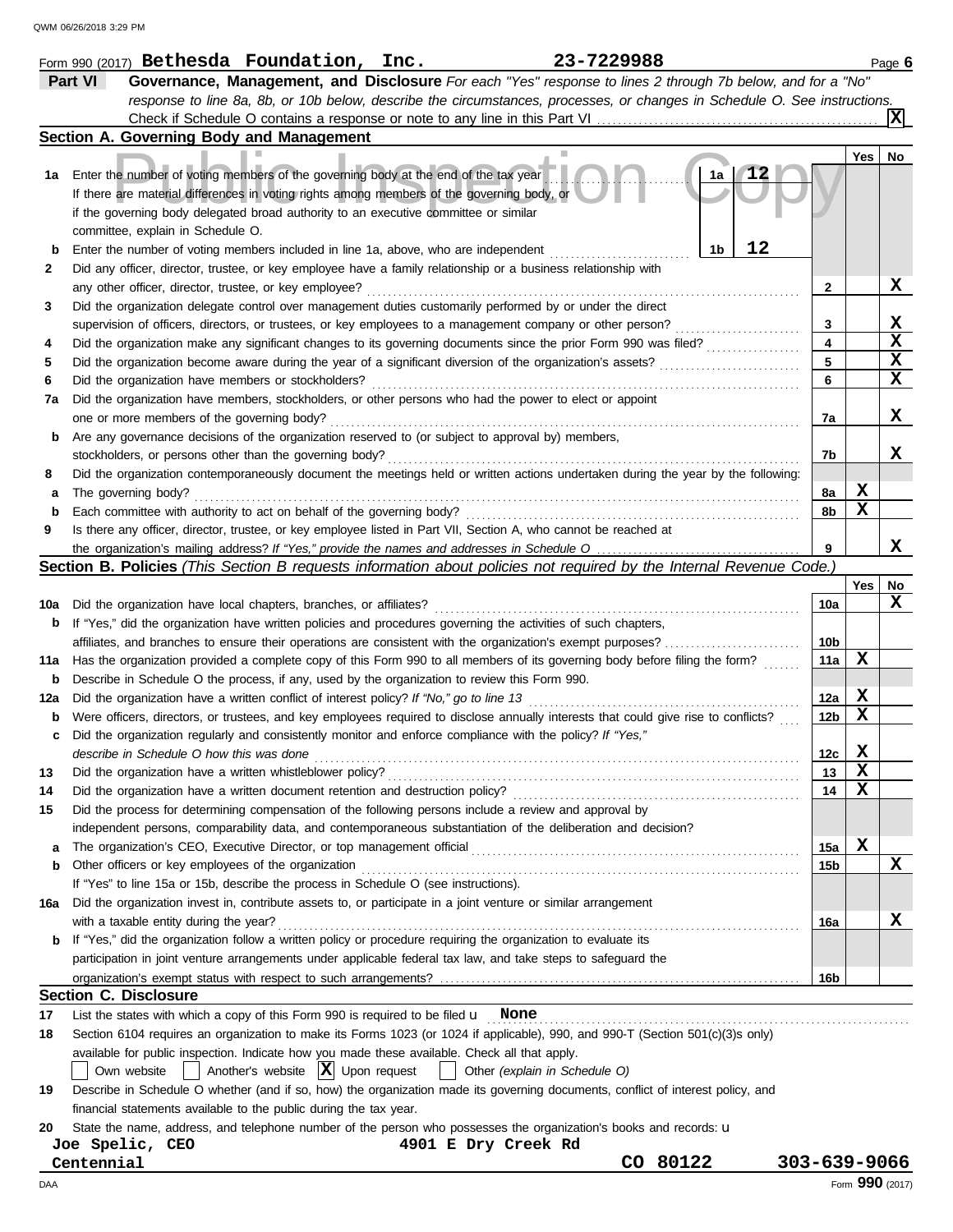| Form 990 (2017) Bethesda Foundation,                                                                                                                                                                                                                                                                       |                                                                                                                                   | Inc.                                                                                             | 23-7229988           |                              | Page 7             |  |  |  |  |  |  |  |
|------------------------------------------------------------------------------------------------------------------------------------------------------------------------------------------------------------------------------------------------------------------------------------------------------------|-----------------------------------------------------------------------------------------------------------------------------------|--------------------------------------------------------------------------------------------------|----------------------|------------------------------|--------------------|--|--|--|--|--|--|--|
| Part VII                                                                                                                                                                                                                                                                                                   |                                                                                                                                   | Compensation of Officers, Directors, Trustees, Key Employees, Highest Compensated Employees, and |                      |                              |                    |  |  |  |  |  |  |  |
| <b>Independent Contractors</b>                                                                                                                                                                                                                                                                             |                                                                                                                                   |                                                                                                  |                      |                              |                    |  |  |  |  |  |  |  |
|                                                                                                                                                                                                                                                                                                            |                                                                                                                                   | Check if Schedule O contains a response or note to any line in this Part VII                     |                      |                              |                    |  |  |  |  |  |  |  |
| Section A.                                                                                                                                                                                                                                                                                                 |                                                                                                                                   | Officers, Directors, Trustees, Key Employees, and Highest Compensated Employees                  |                      |                              |                    |  |  |  |  |  |  |  |
| organization's tax year.                                                                                                                                                                                                                                                                                   | 1a Complete this table for all persons required to be listed. Report compensation for the calendar year ending with or within the |                                                                                                  |                      |                              |                    |  |  |  |  |  |  |  |
| List all of the organization's <b>current</b> officers, directors, trustees (whether individuals or organizations), regardless of amount of<br>compensation. Enter -0- in columns (D), (E), and (F) if no compensation was paid.                                                                           |                                                                                                                                   |                                                                                                  |                      |                              |                    |  |  |  |  |  |  |  |
| • List all of the organization's current key employees, if any. See instructions for definition of "key employee."                                                                                                                                                                                         |                                                                                                                                   |                                                                                                  |                      |                              |                    |  |  |  |  |  |  |  |
| • List the organization's five current highest compensated employees (other than an officer, director, trustee, or key employee)<br>who received reportable compensation (Box 5 of Form W-2 and/or Box 7 of Form 1099-MISC) of more than \$100,000 from the<br>organization and any related organizations. |                                                                                                                                   |                                                                                                  |                      |                              |                    |  |  |  |  |  |  |  |
| • List all of the organization's former officers, key employees, and highest compensated employees who received more than<br>\$100,000 of reportable compensation from the organization and any related organizations.                                                                                     |                                                                                                                                   |                                                                                                  |                      |                              |                    |  |  |  |  |  |  |  |
| • List all of the organization's former directors or trustees that received, in the capacity as a former director or trustee of the<br>organization, more than \$10,000 of reportable compensation from the organization and any related organizations.                                                    |                                                                                                                                   |                                                                                                  |                      |                              |                    |  |  |  |  |  |  |  |
| List persons in the following order: individual trustees or directors; institutional trustees; officers; key employees; highest<br>compensated employees; and former such persons.                                                                                                                         |                                                                                                                                   |                                                                                                  |                      |                              |                    |  |  |  |  |  |  |  |
| Check this box if neither the organization nor any related organization compensated any current officer, director, or trustee.                                                                                                                                                                             |                                                                                                                                   |                                                                                                  |                      |                              |                    |  |  |  |  |  |  |  |
| (A)                                                                                                                                                                                                                                                                                                        | (B)                                                                                                                               | (C)                                                                                              | (D)                  | (E)                          | (F)                |  |  |  |  |  |  |  |
| Name and Title                                                                                                                                                                                                                                                                                             | Average                                                                                                                           | Position                                                                                         | Reportable           | Reportable                   | Estimated          |  |  |  |  |  |  |  |
|                                                                                                                                                                                                                                                                                                            | hours per<br>week                                                                                                                 | (do not check more than one<br>box, unless person is both an                                     | compensation<br>from | compensation from<br>related | amount of<br>other |  |  |  |  |  |  |  |
|                                                                                                                                                                                                                                                                                                            | (list any                                                                                                                         | officer and a director/trustee)                                                                  | the                  | organizations                | compensation       |  |  |  |  |  |  |  |
|                                                                                                                                                                                                                                                                                                            | hours for                                                                                                                         | $2 = 1 = 10$ $\overline{2}$ $\overline{2}$ $\overline{1}$ $\overline{2}$                         | organization         | (W-2/1099-MISC)              | from the           |  |  |  |  |  |  |  |

|                      | (list any<br>hours for                            |                                   |                         |         |              | officer and a director/trustee) |        | the<br>organization | organizations<br>(W-2/1099-MISC) | compensation<br>from the                     |
|----------------------|---------------------------------------------------|-----------------------------------|-------------------------|---------|--------------|---------------------------------|--------|---------------------|----------------------------------|----------------------------------------------|
|                      | related<br>organizations<br>below dotted<br>line) | Individual trustee<br>or director | nstitutional<br>trustee | Officer | Key employee | Highest compensated<br>employee | Former | (W-2/1099-MISC)     |                                  | organization<br>and related<br>organizations |
| $(1)$ Sid Cook       |                                                   |                                   |                         |         |              |                                 |        |                     |                                  |                                              |
| Director             | 1.00<br>0.00                                      | $\mathbf{x}$                      |                         |         |              |                                 |        | 0                   | 0                                | $\mathbf 0$                                  |
| (2) Wilson Croom     |                                                   |                                   |                         |         |              |                                 |        |                     |                                  |                                              |
|                      | 1.00                                              |                                   |                         |         |              |                                 |        |                     |                                  |                                              |
| Director             | 0.00                                              | $\mathbf{x}$                      |                         |         |              |                                 |        | 0                   | 0                                | $\mathbf 0$                                  |
| (3) Vince Fesmire    | 1.00                                              |                                   |                         |         |              |                                 |        |                     |                                  |                                              |
| Director             | 0.00                                              | $\mathbf{x}$                      |                         |         |              |                                 |        | 0                   | 0                                | $\mathbf 0$                                  |
| $(4)$ Jim Heckman    |                                                   |                                   |                         |         |              |                                 |        |                     |                                  |                                              |
|                      | 1.00                                              |                                   |                         |         |              |                                 |        |                     |                                  |                                              |
| Director             | 0.00                                              | $\mathbf{x}$                      |                         |         |              |                                 |        | 0                   | 0                                | $\mathbf 0$                                  |
| (5) Kent Higgins     |                                                   |                                   |                         |         |              |                                 |        |                     |                                  |                                              |
|                      | 1.00                                              |                                   |                         |         |              |                                 |        |                     |                                  |                                              |
| Director             | 0.00                                              | $\mathbf x$                       |                         |         |              |                                 |        | 0                   | 0                                | $\mathbf 0$                                  |
| (6) Les Massoletti   |                                                   |                                   |                         |         |              |                                 |        |                     |                                  |                                              |
|                      | 1.00                                              |                                   |                         |         |              |                                 |        |                     |                                  |                                              |
| Director             | 0.00                                              | $\mathbf{x}$                      |                         |         |              |                                 |        | 0                   | 0                                | $\mathbf 0$                                  |
| (7) Melvin Medema    |                                                   |                                   |                         |         |              |                                 |        |                     |                                  |                                              |
|                      | 1.00                                              |                                   |                         |         |              |                                 |        |                     |                                  |                                              |
| Director             | 0.00                                              | $\mathbf{x}$                      |                         |         |              |                                 |        | 0                   | 0                                | $\pmb{0}$                                    |
| (8) Barbara De Groot | Nichol\$                                          |                                   |                         |         |              |                                 |        |                     |                                  |                                              |
|                      | 1.00                                              |                                   |                         |         |              |                                 |        |                     |                                  |                                              |
| Director             | 0.00                                              | $\mathbf x$                       |                         |         |              |                                 |        | 0                   | 0                                | $\pmb{0}$                                    |
| (9) Scott R Thompson |                                                   |                                   |                         |         |              |                                 |        |                     |                                  |                                              |
| Director             | 1.00<br>0.00                                      | $\mathbf x$                       |                         |         |              |                                 |        | 0                   | 0                                | $\mathbf 0$                                  |
| (10) Harold Seerveld |                                                   |                                   |                         |         |              |                                 |        |                     |                                  |                                              |
|                      | 1.00                                              |                                   |                         |         |              |                                 |        |                     |                                  |                                              |
| Emeritus             | 0.00                                              | $\mathbf x$                       |                         |         |              |                                 |        | 0                   | 0                                | $\mathbf 0$                                  |
| (11) Meindert Bosch  |                                                   |                                   |                         |         |              |                                 |        |                     |                                  |                                              |
|                      | 1.00                                              |                                   |                         |         |              |                                 |        |                     |                                  |                                              |
| Emeritus             | 0.00                                              | $\mathbf x$                       |                         |         |              |                                 |        | 0                   | 0                                | 0                                            |
| DAA                  |                                                   |                                   |                         |         |              |                                 |        |                     |                                  | Form 990 (2017)                              |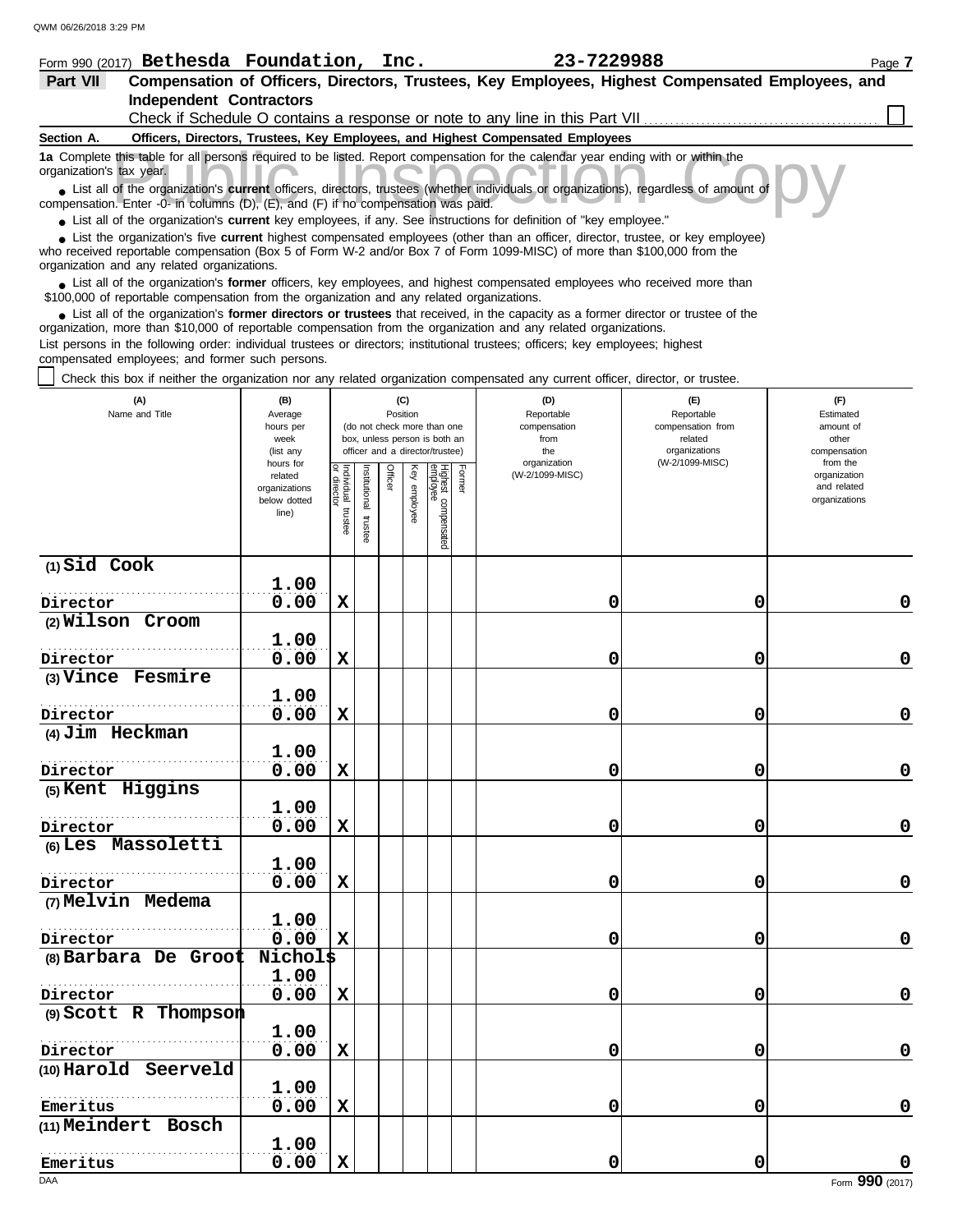| QWM 06/26/2018 3:29 PM<br><b>Part VII</b> | Form 990 (2017) Bethesda Foundation, Inc.                                                                                                                                       |                                                                     |                                      |                       |         |                 |                                                                                                 |                  | 23-7229988<br>Section A. Officers, Directors, Trustees, Key Employees, and Highest Compensated Employees (continued)                                                                                                                                   |                                                                    |                                        |                                                          | Page 8              |
|-------------------------------------------|---------------------------------------------------------------------------------------------------------------------------------------------------------------------------------|---------------------------------------------------------------------|--------------------------------------|-----------------------|---------|-----------------|-------------------------------------------------------------------------------------------------|------------------|--------------------------------------------------------------------------------------------------------------------------------------------------------------------------------------------------------------------------------------------------------|--------------------------------------------------------------------|----------------------------------------|----------------------------------------------------------|---------------------|
|                                           | (A)<br>(B)<br>Name and title<br>Average<br>hours per<br>week<br>(list any                                                                                                       |                                                                     |                                      |                       |         | (C)<br>Position | (do not check more than one<br>box, unless person is both an<br>officer and a director/trustee) |                  | (D)<br>Reportable<br>compensation<br>from<br>the                                                                                                                                                                                                       | (F)<br>Reportable<br>compensation from<br>related<br>organizations | Estimated<br>amount of<br>compensation |                                                          |                     |
|                                           | PII                                                                                                                                                                             | hours for<br>related<br>ш<br>organizations<br>below dotted<br>line) | Individual<br>or director<br>trustee | Institutional trustee | Officer | Key employee    | Highest compensated<br>employee                                                                 | Former           | organization<br>(W-2/1099-MISC)                                                                                                                                                                                                                        | (W-2/1099-MISC)                                                    |                                        | from the<br>organization<br>and related<br>organizations |                     |
| (12)                                      | Sid Overton                                                                                                                                                                     | 2.00                                                                |                                      |                       |         |                 |                                                                                                 |                  |                                                                                                                                                                                                                                                        |                                                                    |                                        |                                                          |                     |
| Vice Chair<br>(13)                        | Ray Pittman                                                                                                                                                                     | 0.00                                                                | X                                    |                       | X       |                 |                                                                                                 |                  | 0                                                                                                                                                                                                                                                      | 0                                                                  |                                        |                                                          | $\mathbf 0$         |
| Chair                                     |                                                                                                                                                                                 | 2.00<br>0.00                                                        | X                                    |                       | X       |                 |                                                                                                 |                  | 0                                                                                                                                                                                                                                                      | 0                                                                  |                                        |                                                          | $\mathbf 0$         |
| (14)                                      | Dale Schlotzhauer                                                                                                                                                               | 2.00                                                                |                                      |                       |         |                 |                                                                                                 |                  |                                                                                                                                                                                                                                                        |                                                                    |                                        |                                                          |                     |
| (15)                                      | Secretary/Treasurer<br>Joe Spelic                                                                                                                                               | 0.00                                                                | X                                    |                       | X       |                 |                                                                                                 |                  | 0                                                                                                                                                                                                                                                      | 0                                                                  |                                        |                                                          | 0                   |
| President/CEO                             |                                                                                                                                                                                 | 40.00<br>0.00                                                       |                                      |                       | X       |                 |                                                                                                 |                  | 90,000                                                                                                                                                                                                                                                 | 0                                                                  |                                        |                                                          | 11,285              |
|                                           |                                                                                                                                                                                 |                                                                     |                                      |                       |         |                 |                                                                                                 |                  |                                                                                                                                                                                                                                                        |                                                                    |                                        |                                                          |                     |
|                                           |                                                                                                                                                                                 |                                                                     |                                      |                       |         |                 |                                                                                                 |                  |                                                                                                                                                                                                                                                        |                                                                    |                                        |                                                          |                     |
|                                           |                                                                                                                                                                                 |                                                                     |                                      |                       |         |                 |                                                                                                 |                  |                                                                                                                                                                                                                                                        |                                                                    |                                        |                                                          |                     |
|                                           |                                                                                                                                                                                 |                                                                     |                                      |                       |         |                 |                                                                                                 |                  |                                                                                                                                                                                                                                                        |                                                                    |                                        |                                                          |                     |
|                                           |                                                                                                                                                                                 |                                                                     |                                      |                       |         |                 |                                                                                                 | u                | 90,000                                                                                                                                                                                                                                                 |                                                                    |                                        |                                                          | 11,285              |
| $\mathbf{2}$                              | c Total from continuation sheets to Part VII, Section A                                                                                                                         |                                                                     |                                      |                       |         |                 |                                                                                                 | u<br>$\mathbf u$ | 90,000<br>Total number of individuals (including but not limited to those listed above) who received more than \$100,000 of                                                                                                                            |                                                                    |                                        |                                                          | 11,285              |
|                                           | reportable compensation from the organization $\bf{u}$ 0                                                                                                                        |                                                                     |                                      |                       |         |                 |                                                                                                 |                  |                                                                                                                                                                                                                                                        |                                                                    |                                        |                                                          | Yes<br>No           |
| 3                                         | employee on line 1a? If "Yes," complete Schedule J for such individual                                                                                                          |                                                                     |                                      |                       |         |                 |                                                                                                 |                  | Did the organization list any former officer, director, or trustee, key employee, or highest compensated                                                                                                                                               |                                                                    |                                        | 3                                                        | X                   |
| 4                                         |                                                                                                                                                                                 |                                                                     |                                      |                       |         |                 |                                                                                                 |                  | For any individual listed on line 1a, is the sum of reportable compensation and other compensation from the<br>organization and related organizations greater than \$150,000? If "Yes," complete Schedule J for such                                   |                                                                    |                                        |                                                          |                     |
| 5                                         | <i>individual</i>                                                                                                                                                               |                                                                     |                                      |                       |         |                 |                                                                                                 |                  | Did any person listed on line 1a receive or accrue compensation from any unrelated organization or individual                                                                                                                                          |                                                                    |                                        | 4                                                        | X<br>x              |
|                                           | for services rendered to the organization? If "Yes," complete Schedule J for such person<br>Section B. Independent Contractors                                                  |                                                                     |                                      |                       |         |                 |                                                                                                 |                  |                                                                                                                                                                                                                                                        |                                                                    |                                        | 5                                                        |                     |
| 1                                         |                                                                                                                                                                                 |                                                                     |                                      |                       |         |                 |                                                                                                 |                  | Complete this table for your five highest compensated independent contractors that received more than \$100,000 of<br>compensation from the organization. Report compensation for the calendar year ending with or within the organization's tax year. |                                                                    |                                        |                                                          |                     |
|                                           |                                                                                                                                                                                 | (A)<br>Name and business address                                    |                                      |                       |         |                 |                                                                                                 |                  |                                                                                                                                                                                                                                                        | (B)<br>Description of services                                     |                                        |                                                          | (C)<br>Compensation |
|                                           |                                                                                                                                                                                 |                                                                     |                                      |                       |         |                 |                                                                                                 |                  |                                                                                                                                                                                                                                                        |                                                                    |                                        |                                                          |                     |
|                                           |                                                                                                                                                                                 |                                                                     |                                      |                       |         |                 |                                                                                                 |                  |                                                                                                                                                                                                                                                        |                                                                    |                                        |                                                          |                     |
|                                           |                                                                                                                                                                                 |                                                                     |                                      |                       |         |                 |                                                                                                 |                  |                                                                                                                                                                                                                                                        |                                                                    |                                        |                                                          |                     |
|                                           |                                                                                                                                                                                 |                                                                     |                                      |                       |         |                 |                                                                                                 |                  |                                                                                                                                                                                                                                                        |                                                                    |                                        |                                                          |                     |
| 2                                         | Total number of independent contractors (including but not limited to those listed above) who<br>received more than \$100,000 of compensation from the organization $\mathbf u$ |                                                                     |                                      |                       |         |                 |                                                                                                 |                  |                                                                                                                                                                                                                                                        | 0                                                                  |                                        |                                                          |                     |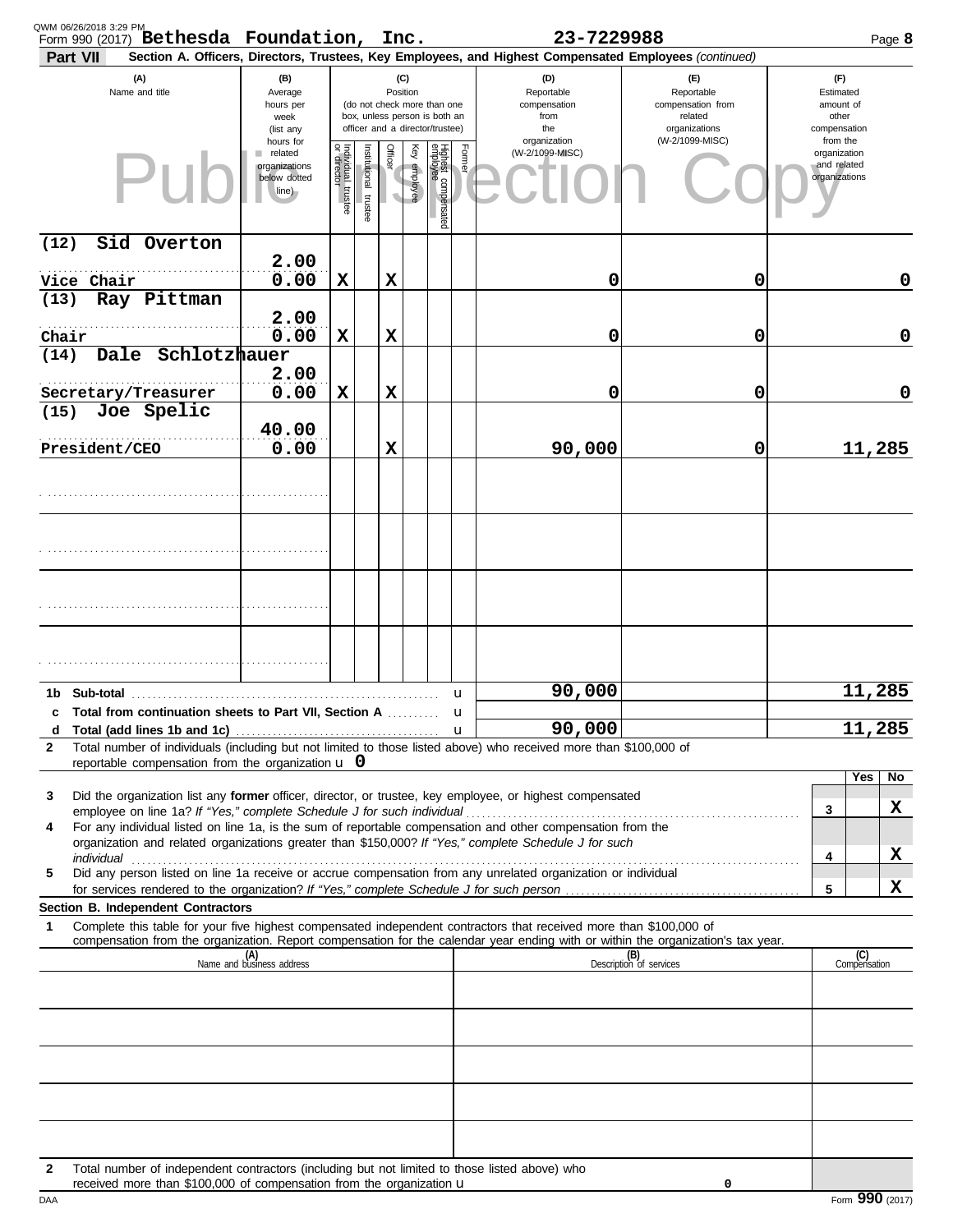# Form 990 (2017) Page **9 Bethesda Foundation, Inc. 23-7229988**

## **Part VIII Statement of Revenue**

|                                                     |     |                                                                                                                      |                   | (A)<br>Total revenue | (B)<br>Related or<br>exempt | (C)<br>Unrelated<br>business | (D)<br>Revenue<br>excluded from tax |
|-----------------------------------------------------|-----|----------------------------------------------------------------------------------------------------------------------|-------------------|----------------------|-----------------------------|------------------------------|-------------------------------------|
|                                                     |     | .                                                                                                                    |                   |                      | function<br>ш<br>revenue    | revenue                      | under sections<br>512-514           |
| Service Revenue <b>Contributions, Gifts, Grants</b> |     | 1a Federated campaigns<br>1a<br><b>b</b> Membership dues<br>1 <sub>b</sub><br>c Fundraising events<br>1 <sub>c</sub> | 18,649            |                      |                             |                              |                                     |
|                                                     |     | d Related organizations<br>1d                                                                                        |                   |                      |                             |                              |                                     |
|                                                     |     | $\sim 1.1$ .                                                                                                         |                   |                      |                             |                              |                                     |
|                                                     |     | <b>e</b> Government grants (contributions)<br>1e                                                                     |                   |                      |                             |                              |                                     |
|                                                     |     | f All other contributions, gifts, grants,<br>and similar amounts not included above<br>1f                            | 266,550           |                      |                             |                              |                                     |
|                                                     |     | $\frac{1}{2}$<br>g Noncash contributions included in lines 1a-1f:                                                    | 16,615            |                      |                             |                              |                                     |
|                                                     |     |                                                                                                                      |                   | 285,199              |                             |                              |                                     |
|                                                     |     |                                                                                                                      | Busn. Code        |                      |                             |                              |                                     |
|                                                     | 2a  | Counseling                                                                                                           | 624100            | 247,306              | 247,306                     |                              |                                     |
|                                                     | b   |                                                                                                                      | 624100            | 704                  | 704                         |                              |                                     |
|                                                     |     | Training income                                                                                                      |                   |                      |                             |                              |                                     |
|                                                     | c   |                                                                                                                      |                   |                      |                             |                              |                                     |
|                                                     | d   |                                                                                                                      |                   |                      |                             |                              |                                     |
|                                                     |     |                                                                                                                      |                   |                      |                             |                              |                                     |
| Program                                             |     | f All other program service revenue $\ldots$                                                                         |                   |                      |                             |                              |                                     |
|                                                     |     |                                                                                                                      |                   | 248,010              |                             |                              |                                     |
|                                                     | 3.  | Investment income (including dividends, interest,                                                                    |                   |                      |                             |                              |                                     |
|                                                     |     |                                                                                                                      |                   | 195                  |                             |                              | 195                                 |
|                                                     |     | and other similar amounts)                                                                                           | u                 |                      |                             |                              |                                     |
|                                                     | 4   | Income from investment of tax-exempt bond proceeds <b>u</b>                                                          |                   |                      |                             |                              |                                     |
|                                                     | 5   |                                                                                                                      |                   |                      |                             |                              |                                     |
|                                                     |     | (i) Real                                                                                                             | (ii) Personal     |                      |                             |                              |                                     |
|                                                     | 6а  | Gross rents                                                                                                          |                   |                      |                             |                              |                                     |
|                                                     | b   | Less: rental exps.                                                                                                   |                   |                      |                             |                              |                                     |
|                                                     | с   | Rental inc. or (loss)                                                                                                |                   |                      |                             |                              |                                     |
|                                                     | d   |                                                                                                                      | u                 |                      |                             |                              |                                     |
|                                                     |     | <b>7a</b> Gross amount from<br>(i) Securities                                                                        | (ii) Other        |                      |                             |                              |                                     |
|                                                     |     | sales of assets                                                                                                      |                   |                      |                             |                              |                                     |
|                                                     |     | other than inventory                                                                                                 |                   |                      |                             |                              |                                     |
|                                                     | b   | Less: cost or other                                                                                                  |                   |                      |                             |                              |                                     |
|                                                     |     | basis & sales exps.                                                                                                  |                   |                      |                             |                              |                                     |
|                                                     |     | c Gain or (loss)                                                                                                     |                   |                      |                             |                              |                                     |
|                                                     | d   |                                                                                                                      | u                 |                      |                             |                              |                                     |
|                                                     |     | 8a Gross income from fundraising events                                                                              |                   |                      |                             |                              |                                     |
| venue                                               |     | 18,649<br>(not including $$$                                                                                         |                   |                      |                             |                              |                                     |
|                                                     |     |                                                                                                                      |                   |                      |                             |                              |                                     |
| ድ                                                   |     | of contributions reported on line 1c).                                                                               |                   |                      |                             |                              |                                     |
|                                                     |     | See Part IV, line 18<br>a<br>.                                                                                       | 25,843            |                      |                             |                              |                                     |
| Other                                               |     | <b>b</b> Less: direct expenses                                                                                       | 49,437            |                      |                             |                              |                                     |
|                                                     |     | c Net income or (loss) from fundraising events  u                                                                    |                   | $-23,594$            |                             |                              | $-23,594$                           |
|                                                     |     | 9a Gross income from gaming activities.                                                                              |                   |                      |                             |                              |                                     |
|                                                     |     | See Part IV, line 19<br>a                                                                                            |                   |                      |                             |                              |                                     |
|                                                     |     | <b>b</b> Less: direct expenses                                                                                       |                   |                      |                             |                              |                                     |
|                                                     |     | c Net income or (loss) from gaming activities  u                                                                     |                   |                      |                             |                              |                                     |
|                                                     |     | 10a Gross sales of inventory, less                                                                                   |                   |                      |                             |                              |                                     |
|                                                     |     |                                                                                                                      |                   |                      |                             |                              |                                     |
|                                                     |     | returns and allowances<br>а<br>.                                                                                     |                   |                      |                             |                              |                                     |
|                                                     |     | <b>b</b> Less: cost of goods sold                                                                                    |                   |                      |                             |                              |                                     |
|                                                     |     | c Net income or (loss) from sales of inventory  u                                                                    |                   |                      |                             |                              |                                     |
|                                                     |     | Miscellaneous Revenue                                                                                                | <b>Busn. Code</b> |                      |                             |                              |                                     |
|                                                     | 11a | Miscellaneous revenue                                                                                                | 624100            | 39                   | 39                          |                              |                                     |
|                                                     | b   |                                                                                                                      |                   |                      |                             |                              |                                     |
|                                                     | с   |                                                                                                                      |                   |                      |                             |                              |                                     |
|                                                     |     | All other revenue                                                                                                    |                   |                      |                             |                              |                                     |
|                                                     | d   |                                                                                                                      |                   |                      |                             |                              |                                     |
|                                                     |     |                                                                                                                      | $\mathbf{u}$      | 39                   |                             |                              |                                     |
|                                                     | 12  | Total revenue. See instructions.                                                                                     | $\mathbf{u}$      | 509,849              | 248,049                     | 0                            | $-23,399$                           |
|                                                     |     |                                                                                                                      |                   |                      |                             |                              | Form 990 (2017)                     |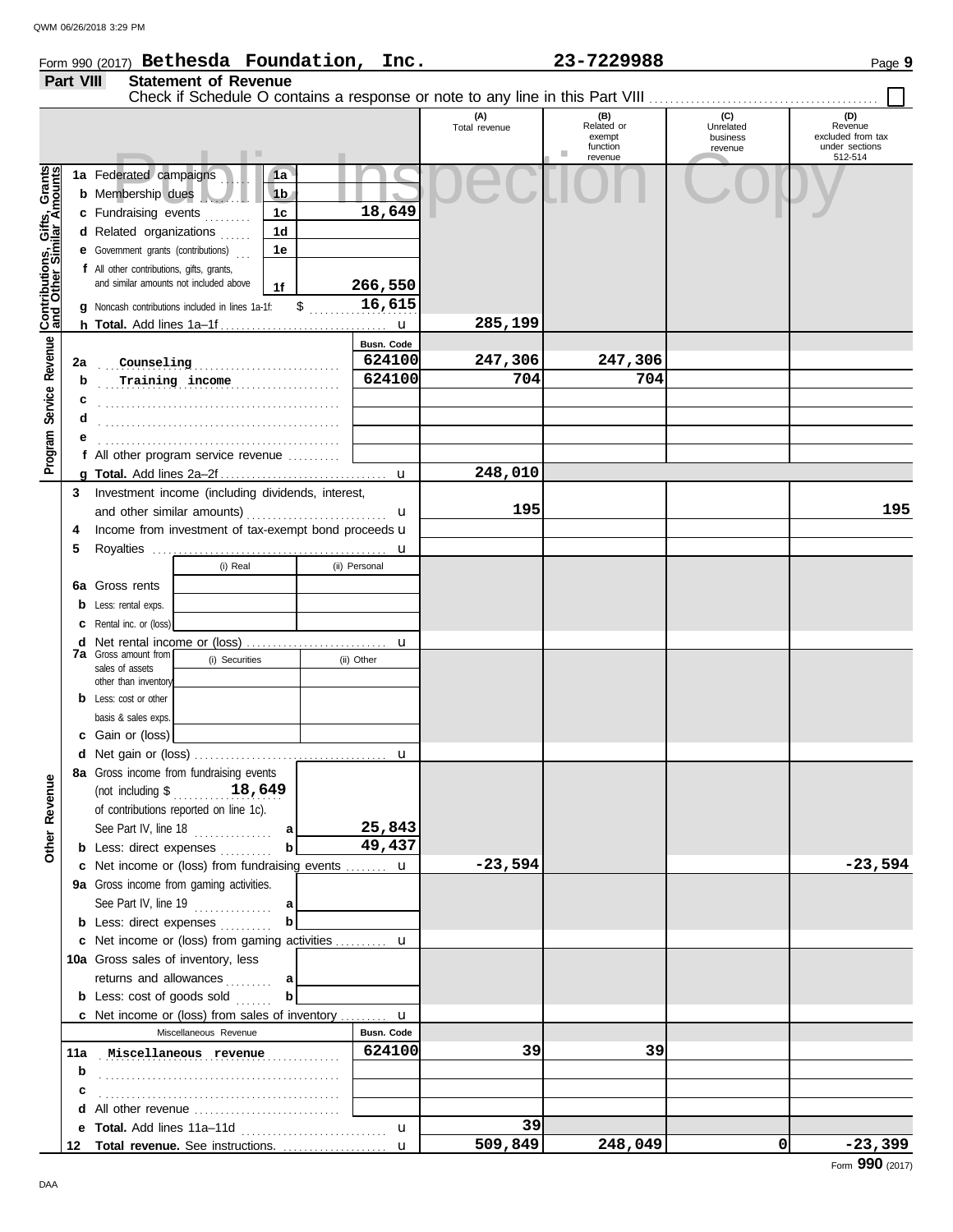### nd 10b of Part VIII.<br>
dother assistance to domestic organizations<br>
and other assistance to domestic<br>
and other assistance to domestic **Part IX Statement of Functional Expenses** Form 990 (2017) Page **10 Bethesda Foundation, Inc. 23-7229988** *Section 501(c)(3) and 501(c)(4) organizations must complete all columns. All other organizations must complete column (A). Do not include amounts reported on lines 6b, 7b, 8b, 9b, and 10b of Part VIII.* **1 2** Grants and other assistance to domestic **3** Grants and other assistance to domestic organizations and domestic governments. See Part IV, line 21  $\mathcal{L}$ individuals. See Part IV, line 22  $\ldots$ ......... Grants and other assistance to foreign organizations, foreign governments, and foreign **(A) (B) (C) (D)** Total expenses Program service Management and expenses general expenses (D)<br>Fundraising expenses Check if Schedule O contains a response or note to any line in this Part IX **15,570 15,570**

|    | individuals. See Part IV, line 22                                                                                                                                                                                                                       | 15,570  | 15,570  |        |                     |
|----|---------------------------------------------------------------------------------------------------------------------------------------------------------------------------------------------------------------------------------------------------------|---------|---------|--------|---------------------|
| 3  | Grants and other assistance to foreign                                                                                                                                                                                                                  |         |         |        |                     |
|    | organizations, foreign governments, and foreign                                                                                                                                                                                                         |         |         |        |                     |
|    | individuals. See Part IV, lines 15 and 16                                                                                                                                                                                                               |         |         |        |                     |
| 4  | Benefits paid to or for members                                                                                                                                                                                                                         |         |         |        |                     |
| 5  | Compensation of current officers, directors,                                                                                                                                                                                                            |         |         |        |                     |
|    | trustees, and key employees                                                                                                                                                                                                                             | 101,286 | 75,964  | 15,193 | 10,129              |
| 6  | Compensation not included above, to disqualified                                                                                                                                                                                                        |         |         |        |                     |
|    | persons (as defined under section 4958(f)(1)) and                                                                                                                                                                                                       |         |         |        |                     |
|    | persons described in section 4958(c)(3)(B)                                                                                                                                                                                                              |         |         |        |                     |
| 7  | Other salaries and wages                                                                                                                                                                                                                                | 47,019  | 35,264  | 7,053  | 4,702               |
| 8  | Pension plan accruals and contributions (include                                                                                                                                                                                                        |         |         |        |                     |
|    | section 401(k) and 403(b) employer contributions)                                                                                                                                                                                                       |         |         |        |                     |
| 9  | Other employee benefits                                                                                                                                                                                                                                 | 6,184   | 4,639   | 927    | 618                 |
| 10 | Payroll taxes                                                                                                                                                                                                                                           | 11,507  | 8,630   | 1,726  | 1,151               |
| 11 | Fees for services (non-employees):                                                                                                                                                                                                                      |         |         |        |                     |
|    | a Management                                                                                                                                                                                                                                            |         |         |        |                     |
|    |                                                                                                                                                                                                                                                         |         |         |        |                     |
|    | c Accounting $\ldots$                                                                                                                                                                                                                                   | 6,438   |         | 6,438  |                     |
|    | <b>d</b> Lobbying                                                                                                                                                                                                                                       |         |         |        |                     |
|    | e Professional fundraising services. See Part IV, line 17                                                                                                                                                                                               |         |         |        |                     |
|    | f Investment management fees                                                                                                                                                                                                                            |         |         |        |                     |
|    | g Other. (If line 11g amount exceeds 10% of line 25, column                                                                                                                                                                                             |         |         |        |                     |
|    | (A) amount, list line 11g expenses on Schedule O.)                                                                                                                                                                                                      | 101,252 | 101,252 |        |                     |
|    | 12 Advertising and promotion [1] [1] Advertising and promotion                                                                                                                                                                                          | 11,488  | 11,488  |        |                     |
| 13 |                                                                                                                                                                                                                                                         | 22,023  | 15,717  | 3,862  | 2,444               |
| 14 | Information technology                                                                                                                                                                                                                                  |         |         |        |                     |
| 15 |                                                                                                                                                                                                                                                         |         |         |        |                     |
| 16 |                                                                                                                                                                                                                                                         | 15,891  | 15,891  |        |                     |
| 17 | Travel                                                                                                                                                                                                                                                  | 1,227   | 368     | 307    | 552                 |
| 18 | Payments of travel or entertainment expenses                                                                                                                                                                                                            |         |         |        |                     |
|    | for any federal, state, or local public officials                                                                                                                                                                                                       |         |         |        |                     |
| 19 | Conferences, conventions, and meetings                                                                                                                                                                                                                  | 1,524   | 970     | 124    | 430                 |
| 20 | Interest                                                                                                                                                                                                                                                | 20,160  | 20,160  |        |                     |
| 21 | Payments to affiliates                                                                                                                                                                                                                                  |         |         |        |                     |
| 22 | Depreciation, depletion, and amortization                                                                                                                                                                                                               | 26,667  | 24,000  | 1,334  | $\frac{1,333}{619}$ |
|    |                                                                                                                                                                                                                                                         | 6,193   | 4,645   | 929    |                     |
| 24 | Other expenses. Itemize expenses not covered                                                                                                                                                                                                            |         |         |        |                     |
|    | above (List miscellaneous expenses in line 24e. If                                                                                                                                                                                                      |         |         |        |                     |
|    | line 24e amount exceeds 10% of line 25, column                                                                                                                                                                                                          |         |         |        |                     |
|    | (A) amount, list line 24e expenses on Schedule O.)                                                                                                                                                                                                      |         |         |        |                     |
| a  | Leadership family retreat                                                                                                                                                                                                                               | 10,518  | 10,518  |        |                     |
| b  | Staff development                                                                                                                                                                                                                                       | 2,259   | 1,694   | 339    | 226                 |
| c  | Bad debt                                                                                                                                                                                                                                                | 1,207   | 1,207   |        |                     |
| d  | Clergy                                                                                                                                                                                                                                                  | 640     |         | 640    |                     |
| е  | All other expenses                                                                                                                                                                                                                                      | 896     | 587     | 122    | 187                 |
| 25 | Total functional expenses. Add lines 1 through 24e                                                                                                                                                                                                      | 409,949 | 348,564 | 38,994 | 22,391              |
| 26 | Joint costs. Complete this line only if the<br>organization reported in column (B) joint costs<br>from a combined educational campaign and<br>fundraising solicitation. Check here $\mathbf{u}$   $\mathbf{X}$   if<br>following SOP 98-2 (ASC 958-720) |         |         |        |                     |

**X**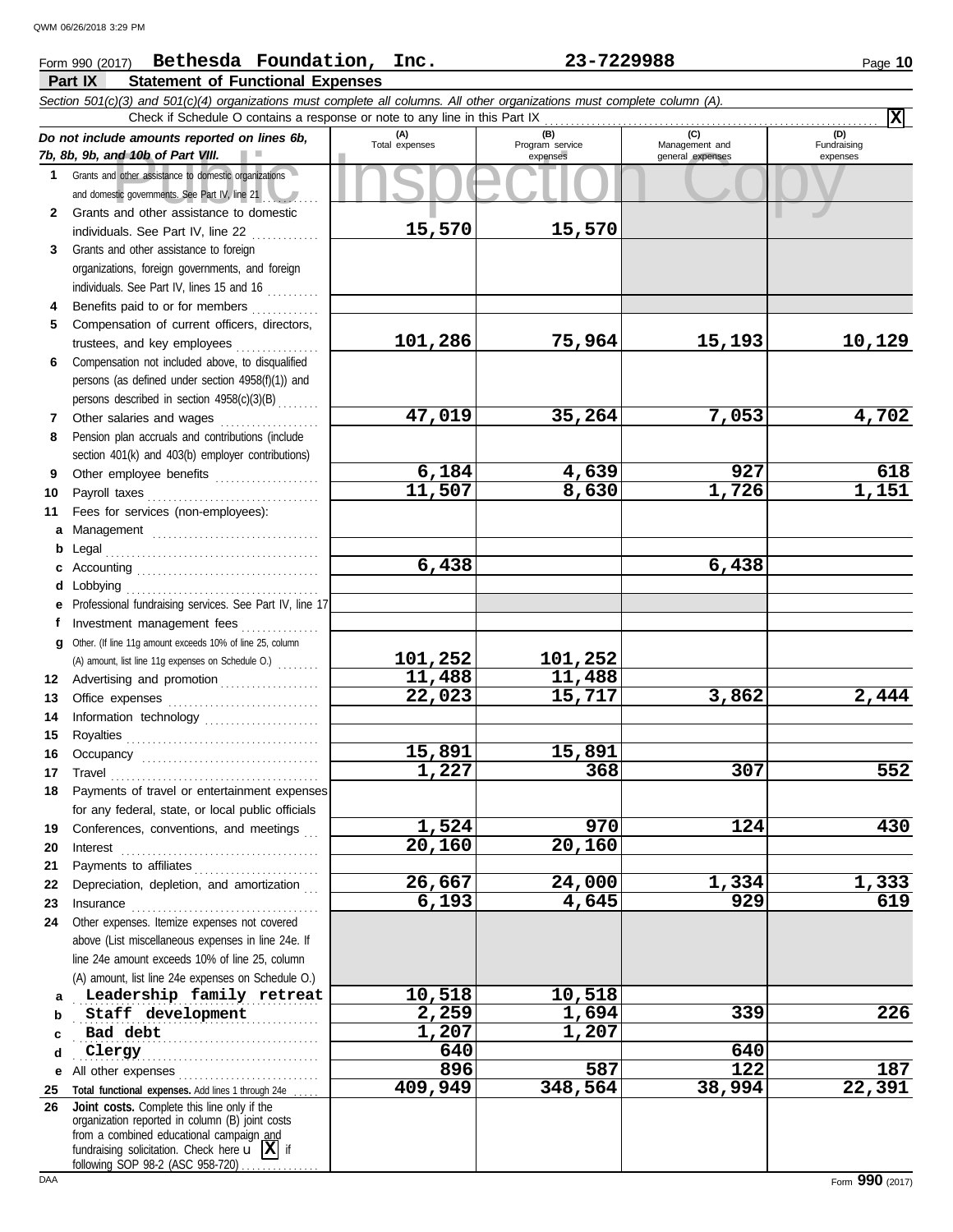## Form 990 (2017) Page **11 Bethesda Foundation, Inc. 23-7229988 Part X Balance Sheet**

|                     |    | Check if Schedule O contains a response or note to any line in this Part $X_1, \ldots, X_n$                                                                                                                                          |  |           |                          |                |                    |
|---------------------|----|--------------------------------------------------------------------------------------------------------------------------------------------------------------------------------------------------------------------------------------|--|-----------|--------------------------|----------------|--------------------|
|                     |    |                                                                                                                                                                                                                                      |  |           | (A)<br>Beginning of year |                | (B)<br>End of year |
|                     | 1  | Cash-non-interest bearing<br>.                                                                                                                                                                                                       |  |           |                          | 1              | 69,330             |
|                     | 2  | Savings and temporary cash investments                                                                                                                                                                                               |  |           | 189,769                  | $\overline{2}$ | 161,625            |
|                     | 3  | Pledges and grants receivable, net <b>All and School and School and School and School and School and School and School</b>                                                                                                           |  | 3         |                          |                |                    |
|                     | 4  | Accounts receivable, net                                                                                                                                                                                                             |  |           | 2,817                    | 4              | 3,378              |
|                     | 5  | Loans and other receivables from current and former officers, directors,                                                                                                                                                             |  |           |                          |                |                    |
|                     |    | trustees, key employees, and highest compensated employees.                                                                                                                                                                          |  |           |                          |                |                    |
|                     |    | Complete Part II of Schedule L                                                                                                                                                                                                       |  |           |                          | 5              |                    |
|                     | 6  | Loans and other receivables from other disqualified persons (as defined under section                                                                                                                                                |  |           |                          |                |                    |
|                     |    | 4958(f)(1)), persons described in section 4958(c)(3)(B), and contributing employers and                                                                                                                                              |  |           |                          |                |                    |
|                     |    | sponsoring organizations of section 501(c)(9) voluntary employees' beneficiary                                                                                                                                                       |  |           |                          |                |                    |
|                     |    |                                                                                                                                                                                                                                      |  |           |                          | 6              |                    |
| Assets              | 7  |                                                                                                                                                                                                                                      |  |           |                          | 7              |                    |
|                     | 8  | Inventories for sale or use                                                                                                                                                                                                          |  |           |                          | 8              |                    |
|                     | 9  |                                                                                                                                                                                                                                      |  |           |                          | 9              |                    |
|                     |    | 10a Land, buildings, and equipment: cost or                                                                                                                                                                                          |  |           |                          |                |                    |
|                     |    | other basis. Complete Part VI of Schedule D  10a                                                                                                                                                                                     |  | 986,287   |                          |                |                    |
|                     |    | $\boxed{10b}$<br><b>b</b> Less: accumulated depreciation                                                                                                                                                                             |  | 305,723   | 707,230                  | 10c            | 680,564            |
|                     | 11 |                                                                                                                                                                                                                                      |  |           |                          | 11             |                    |
|                     | 12 |                                                                                                                                                                                                                                      |  |           |                          | 12             |                    |
|                     | 13 |                                                                                                                                                                                                                                      |  |           |                          | 13             |                    |
|                     | 14 | Intangible assets                                                                                                                                                                                                                    |  |           | 14                       |                |                    |
|                     | 15 |                                                                                                                                                                                                                                      |  |           |                          | 15             |                    |
|                     | 16 |                                                                                                                                                                                                                                      |  |           | 899,816                  | 16             | 914,897            |
|                     | 17 |                                                                                                                                                                                                                                      |  |           | 8,402                    | 17             | 7,255              |
|                     | 18 |                                                                                                                                                                                                                                      |  | 18        |                          |                |                    |
|                     | 19 | Deferred revenue <b>contract and the contract of the contract of the contract of the contract of the contract of the contract of the contract of the contract of the contract of the contract of the contract of the contract of</b> |  |           |                          | 19             |                    |
|                     | 20 |                                                                                                                                                                                                                                      |  |           |                          | 20             |                    |
|                     | 21 | Escrow or custodial account liability. Complete Part IV of Schedule D                                                                                                                                                                |  |           |                          | 21             |                    |
|                     | 22 | Loans and other payables to current and former officers, directors,                                                                                                                                                                  |  |           |                          |                |                    |
| Liabilities         |    | trustees, key employees, highest compensated employees, and                                                                                                                                                                          |  |           |                          |                |                    |
|                     |    | disqualified persons. Complete Part II of Schedule L                                                                                                                                                                                 |  |           | 417,638                  | 22             |                    |
|                     | 23 |                                                                                                                                                                                                                                      |  |           |                          | 23             | 329,713            |
|                     | 24 | Unsecured notes and loans payable to unrelated third parties                                                                                                                                                                         |  |           |                          | 24             |                    |
|                     | 25 | Other liabilities (including federal income tax, payables to related third<br>parties, and other liabilities not included on lines 17-24). Complete Part X                                                                           |  |           |                          |                |                    |
|                     |    |                                                                                                                                                                                                                                      |  |           |                          | 25             |                    |
|                     | 26 |                                                                                                                                                                                                                                      |  |           | 426,040                  | 26             | 336,968            |
|                     |    | Organizations that follow SFAS 117 (ASC 958), check here u                                                                                                                                                                           |  | $ X $ and |                          |                |                    |
|                     |    | complete lines 27 through 29, and lines 33 and 34.                                                                                                                                                                                   |  |           |                          |                |                    |
|                     | 27 | Unrestricted net assets                                                                                                                                                                                                              |  |           | 442,446                  | 27             | 510,929            |
| <b>Balances</b>     | 28 | Temporarily restricted net assets                                                                                                                                                                                                    |  |           | 9,800                    | 28             | 45,470             |
|                     | 29 | Permanently restricted net assets                                                                                                                                                                                                    |  |           | 21,530                   | 29             | 21,530             |
| Fund                |    | Organizations that do not follow SFAS 117 (ASC 958), check here u                                                                                                                                                                    |  | and       |                          |                |                    |
| $\overline{\sigma}$ |    | complete lines 30 through 34.                                                                                                                                                                                                        |  |           |                          |                |                    |
| Assets              | 30 | Capital stock or trust principal, or current funds                                                                                                                                                                                   |  |           |                          | 30             |                    |
|                     | 31 |                                                                                                                                                                                                                                      |  |           |                          | 31             |                    |
| ğ                   | 32 | Retained earnings, endowment, accumulated income, or other funds                                                                                                                                                                     |  |           |                          | 32             |                    |
|                     | 33 | Total net assets or fund balances                                                                                                                                                                                                    |  |           | 473,776                  | 33             | 577,929            |
|                     | 34 |                                                                                                                                                                                                                                      |  |           | 899,816                  | 34             | 914,897            |

Form **990** (2017)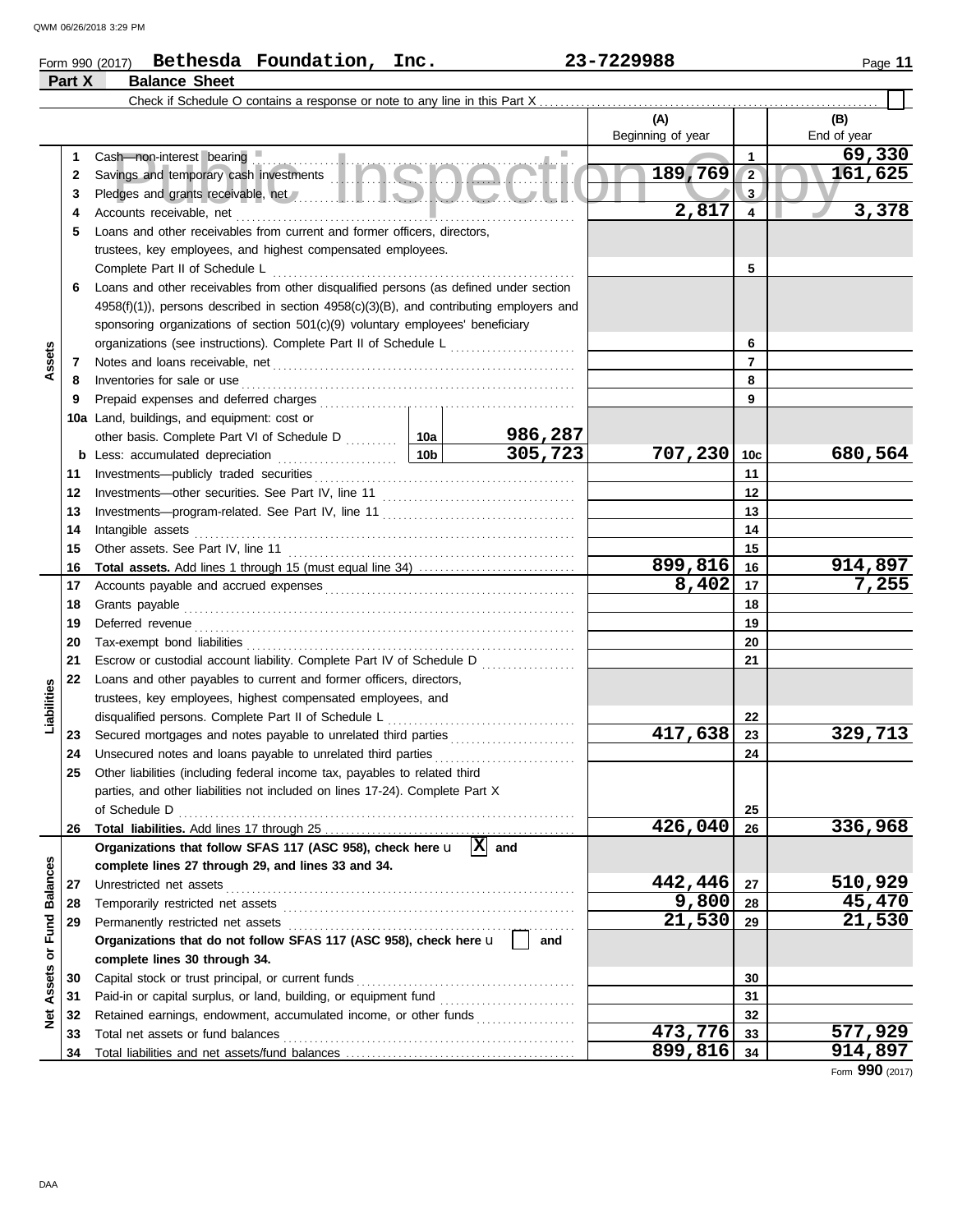|              | 23-7229988<br>Form 990 (2017) Bethesda Foundation, Inc.                                                                                                           |                |          | Page 12 |
|--------------|-------------------------------------------------------------------------------------------------------------------------------------------------------------------|----------------|----------|---------|
|              | Part XI<br><b>Reconciliation of Net Assets</b>                                                                                                                    |                |          |         |
|              |                                                                                                                                                                   |                |          |         |
| 1            | $\mathbf{1}$                                                                                                                                                      |                | 509, 849 |         |
| $\mathbf{2}$ | $\overline{2}$                                                                                                                                                    |                | 409,949  |         |
| 3            | 3                                                                                                                                                                 |                | 99,900   |         |
| 4            | Revenue less expenses. Subtract line 2 from line 1<br>Net assets or fund balances at beginning of year (must equal Part X, line 33, column (A))<br>$\overline{4}$ |                | 473,776  |         |
| 5            | 5 <sub>1</sub>                                                                                                                                                    |                |          | 4,253   |
| 6            | 6                                                                                                                                                                 |                |          |         |
| 7            | $\overline{7}$<br>Investment expenses                                                                                                                             |                |          |         |
| 8            | 8<br>Prior period adjustments                                                                                                                                     |                |          |         |
| 9            | Other changes in net assets or fund balances (explain in Schedule O)<br>9                                                                                         |                |          |         |
| 10           | Net assets or fund balances at end of year. Combine lines 3 through 9 (must equal Part X, line                                                                    |                |          |         |
|              | 10                                                                                                                                                                |                | 577,929  |         |
|              | <b>Financial Statements and Reporting</b><br>Part XII                                                                                                             |                |          |         |
|              |                                                                                                                                                                   |                |          |         |
|              |                                                                                                                                                                   |                | Yes      | No      |
| 1            | ΙX<br>Cash<br>Accounting method used to prepare the Form 990:<br>Accrual<br>Other                                                                                 |                |          |         |
|              | If the organization changed its method of accounting from a prior year or checked "Other," explain in                                                             |                |          |         |
|              | Schedule O.                                                                                                                                                       |                |          |         |
|              | 2a Were the organization's financial statements compiled or reviewed by an independent accountant?                                                                | 2a             | X        |         |
|              | If "Yes," check a box below to indicate whether the financial statements for the year were compiled or                                                            |                |          |         |
|              | reviewed on a separate basis, consolidated basis, or both:                                                                                                        |                |          |         |
|              | $ \mathbf{X} $ Separate basis<br>Consolidated basis<br>Both consolidated and separate basis                                                                       |                |          |         |
|              | b Were the organization's financial statements audited by an independent accountant?                                                                              | 2b             |          | X       |
|              | If "Yes," check a box below to indicate whether the financial statements for the year were audited on a                                                           |                |          |         |
|              | separate basis, consolidated basis, or both:                                                                                                                      |                |          |         |
|              | Consolidated basis<br>Both consolidated and separate basis<br>Separate basis                                                                                      |                |          |         |
|              | c If "Yes" to line 2a or 2b, does the organization have a committee that assumes responsibility for oversight                                                     |                |          |         |
|              | of the audit, review, or compilation of its financial statements and selection of an independent accountant?                                                      | 2c             | X        |         |
|              | If the organization changed either its oversight process or selection process during the tax year, explain in                                                     |                |          |         |
|              | Schedule O.                                                                                                                                                       |                |          |         |
|              | 3a As a result of a federal award, was the organization required to undergo an audit or audits as set forth in                                                    |                |          |         |
|              | the Single Audit Act and OMB Circular A-133?                                                                                                                      | 3a             |          | х       |
|              | <b>b</b> If "Yes," did the organization undergo the required audit or audits? If the organization did not undergo the                                             |                |          |         |
|              | required audit or audits, explain why in Schedule O and describe any steps taken to undergo such audits.                                                          | 3 <sub>b</sub> |          |         |

Form **990** (2017)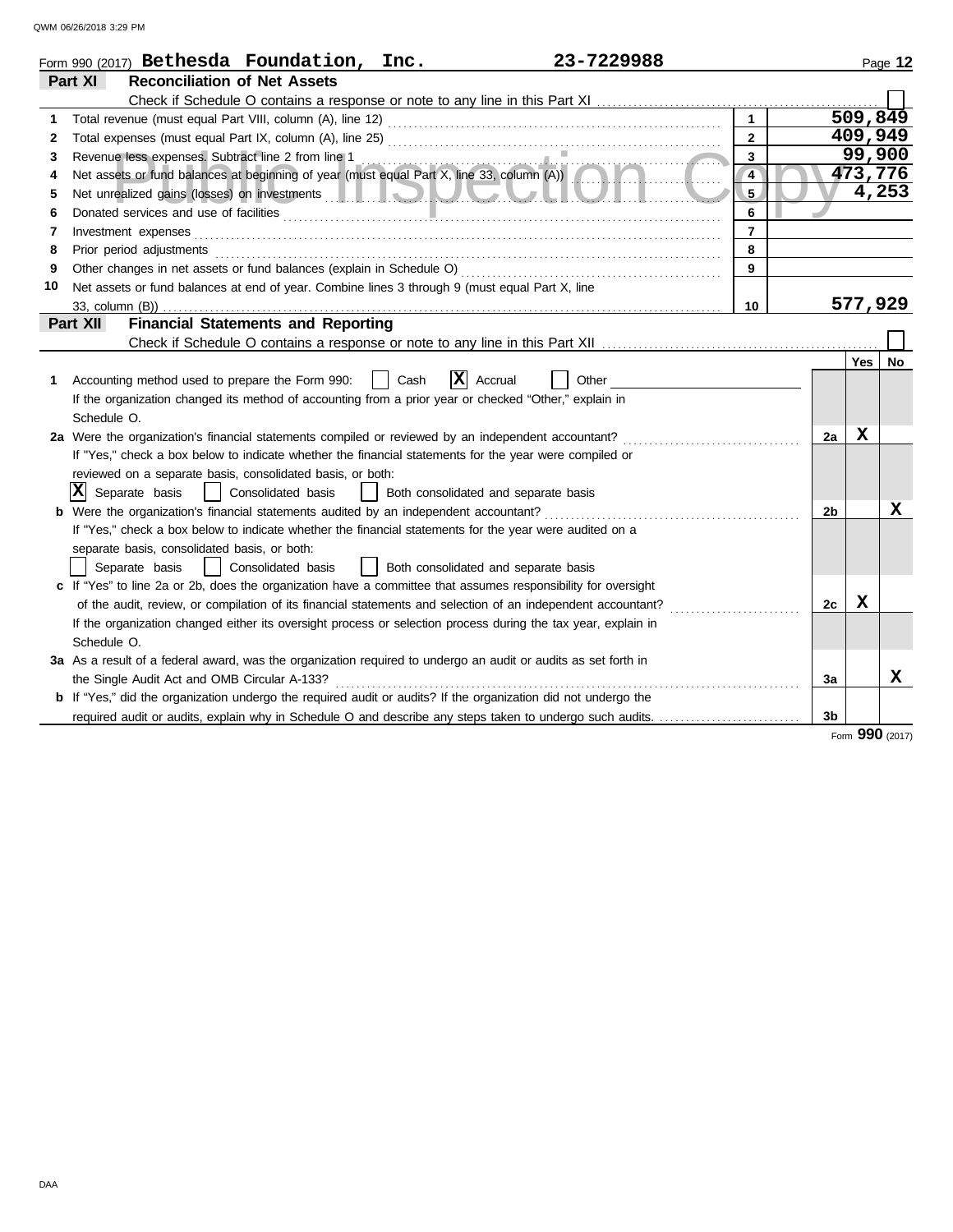| <b>SCHEDULE A</b>          |                                                                                                                                                                                                                                                 | <b>Public Charity Status and Public Support</b>                                                                                                                                                                                                                |                                                         |                               | OMB No. 1545-0047                    |  |  |  |  |  |  |
|----------------------------|-------------------------------------------------------------------------------------------------------------------------------------------------------------------------------------------------------------------------------------------------|----------------------------------------------------------------------------------------------------------------------------------------------------------------------------------------------------------------------------------------------------------------|---------------------------------------------------------|-------------------------------|--------------------------------------|--|--|--|--|--|--|
| (Form 990 or 990-EZ)       |                                                                                                                                                                                                                                                 | 2017<br>Complete if the organization is a section $501(c)(3)$ organization or a section $4947(a)(1)$ nonexempt charitable trust.                                                                                                                               |                                                         |                               |                                      |  |  |  |  |  |  |
| Department of the Treasury |                                                                                                                                                                                                                                                 |                                                                                                                                                                                                                                                                | La Attach to Form 990 or Form 990-EZ.<br>Open to Public |                               |                                      |  |  |  |  |  |  |
| Internal Revenue Service   |                                                                                                                                                                                                                                                 | Inspection<br><b>u</b> Go to <i>www.irs.gov/Form990</i> for instructions and the latest information.                                                                                                                                                           |                                                         |                               |                                      |  |  |  |  |  |  |
| Name of the organization   | ш                                                                                                                                                                                                                                               | Bethesda Foundation, Inc.                                                                                                                                                                                                                                      |                                                         | 23-7229988                    | Employer identification number       |  |  |  |  |  |  |
| Part I                     |                                                                                                                                                                                                                                                 | Reason for Public Charity Status (All organizations must complete this part.) See instructions.                                                                                                                                                                |                                                         |                               |                                      |  |  |  |  |  |  |
|                            |                                                                                                                                                                                                                                                 | The organization is not a private foundation because it is: (For lines 1 through 12, check only one box.)                                                                                                                                                      |                                                         |                               |                                      |  |  |  |  |  |  |
| 1<br>2                     |                                                                                                                                                                                                                                                 | A church, convention of churches, or association of churches described in section 170(b)(1)(A)(i).<br>A school described in section 170(b)(1)(A)(ii). (Attach Schedule E (Form 990 or 990-EZ).)                                                                |                                                         |                               |                                      |  |  |  |  |  |  |
| 3                          |                                                                                                                                                                                                                                                 |                                                                                                                                                                                                                                                                |                                                         |                               |                                      |  |  |  |  |  |  |
| 4                          | A hospital or a cooperative hospital service organization described in section 170(b)(1)(A)(iii).<br>A medical research organization operated in conjunction with a hospital described in section 170(b)(1)(A)(iii). Enter the hospital's name, |                                                                                                                                                                                                                                                                |                                                         |                               |                                      |  |  |  |  |  |  |
| city, and state:           |                                                                                                                                                                                                                                                 |                                                                                                                                                                                                                                                                |                                                         |                               |                                      |  |  |  |  |  |  |
| 5                          |                                                                                                                                                                                                                                                 | An organization operated for the benefit of a college or university owned or operated by a governmental unit described in                                                                                                                                      |                                                         |                               |                                      |  |  |  |  |  |  |
|                            | section 170(b)(1)(A)(iv). (Complete Part II.)                                                                                                                                                                                                   |                                                                                                                                                                                                                                                                |                                                         |                               |                                      |  |  |  |  |  |  |
| 6<br> X<br>7               |                                                                                                                                                                                                                                                 | A federal, state, or local government or governmental unit described in section 170(b)(1)(A)(v).<br>An organization that normally receives a substantial part of its support from a governmental unit or from the general public                               |                                                         |                               |                                      |  |  |  |  |  |  |
| 8                          | described in section 170(b)(1)(A)(vi). (Complete Part II.)                                                                                                                                                                                      | A community trust described in section 170(b)(1)(A)(vi). (Complete Part II.)                                                                                                                                                                                   |                                                         |                               |                                      |  |  |  |  |  |  |
| 9                          |                                                                                                                                                                                                                                                 | An agricultural research organization described in section 170(b)(1)(A)(ix) operated in conjunction with a land-grant college                                                                                                                                  |                                                         |                               |                                      |  |  |  |  |  |  |
| university:                |                                                                                                                                                                                                                                                 | or university or a non-land grant college of agriculture (see instructions). Enter the name, city, and state of the college or                                                                                                                                 |                                                         |                               |                                      |  |  |  |  |  |  |
| 10                         |                                                                                                                                                                                                                                                 | An organization that normally receives: (1) more than 33 1/3% of its support from contributions, membership fees, and gross                                                                                                                                    |                                                         |                               |                                      |  |  |  |  |  |  |
|                            |                                                                                                                                                                                                                                                 | receipts from activities related to its exempt functions—subject to certain exceptions, and (2) no more than 33 1/3% of its                                                                                                                                    |                                                         |                               |                                      |  |  |  |  |  |  |
|                            |                                                                                                                                                                                                                                                 | support from gross investment income and unrelated business taxable income (less section 511 tax) from businesses<br>acquired by the organization after June 30, 1975. See section 509(a)(2). (Complete Part III.)                                             |                                                         |                               |                                      |  |  |  |  |  |  |
| 11                         |                                                                                                                                                                                                                                                 | An organization organized and operated exclusively to test for public safety. See section 509(a)(4).                                                                                                                                                           |                                                         |                               |                                      |  |  |  |  |  |  |
| 12                         |                                                                                                                                                                                                                                                 | An organization organized and operated exclusively for the benefit of, to perform the functions of, or to carry out the purposes                                                                                                                               |                                                         |                               |                                      |  |  |  |  |  |  |
|                            |                                                                                                                                                                                                                                                 | of one or more publicly supported organizations described in section 509(a)(1) or section 509(a)(2). See section 509(a)(3).<br>Check the box in lines 12a through 12d that describes the type of supporting organization and complete lines 12e, 12f, and 12g. |                                                         |                               |                                      |  |  |  |  |  |  |
| a                          |                                                                                                                                                                                                                                                 | Type I. A supporting organization operated, supervised, or controlled by its supported organization(s), typically by giving                                                                                                                                    |                                                         |                               |                                      |  |  |  |  |  |  |
|                            |                                                                                                                                                                                                                                                 | the supported organization(s) the power to regularly appoint or elect a majority of the directors or trustees of the                                                                                                                                           |                                                         |                               |                                      |  |  |  |  |  |  |
|                            |                                                                                                                                                                                                                                                 | supporting organization. You must complete Part IV, Sections A and B.                                                                                                                                                                                          |                                                         |                               |                                      |  |  |  |  |  |  |
| b                          |                                                                                                                                                                                                                                                 | Type II. A supporting organization supervised or controlled in connection with its supported organization(s), by having<br>control or management of the supporting organization vested in the same persons that control or manage the supported                |                                                         |                               |                                      |  |  |  |  |  |  |
| c                          |                                                                                                                                                                                                                                                 | organization(s). You must complete Part IV, Sections A and C.<br>Type III functionally integrated. A supporting organization operated in connection with, and functionally integrated with,                                                                    |                                                         |                               |                                      |  |  |  |  |  |  |
|                            |                                                                                                                                                                                                                                                 | its supported organization(s) (see instructions). You must complete Part IV, Sections A, D, and E.                                                                                                                                                             |                                                         |                               |                                      |  |  |  |  |  |  |
| d                          |                                                                                                                                                                                                                                                 | Type III non-functionally integrated. A supporting organization operated in connection with its supported organization(s)<br>that is not functionally integrated. The organization generally must satisfy a distribution requirement and an attentiveness      |                                                         |                               |                                      |  |  |  |  |  |  |
|                            |                                                                                                                                                                                                                                                 | requirement (see instructions). You must complete Part IV, Sections A and D, and Part V.                                                                                                                                                                       |                                                         |                               |                                      |  |  |  |  |  |  |
| е                          |                                                                                                                                                                                                                                                 | Check this box if the organization received a written determination from the IRS that it is a Type I, Type II, Type III                                                                                                                                        |                                                         |                               |                                      |  |  |  |  |  |  |
| f                          | Enter the number of supported organizations                                                                                                                                                                                                     | functionally integrated, or Type III non-functionally integrated supporting organization.                                                                                                                                                                      |                                                         |                               |                                      |  |  |  |  |  |  |
| g                          |                                                                                                                                                                                                                                                 | Provide the following information about the supported organization(s).                                                                                                                                                                                         |                                                         |                               |                                      |  |  |  |  |  |  |
| (i) Name of supported      | $(ii)$ $EIN$                                                                                                                                                                                                                                    | (iii) Type of organization                                                                                                                                                                                                                                     | (iv) Is the organization                                | (v) Amount of monetary        | (vi) Amount of                       |  |  |  |  |  |  |
| organization               |                                                                                                                                                                                                                                                 | (described on lines 1-10<br>above (see instructions))                                                                                                                                                                                                          | listed in your governing<br>document?                   | support (see<br>instructions) | other support (see<br>instructions)  |  |  |  |  |  |  |
|                            |                                                                                                                                                                                                                                                 |                                                                                                                                                                                                                                                                | Yes<br>No                                               |                               |                                      |  |  |  |  |  |  |
| (A)                        |                                                                                                                                                                                                                                                 |                                                                                                                                                                                                                                                                |                                                         |                               |                                      |  |  |  |  |  |  |
|                            |                                                                                                                                                                                                                                                 |                                                                                                                                                                                                                                                                |                                                         |                               |                                      |  |  |  |  |  |  |
| (B)                        |                                                                                                                                                                                                                                                 |                                                                                                                                                                                                                                                                |                                                         |                               |                                      |  |  |  |  |  |  |
| (C)                        |                                                                                                                                                                                                                                                 |                                                                                                                                                                                                                                                                |                                                         |                               |                                      |  |  |  |  |  |  |
| (D)                        |                                                                                                                                                                                                                                                 |                                                                                                                                                                                                                                                                |                                                         |                               |                                      |  |  |  |  |  |  |
| (E)                        |                                                                                                                                                                                                                                                 |                                                                                                                                                                                                                                                                |                                                         |                               |                                      |  |  |  |  |  |  |
|                            |                                                                                                                                                                                                                                                 |                                                                                                                                                                                                                                                                |                                                         |                               |                                      |  |  |  |  |  |  |
|                            |                                                                                                                                                                                                                                                 |                                                                                                                                                                                                                                                                |                                                         |                               |                                      |  |  |  |  |  |  |
| Total                      | For Penerwork Poduction, Act Notice, can the Instructions for Form 000 or 000 FZ                                                                                                                                                                |                                                                                                                                                                                                                                                                |                                                         |                               | Schodule A (Form 000 or 000 EZ) 2017 |  |  |  |  |  |  |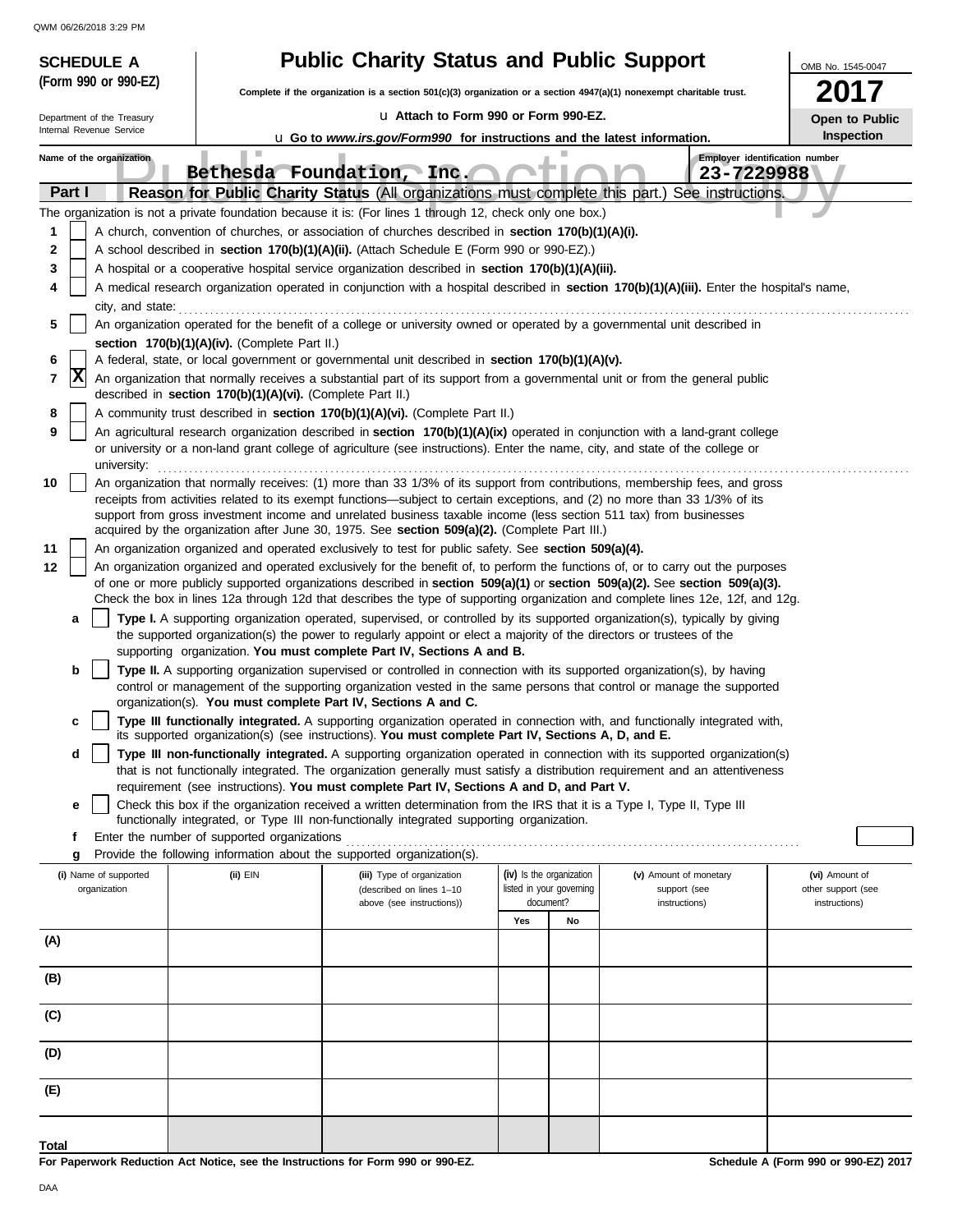|              | Schedule A (Form 990 or 990-EZ) 2017                                                                                                                                                                                        | Bethesda Foundation, Inc. |          |            |            | 23-7229988 | Page 2                          |
|--------------|-----------------------------------------------------------------------------------------------------------------------------------------------------------------------------------------------------------------------------|---------------------------|----------|------------|------------|------------|---------------------------------|
|              | Support Schedule for Organizations Described in Sections 170(b)(1)(A)(iv) and 170(b)(1)(A)(vi)<br>Part II                                                                                                                   |                           |          |            |            |            |                                 |
|              | (Complete only if you checked the box on line 5, 7, or 8 of Part I or if the organization failed to qualify under                                                                                                           |                           |          |            |            |            |                                 |
|              | Part III. If the organization fails to qualify under the tests listed below, please complete Part III.)                                                                                                                     |                           |          |            |            |            |                                 |
|              | Section A. Public Support                                                                                                                                                                                                   |                           |          |            |            |            |                                 |
|              | Calendar year (or fiscal year beginning in)<br>$\mathbf{u}$                                                                                                                                                                 | (a) 2013                  | (b) 2014 | $(c)$ 2015 | $(d)$ 2016 | (e) 2017   | (f) Total                       |
| 1            | Gifts, grants, contributions, and<br>membership fees received. (Do not                                                                                                                                                      |                           |          |            |            |            |                                 |
|              | include any "unusual grants.")                                                                                                                                                                                              | 169,678                   | 151,694  | 142,375    | 131,776    | 285,199    | 880,722                         |
| $\mathbf{2}$ | Tax revenues levied for the<br>organization's benefit and either paid<br>to or expended on its behalf                                                                                                                       |                           |          |            |            |            |                                 |
| 3            | The value of services or facilities<br>furnished by a governmental unit to the<br>organization without charge<br>in and dealers and                                                                                         |                           |          |            |            |            |                                 |
| 4            | Total. Add lines 1 through 3                                                                                                                                                                                                | 169,678                   | 151,694  | 142,375    | 131,776    | 285,199    | 880,722                         |
| 5            | The portion of total contributions by<br>each person (other than a<br>governmental unit or publicly<br>supported organization) included on<br>line 1 that exceeds 2% of the amount<br>shown on line 11, column (f) $\ldots$ |                           |          |            |            |            | 19,519                          |
| 6            | Public support. Subtract line 5 from line 4.                                                                                                                                                                                |                           |          |            |            |            | 861,203                         |
|              | <b>Section B. Total Support</b>                                                                                                                                                                                             |                           |          |            |            |            |                                 |
|              | Calendar year (or fiscal year beginning in)<br>$\mathbf{u}$                                                                                                                                                                 | (a) 2013                  | (b) 2014 | $(c)$ 2015 | $(d)$ 2016 | (e) $2017$ | (f) Total                       |
| 7            | Amounts from line 4                                                                                                                                                                                                         | 169,678                   | 151,694  | 142,375    | 131,776    | 285,199    | 880,722                         |
| 8            | Gross income from interest, dividends,<br>payments received on securities loans,<br>rents, royalties, and income from<br>similar sources                                                                                    | 19,553                    | 15,867   |            | 2,493      | 195        | 38,108                          |
| 9            | Net income from unrelated business<br>activities, whether or not the business<br>is regularly carried on                                                                                                                    |                           | 32,624   | 35,186     | 37,401     |            | 105,211                         |
| 10           | Other income. Do not include gain or<br>loss from the sale of capital assets<br>(Explain in Part VI.)                                                                                                                       |                           |          |            |            |            |                                 |
| 11           | Total support. Add lines 7 through 10                                                                                                                                                                                       |                           |          |            |            |            | 1,024,041                       |
| 12           |                                                                                                                                                                                                                             |                           |          |            |            | 12         | 1,010,055                       |
| 13           | First five years. If the Form 990 is for the organization's first, second, third, fourth, or fifth tax year as a section 501(c)(3)                                                                                          |                           |          |            |            |            |                                 |
|              | organization, check this box and stop here                                                                                                                                                                                  |                           |          |            |            |            |                                 |
|              | Section C. Computation of Public Support Percentage                                                                                                                                                                         |                           |          |            |            |            |                                 |
| 14           |                                                                                                                                                                                                                             |                           |          |            |            | 14<br>15   | 84.10%                          |
| 15<br>16a    | Public support percentage from 2016 Schedule A, Part II, line 14<br>33 1/3% support test-2017. If the organization did not check the box on line 13, and line 14 is 33 1/3% or more, check this                             |                           |          |            |            |            | 92.95%                          |
|              | box and stop here. The organization qualifies as a publicly supported organization                                                                                                                                          |                           |          |            |            |            | $\blacktriangleright$ $\vert$ X |
| b            | 33 1/3% support test-2016. If the organization did not check a box on line 13 or 16a, and line 15 is 33 1/3% or more, check                                                                                                 |                           |          |            |            |            |                                 |
|              | this box and stop here. The organization qualifies as a publicly supported organization                                                                                                                                     |                           |          |            |            |            |                                 |
| 17a          | 10%-facts-and-circumstances test-2017. If the organization did not check a box on line 13, 16a, or 16b, and line 14 is                                                                                                      |                           |          |            |            |            |                                 |
|              | 10% or more, and if the organization meets the "facts-and-circumstances" test, check this box and stop here. Explain in                                                                                                     |                           |          |            |            |            |                                 |
|              | Part VI how the organization meets the "facts-and-circumstances" test. The organization qualifies as a publicly supported                                                                                                   |                           |          |            |            |            |                                 |
|              | organization                                                                                                                                                                                                                |                           |          |            |            |            |                                 |
| b            | 10%-facts-and-circumstances test-2016. If the organization did not check a box on line 13, 16a, 16b, or 17a, and line                                                                                                       |                           |          |            |            |            |                                 |
|              | 15 is 10% or more, and if the organization meets the "facts-and-circumstances" test, check this box and stop here.                                                                                                          |                           |          |            |            |            |                                 |
|              | Explain in Part VI how the organization meets the "facts-and-circumstances" test. The organization qualifies as a publicly                                                                                                  |                           |          |            |            |            |                                 |
|              | supported organization                                                                                                                                                                                                      |                           |          |            |            |            |                                 |
| 18           | Private foundation. If the organization did not check a box on line 13, 16a, 16b, 17a, or 17b, check this box and see                                                                                                       |                           |          |            |            |            |                                 |
|              | <b>instructions</b>                                                                                                                                                                                                         |                           |          |            |            |            |                                 |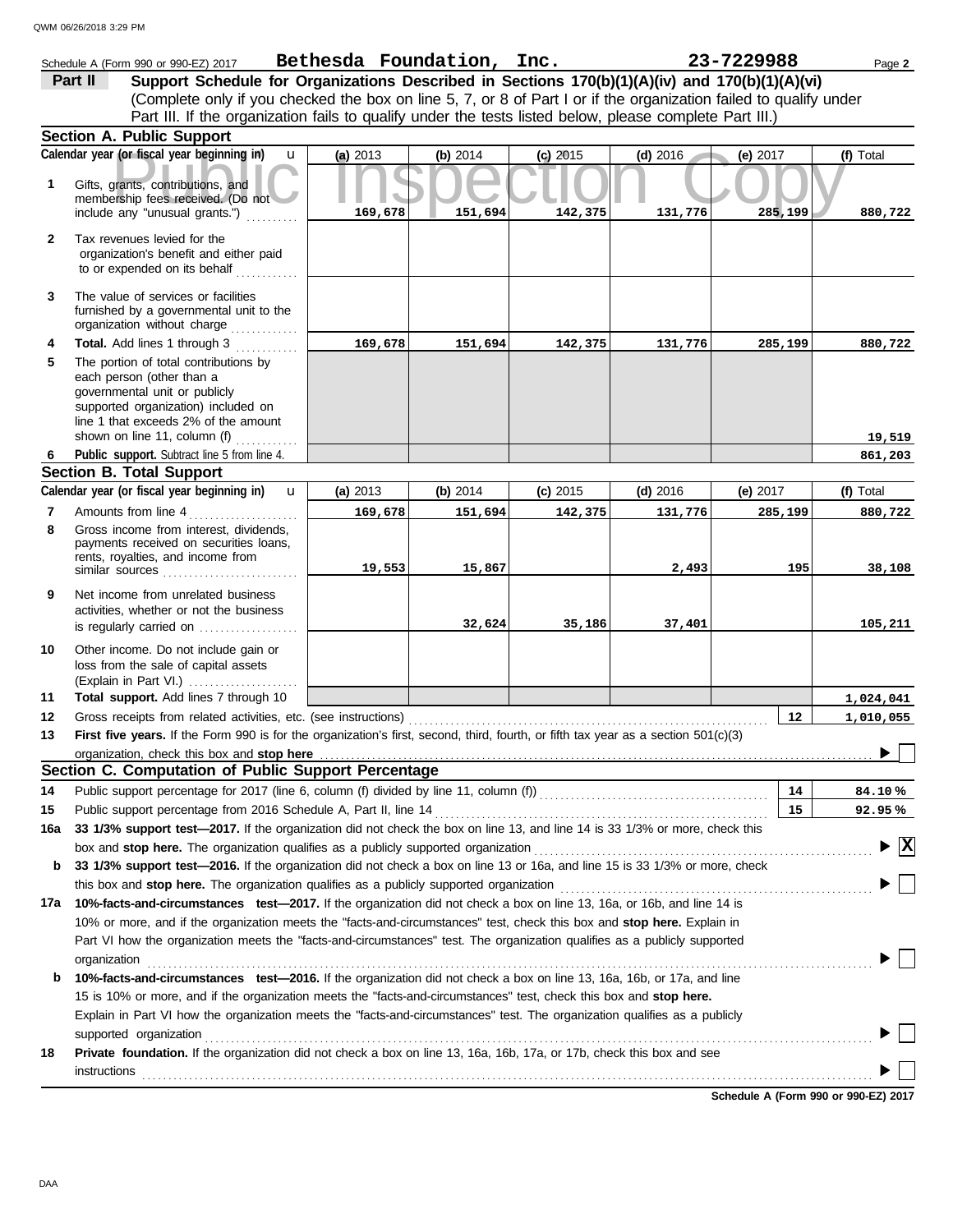|              | Schedule A (Form 990 or 990-EZ) 2017 Bethesda Foundation, Inc.                                                                                                                    |          |          |            |            | 23-7229988 | Page 3    |
|--------------|-----------------------------------------------------------------------------------------------------------------------------------------------------------------------------------|----------|----------|------------|------------|------------|-----------|
|              | Support Schedule for Organizations Described in Section 509(a)(2)<br>Part III                                                                                                     |          |          |            |            |            |           |
|              | (Complete only if you checked the box on line 10 of Part I or if the organization failed to qualify under Part II.                                                                |          |          |            |            |            |           |
|              | If the organization fails to qualify under the tests listed below, please complete Part II.)                                                                                      |          |          |            |            |            |           |
|              | <b>Section A. Public Support</b>                                                                                                                                                  |          |          |            |            |            |           |
|              | Calendar year (or fiscal year beginning in)<br>$\mathbf{u}$                                                                                                                       | (a) 2013 | (b) 2014 | $(c)$ 2015 | $(d)$ 2016 | (e) 2017   | (f) Total |
| 1            | Gifts, grants, contributions, and membership<br>fees received. (Do not include any "unusual grants.")                                                                             |          |          |            |            |            |           |
| $\mathbf{2}$ | Gross receipts from admissions, merchandise<br>sold or services performed, or facilities<br>furnished in any activity that is related to the<br>organization's fax-exempt purpose |          |          |            |            |            |           |
| 3            | Gross receipts from activities that are not an<br>unrelated trade or business under section 513                                                                                   |          |          |            |            |            |           |
| 4            | Tax revenues levied for the<br>organization's benefit and either paid<br>to or expended on its behalf                                                                             |          |          |            |            |            |           |
| 5            | The value of services or facilities<br>furnished by a governmental unit to the<br>organization without charge                                                                     |          |          |            |            |            |           |
| 6            | Total. Add lines 1 through 5                                                                                                                                                      |          |          |            |            |            |           |
|              | <b>7a</b> Amounts included on lines 1, 2, and 3<br>received from disqualified persons                                                                                             |          |          |            |            |            |           |
| b            | Amounts included on lines 2 and 3<br>received from other than disqualified<br>persons that exceed the greater of \$5,000<br>or 1% of the amount on line 13 for the year $\ldots$  |          |          |            |            |            |           |
| c            | Add lines 7a and 7b                                                                                                                                                               |          |          |            |            |            |           |
| 8            | Public support. (Subtract line 7c from<br>line $6.$ )                                                                                                                             |          |          |            |            |            |           |
|              | <b>Section B. Total Support</b>                                                                                                                                                   |          |          |            |            |            |           |
|              | Calendar year (or fiscal year beginning in)<br>$\mathbf{u}$                                                                                                                       | (a) 2013 | (b) 2014 | $(c)$ 2015 | $(d)$ 2016 | (e) $2017$ | (f) Total |
| 9            | Amounts from line 6                                                                                                                                                               |          |          |            |            |            |           |
| 10a          | Gross income from interest, dividends,<br>payments received on securities loans, rents,<br>royalties, and income from similar sources                                             |          |          |            |            |            |           |
|              | Unrelated business taxable income (less<br>section 511 taxes) from businesses<br>acquired after June 30, 1975                                                                     |          |          |            |            |            |           |
|              | Add lines 10a and 10b                                                                                                                                                             |          |          |            |            |            |           |
| 11           | Net income from unrelated business<br>activities not included in line 10b, whether<br>or not the business is regularly carried on                                                 |          |          |            |            |            |           |
| 12           | Other income. Do not include gain or<br>loss from the sale of capital assets<br>(Explain in Part VI.)                                                                             |          |          |            |            |            |           |
| 13           | Total support. (Add lines 9, 10c, 11,<br>and $12.$ )                                                                                                                              |          |          |            |            |            |           |
| 14           | First five years. If the Form 990 is for the organization's first, second, third, fourth, or fifth tax year as a section 501(c)(3)<br>organization, check this box and stop here  |          |          |            |            |            |           |
|              | Section C. Computation of Public Support Percentage                                                                                                                               |          |          |            |            |            |           |
| 15           | Public support percentage for 2017 (line 8, column (f) divided by line 13, column (f)) [[[[[[[[[[[[[[[[[[[[[[                                                                     |          |          |            |            | 15         | %         |
| 16           |                                                                                                                                                                                   |          |          |            |            | 16         | %         |
|              | Section D. Computation of Investment Income Percentage                                                                                                                            |          |          |            |            |            |           |
| 17           |                                                                                                                                                                                   |          |          |            |            | 17         | %         |
| 18           | Investment income percentage from 2016 Schedule A, Part III, line 17 [ <i>[[11] Contention communication</i> content income percentage from 2016 Schedule A, Part III, line 17    |          |          |            |            | 18         | %         |
| 19a          | 33 1/3% support tests-2017. If the organization did not check the box on line 14, and line 15 is more than 33 1/3%, and line                                                      |          |          |            |            |            |           |
|              |                                                                                                                                                                                   |          |          |            |            |            |           |
| b            | 33 1/3% support tests-2016. If the organization did not check a box on line 14 or line 19a, and line 16 is more than 33 1/3%, and                                                 |          |          |            |            |            |           |
|              |                                                                                                                                                                                   |          |          |            |            |            |           |
| 20           |                                                                                                                                                                                   |          |          |            |            |            |           |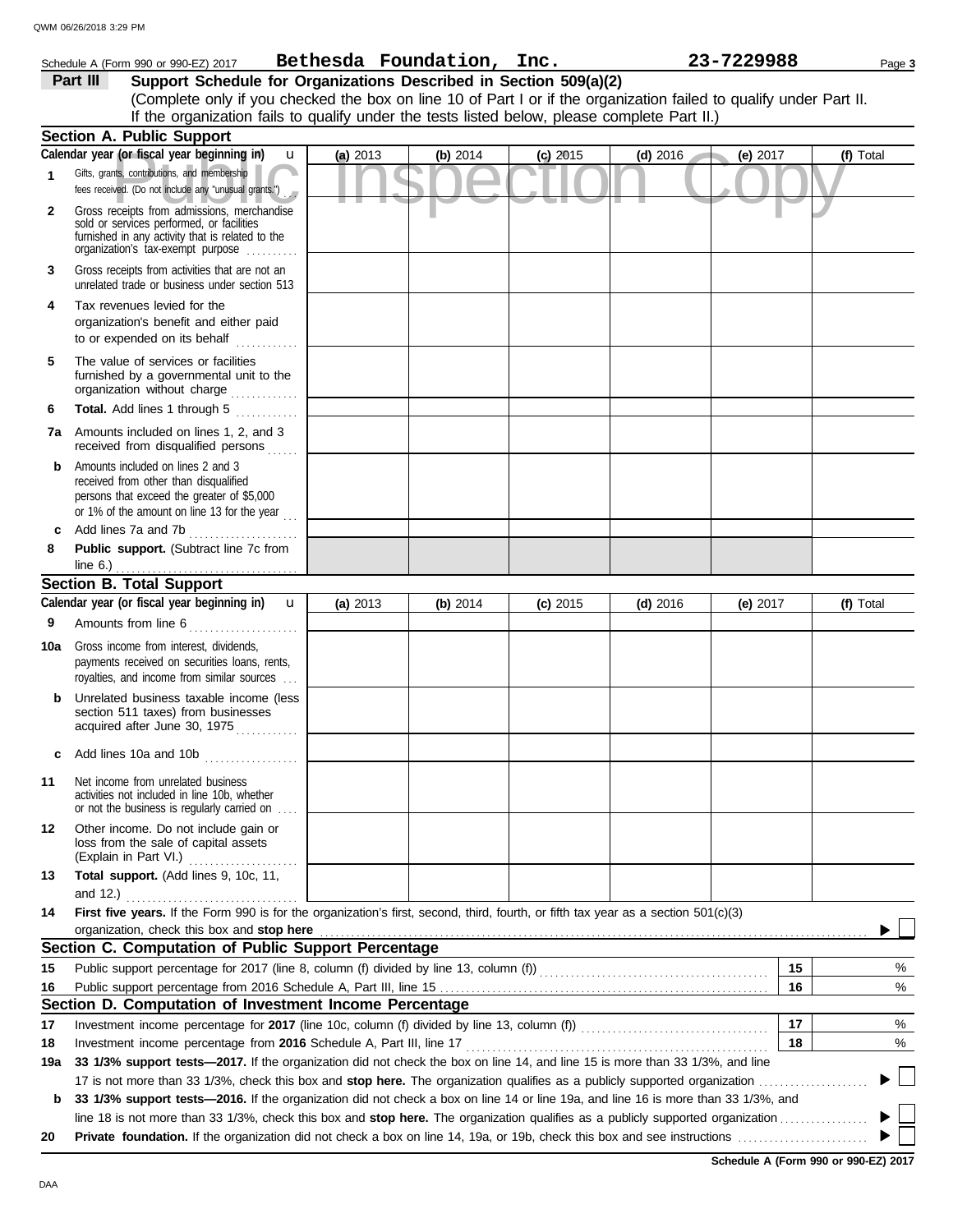|     | Bethesda Foundation, Inc.<br>Schedule A (Form 990 or 990-EZ) 2017                                                                                                            | 23-7229988                           | Page 4 |
|-----|------------------------------------------------------------------------------------------------------------------------------------------------------------------------------|--------------------------------------|--------|
|     | Part IV<br><b>Supporting Organizations</b>                                                                                                                                   |                                      |        |
|     | (Complete only if you checked a box in line 12 on Part I. If you checked 12a of Part I, complete Sections A                                                                  |                                      |        |
|     | and B. If you checked 12b of Part I, complete Sections A and C. If you checked 12c of Part I, complete                                                                       |                                      |        |
|     | Sections A, D, and E. If you checked 12d of Part I, complete Sections A and D, and complete Part V.)                                                                         |                                      |        |
|     | Section A. All Supporting Organizations                                                                                                                                      |                                      |        |
|     |                                                                                                                                                                              | Yes                                  | No     |
| 1   | Are all of the organization's supported organizations listed by name in the organization's governing                                                                         |                                      |        |
|     | documents? If "No," describe in Part VI how the supported organizations are designated. If designated by                                                                     |                                      |        |
|     | class or purpose, describe the designation. If historic and continuing relationship, explain.                                                                                | 1                                    |        |
| 2   | Did the organization have any supported organization that does not have an IRS determination of status                                                                       |                                      |        |
|     | under section 509(a)(1) or (2)? If "Yes," explain in Part VI how the organization determined that the supported<br>organization was described in section $509(a)(1)$ or (2). | $\mathbf{2}$                         |        |
| За  | Did the organization have a supported organization described in section $501(c)(4)$ , (5), or (6)? If "Yes," answer                                                          |                                      |        |
|     | $(b)$ and $(c)$ below.                                                                                                                                                       | 3a                                   |        |
| b   | Did the organization confirm that each supported organization qualified under section 501(c)(4), (5), or (6) and                                                             |                                      |        |
|     | satisfied the public support tests under section 509(a)(2)? If "Yes," describe in Part VI when and how the                                                                   |                                      |        |
|     | organization made the determination.                                                                                                                                         | 3b                                   |        |
| c   | Did the organization ensure that all support to such organizations was used exclusively for section $170(c)(2)(B)$                                                           |                                      |        |
|     | purposes? If "Yes," explain in Part VI what controls the organization put in place to ensure such use.                                                                       | 3c                                   |        |
| 4a  | Was any supported organization not organized in the United States ("foreign supported organization")? If                                                                     |                                      |        |
|     | "Yes," and if you checked 12a or 12b in Part I, answer (b) and (c) below.                                                                                                    | 4a                                   |        |
| b   | Did the organization have ultimate control and discretion in deciding whether to make grants to the foreign                                                                  |                                      |        |
|     | supported organization? If "Yes," describe in Part VI how the organization had such control and discretion                                                                   |                                      |        |
|     | despite being controlled or supervised by or in connection with its supported organizations.                                                                                 | 4b                                   |        |
| c   | Did the organization support any foreign supported organization that does not have an IRS determination                                                                      |                                      |        |
|     | under sections $501(c)(3)$ and $509(a)(1)$ or (2)? If "Yes," explain in Part VI what controls the organization used                                                          |                                      |        |
|     | to ensure that all support to the foreign supported organization was used exclusively for section $170(c)(2)(B)$                                                             |                                      |        |
|     | purposes.                                                                                                                                                                    | 4c                                   |        |
| 5a  | Did the organization add, substitute, or remove any supported organizations during the tax year? If "Yes,"                                                                   |                                      |        |
|     | answer (b) and (c) below (if applicable). Also, provide detail in Part VI, including (i) the names and EIN                                                                   |                                      |        |
|     | numbers of the supported organizations added, substituted, or removed; (ii) the reasons for each such action;                                                                |                                      |        |
|     | (iii) the authority under the organization's organizing document authorizing such action; and (iv) how the action                                                            |                                      |        |
| b   | was accomplished (such as by amendment to the organizing document).<br>Type I or Type II only. Was any added or substituted supported organization part of a class already   | 5a                                   |        |
|     | designated in the organization's organizing document?                                                                                                                        | 5b                                   |        |
|     | Substitutions only. Was the substitution the result of an event beyond the organization's control?                                                                           | 5c                                   |        |
| 6   | Did the organization provide support (whether in the form of grants or the provision of services or facilities) to                                                           |                                      |        |
|     | anyone other than (i) its supported organizations, (ii) individuals that are part of the charitable class benefited                                                          |                                      |        |
|     | by one or more of its supported organizations, or (iii) other supporting organizations that also support or                                                                  |                                      |        |
|     | benefit one or more of the filing organization's supported organizations? If "Yes," provide detail in Part VI.                                                               | 6                                    |        |
| 7   | Did the organization provide a grant, loan, compensation, or other similar payment to a substantial contributor                                                              |                                      |        |
|     | (defined in section $4958(c)(3)(C)$ ), a family member of a substantial contributor, or a 35% controlled entity with                                                         |                                      |        |
|     | regard to a substantial contributor? If "Yes," complete Part I of Schedule L (Form 990 or 990-EZ).                                                                           | 7                                    |        |
| 8   | Did the organization make a loan to a disqualified person (as defined in section 4958) not described in line 7?                                                              |                                      |        |
|     | If "Yes," complete Part I of Schedule L (Form 990 or 990-EZ).                                                                                                                | 8                                    |        |
| 9а  | Was the organization controlled directly or indirectly at any time during the tax year by one or more                                                                        |                                      |        |
|     | disqualified persons as defined in section 4946 (other than foundation managers and organizations described                                                                  |                                      |        |
|     | in section $509(a)(1)$ or $(2)$ ? If "Yes," provide detail in Part VI.                                                                                                       | 9а                                   |        |
| b   | Did one or more disqualified persons (as defined in line 9a) hold a controlling interest in any entity in which                                                              |                                      |        |
|     | the supporting organization had an interest? If "Yes," provide detail in Part VI.                                                                                            | 9b                                   |        |
| c   | Did a disqualified person (as defined in line 9a) have an ownership interest in, or derive any personal benefit                                                              |                                      |        |
|     | from, assets in which the supporting organization also had an interest? If "Yes," provide detail in Part VI.                                                                 | 9с                                   |        |
| 10a | Was the organization subject to the excess business holdings rules of section 4943 because of section                                                                        |                                      |        |
|     | 4943(f) (regarding certain Type II supporting organizations, and all Type III non-functionally integrated                                                                    |                                      |        |
|     | supporting organizations)? If "Yes," answer 10b below.<br>Did the organization have any excess business holdings in the tax year? (Use Schedule C, Form 4720, to             | 10a                                  |        |
| b   | determine whether the organization had excess business holdings.)                                                                                                            | 10b                                  |        |
|     |                                                                                                                                                                              | Schedule A (Form 990 or 990-F7) 2017 |        |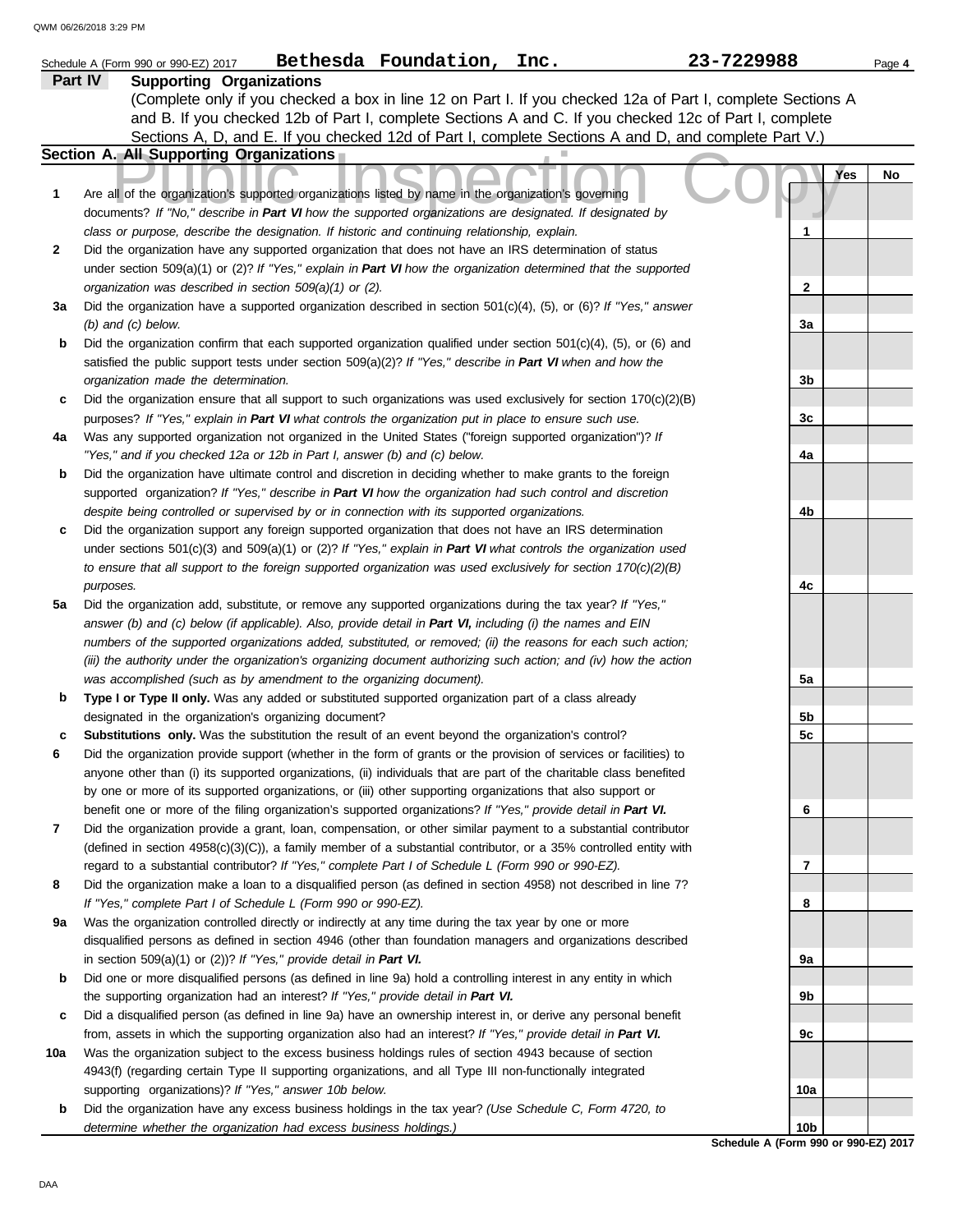|    | Bethesda Foundation,<br>23-7229988<br>Inc.<br>Schedule A (Form 990 or 990-EZ) 2017                                                                                                                                  |                 |     | Page 5 |
|----|---------------------------------------------------------------------------------------------------------------------------------------------------------------------------------------------------------------------|-----------------|-----|--------|
|    | <b>Part IV</b><br><b>Supporting Organizations (continued)</b>                                                                                                                                                       |                 |     |        |
|    |                                                                                                                                                                                                                     |                 | Yes | No     |
| 11 | Has the organization accepted a gift or contribution from any of the following persons?                                                                                                                             |                 |     |        |
| а  | A person who directly or indirectly controls, either alone or together with persons described in (b) and (c)<br>below, the governing body of a supported organization?                                              | 11a             |     |        |
| b  | A family member of a person described in (a) above?                                                                                                                                                                 | 11 <sub>b</sub> |     |        |
| c  | A 35% controlled entity of a person described in (a) or (b) above? If "Yes" to a, b, or c, provide detail in Part VI                                                                                                | 11c             |     |        |
|    | <b>Section B. Type I Supporting Organizations</b>                                                                                                                                                                   |                 |     |        |
|    |                                                                                                                                                                                                                     |                 | Yes | No     |
| 1  | Did the directors, trustees, or membership of one or more supported organizations have the power to                                                                                                                 |                 |     |        |
|    | regularly appoint or elect at least a majority of the organization's directors or trustees at all times during the                                                                                                  |                 |     |        |
|    | tax year? If "No," describe in Part VI how the supported organization(s) effectively operated, supervised, or                                                                                                       |                 |     |        |
|    | controlled the organization's activities. If the organization had more than one supported organization,                                                                                                             |                 |     |        |
|    | describe how the powers to appoint and/or remove directors or trustees were allocated among the supported                                                                                                           |                 |     |        |
|    | organizations and what conditions or restrictions, if any, applied to such powers during the tax year.                                                                                                              | 1               |     |        |
| 2  | Did the organization operate for the benefit of any supported organization other than the supported                                                                                                                 |                 |     |        |
|    | organization(s) that operated, supervised, or controlled the supporting organization? If "Yes," explain in Part                                                                                                     |                 |     |        |
|    | VI how providing such benefit carried out the purposes of the supported organization(s) that operated,                                                                                                              |                 |     |        |
|    | supervised, or controlled the supporting organization.                                                                                                                                                              | $\mathbf{2}$    |     |        |
|    | Section C. Type II Supporting Organizations                                                                                                                                                                         |                 |     |        |
|    |                                                                                                                                                                                                                     |                 | Yes | No     |
| 1  | Were a majority of the organization's directors or trustees during the tax year also a majority of the directors                                                                                                    |                 |     |        |
|    | or trustees of each of the organization's supported organization(s)? If "No," describe in Part VI how control                                                                                                       |                 |     |        |
|    | or management of the supporting organization was vested in the same persons that controlled or managed                                                                                                              |                 |     |        |
|    | the supported organization(s).                                                                                                                                                                                      | 1               |     |        |
|    | Section D. All Type III Supporting Organizations                                                                                                                                                                    |                 |     |        |
|    |                                                                                                                                                                                                                     |                 | Yes | No     |
| 1  | Did the organization provide to each of its supported organizations, by the last day of the fifth month of the                                                                                                      |                 |     |        |
|    | organization's tax year, (i) a written notice describing the type and amount of support provided during the prior tax                                                                                               |                 |     |        |
|    | year, (ii) a copy of the Form 990 that was most recently filed as of the date of notification, and (iii) copies of the                                                                                              |                 |     |        |
|    | organization's governing documents in effect on the date of notification, to the extent not previously provided?                                                                                                    | 1               |     |        |
| 2  | Were any of the organization's officers, directors, or trustees either (i) appointed or elected by the supported                                                                                                    |                 |     |        |
|    | organization(s) or (ii) serving on the governing body of a supported organization? If "No," explain in Part VI how                                                                                                  |                 |     |        |
|    | the organization maintained a close and continuous working relationship with the supported organization(s).                                                                                                         | 2               |     |        |
| 3  | By reason of the relationship described in (2), did the organization's supported organizations have a<br>significant voice in the organization's investment policies and in directing the use of the organization's |                 |     |        |
|    | income or assets at all times during the tax year? If "Yes," describe in Part VI the role the organization's                                                                                                        |                 |     |        |
|    | supported organizations played in this regard.                                                                                                                                                                      | 3               |     |        |
|    | Section E. Type III Functionally-Integrated Supporting Organizations                                                                                                                                                |                 |     |        |
| 1  | Check the box next to the method that the organization used to satisfy the Integral Part Test during the year (see instructions).                                                                                   |                 |     |        |
| а  | The organization satisfied the Activities Test. Complete line 2 below.                                                                                                                                              |                 |     |        |
| b  | The organization is the parent of each of its supported organizations. Complete line 3 below.                                                                                                                       |                 |     |        |
| C  | The organization supported a governmental entity. Describe in Part VI how you supported a government entity (see instructions).                                                                                     |                 |     |        |
|    |                                                                                                                                                                                                                     |                 |     |        |
| 2  | Activities Test. Answer (a) and (b) below.                                                                                                                                                                          |                 | Yes | No     |
| а  | Did substantially all of the organization's activities during the tax year directly further the exempt purposes of                                                                                                  |                 |     |        |
|    | the supported organization(s) to which the organization was responsive? If "Yes," then in Part VI identify                                                                                                          |                 |     |        |
|    | those supported organizations and explain how these activities directly furthered their exempt purposes,                                                                                                            |                 |     |        |
|    | how the organization was responsive to those supported organizations, and how the organization determined                                                                                                           |                 |     |        |
|    | that these activities constituted substantially all of its activities.                                                                                                                                              | 2a              |     |        |
| b  | Did the activities described in (a) constitute activities that, but for the organization's involvement, one or more                                                                                                 |                 |     |        |
|    | of the organization's supported organization(s) would have been engaged in? If "Yes," explain in Part VI the                                                                                                        |                 |     |        |
|    | reasons for the organization's position that its supported organization(s) would have engaged in these                                                                                                              |                 |     |        |
|    | activities but for the organization's involvement.                                                                                                                                                                  | 2b              |     |        |
| 3  | Parent of Supported Organizations. Answer (a) and (b) below.                                                                                                                                                        |                 |     |        |

- **a** Did the organization have the power to regularly appoint or elect a majority of the officers, directors, or trustees of each of the supported organizations? *Provide details in Part VI.*
- **b** Did the organization exercise a substantial degree of direction over the policies, programs, and activities of each of its supported organizations? *If "Yes," describe in Part VI the role played by the organization in this regard.*

DAA **Schedule A (Form 990 or 990-EZ) 2017 3b**

**3a**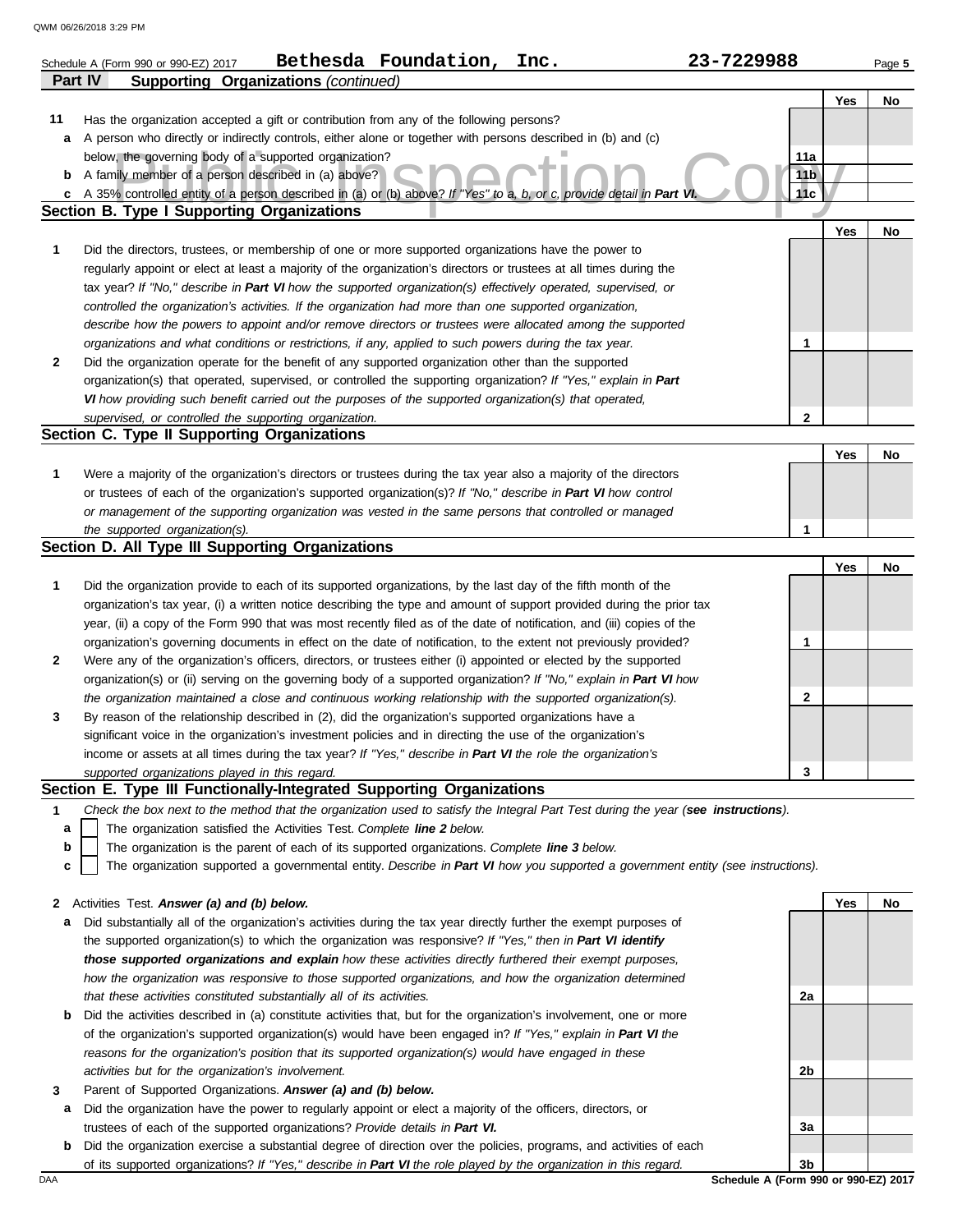| Bethesda Foundation, Inc.<br>Schedule A (Form 990 or 990-EZ) 2017                                                                                |                         | 23-7229988     | Page 6                         |
|--------------------------------------------------------------------------------------------------------------------------------------------------|-------------------------|----------------|--------------------------------|
| Type III Non-Functionally Integrated 509(a)(3) Supporting Organizations<br>Part V                                                                |                         |                |                                |
| $\mathbf{1}$<br>Check here if the organization satisfied the Integral Part Test as a qualifying trust on Nov. 20, 1970 (explain in Part VI). See |                         |                |                                |
| instructions. All other Type III non-functionally integrated supporting organizations must complete Sections A through E.                        |                         |                |                                |
| Section A - Adjusted Net Income                                                                                                                  |                         | (A) Prior Year | (B) Current Year               |
|                                                                                                                                                  |                         |                | (optional)                     |
| Net short-term capital gain<br>1                                                                                                                 | $\ddot{\mathbf{1}}$     |                |                                |
| $\mathbf{2}$<br>Recoveries of prior-year distributions                                                                                           | $\overline{\mathbf{2}}$ |                |                                |
| 3<br>Other gross income (see instructions)                                                                                                       | 3                       |                |                                |
| Add lines 1 through 3.<br>4                                                                                                                      | 4                       |                |                                |
| 5<br>Depreciation and depletion                                                                                                                  | 5                       |                |                                |
| Portion of operating expenses paid or incurred for production or<br>6                                                                            |                         |                |                                |
| collection of gross income or for management, conservation, or                                                                                   |                         |                |                                |
| maintenance of property held for production of income (see instructions)                                                                         | 6                       |                |                                |
| 7<br>Other expenses (see instructions)                                                                                                           | $\overline{7}$          |                |                                |
| 8<br><b>Adjusted Net Income</b> (subtract lines 5, 6 and 7 from line 4).                                                                         | 8                       |                |                                |
| Section B - Minimum Asset Amount                                                                                                                 |                         | (A) Prior Year | (B) Current Year<br>(optional) |
| Aggregate fair market value of all non-exempt-use assets (see<br>1                                                                               |                         |                |                                |
| instructions for short tax year or assets held for part of year):                                                                                |                         |                |                                |
| Average monthly value of securities<br>a                                                                                                         | 1a                      |                |                                |
| <b>b</b> Average monthly cash balances                                                                                                           | 1b                      |                |                                |
| Fair market value of other non-exempt-use assets<br>c                                                                                            | 1c                      |                |                                |
| <b>Total</b> (add lines 1a, 1b, and 1c)<br>d                                                                                                     | 1d                      |                |                                |
| <b>Discount</b> claimed for blockage or other<br>е                                                                                               |                         |                |                                |
| factors (explain in detail in Part VI):                                                                                                          |                         |                |                                |
| $\mathbf{2}$<br>Acquisition indebtedness applicable to non-exempt-use assets                                                                     | $\mathbf{2}$            |                |                                |
| 3<br>Subtract line 2 from line 1d.                                                                                                               | 3                       |                |                                |
| Cash deemed held for exempt use. Enter 1-1/2% of line 3 (for greater amount,<br>4                                                                |                         |                |                                |
| see instructions).                                                                                                                               | 4                       |                |                                |
| 5<br>Net value of non-exempt-use assets (subtract line 4 from line 3)                                                                            | 5                       |                |                                |
| 6<br>.035. Multiply line 5 by                                                                                                                    | 6                       |                |                                |
| $\overline{7}$<br>Recoveries of prior-year distributions                                                                                         | $\overline{7}$          |                |                                |
| 8<br>Minimum Asset Amount (add line 7 to line 6)                                                                                                 | 8                       |                |                                |
| Section C - Distributable Amount                                                                                                                 |                         |                | Current Year                   |
| 1<br>Adjusted net income for prior year (from Section A, line 8, Column A)                                                                       | 1                       |                |                                |
| $\mathbf{2}$<br>Enter 85% of line 1.                                                                                                             | $\mathbf{2}$            |                |                                |
| 3<br>Minimum asset amount for prior year (from Section B, line 8, Column A)                                                                      | 3                       |                |                                |
| 4<br>Enter greater of line 2 or line 3.                                                                                                          | 4                       |                |                                |
| 5<br>Income tax imposed in prior year                                                                                                            | 5                       |                |                                |
| <b>Distributable Amount.</b> Subtract line 5 from line 4, unless subject to<br>6                                                                 |                         |                |                                |
| emergency temporary reduction (see instructions).                                                                                                | 6                       |                |                                |

**7** instructions). Check here if the current year is the organization's first as a non-functionally integrated Type III supporting organization (see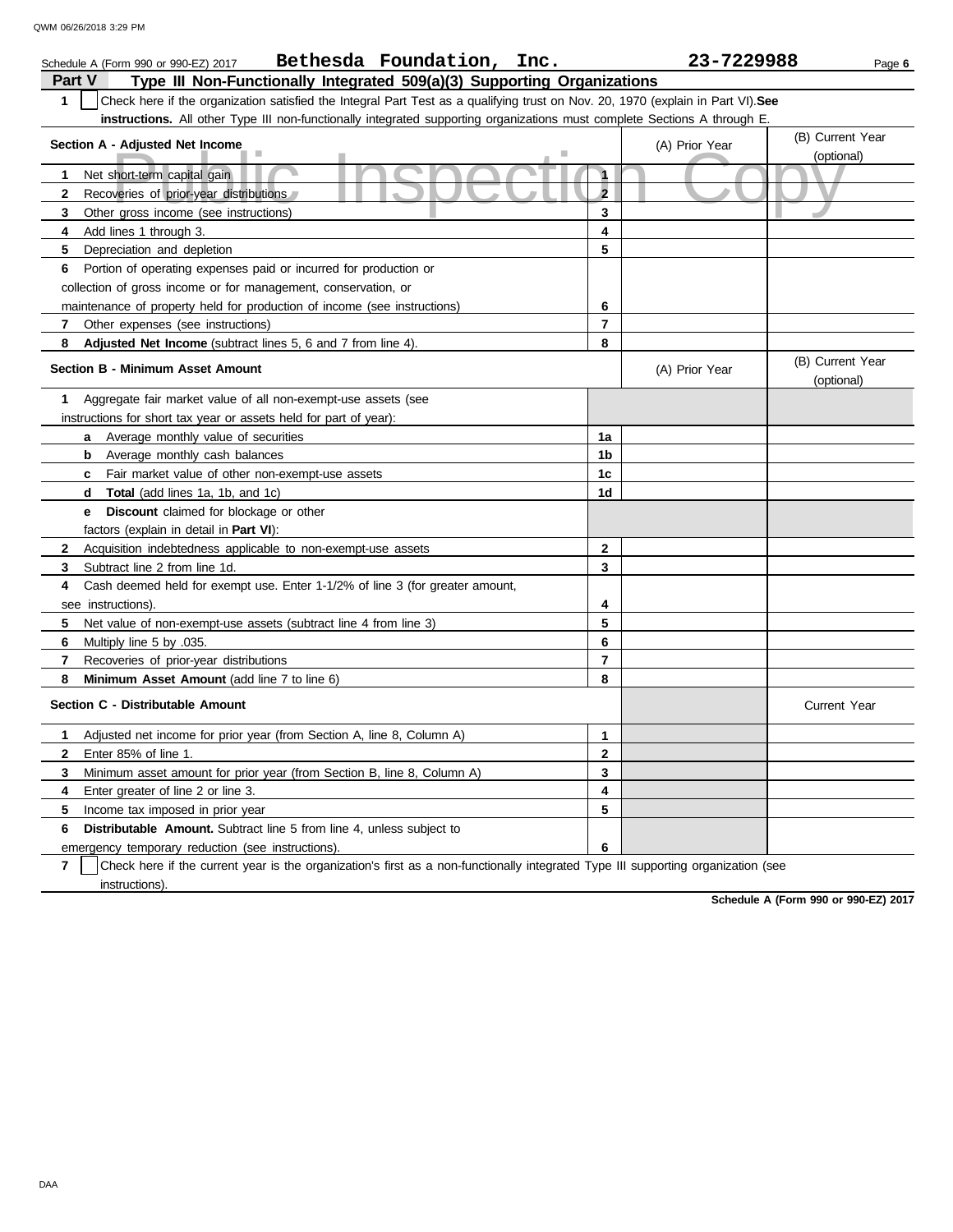| <b>Part V</b> | Bethesda Foundation, Inc.<br>Schedule A (Form 990 or 990-EZ) 2017<br>Type III Non-Functionally Integrated 509(a)(3) Supporting Organizations (continued) |                             | 23-7229988                | Page 7               |  |  |  |  |  |
|---------------|----------------------------------------------------------------------------------------------------------------------------------------------------------|-----------------------------|---------------------------|----------------------|--|--|--|--|--|
|               | <b>Section D - Distributions</b>                                                                                                                         |                             |                           | <b>Current Year</b>  |  |  |  |  |  |
| 1             | Amounts paid to supported organizations to accomplish exempt purposes                                                                                    |                             |                           |                      |  |  |  |  |  |
| 2             | Amounts paid to perform activity that directly furthers exempt purposes of supported                                                                     |                             |                           |                      |  |  |  |  |  |
|               | organizations, in excess of income from activity                                                                                                         |                             |                           |                      |  |  |  |  |  |
| 3             | Administrative expenses paid to accomplish exempt purposes of supported organizations                                                                    |                             |                           |                      |  |  |  |  |  |
| 4             | Amounts paid to acquire exempt-use assets                                                                                                                |                             |                           |                      |  |  |  |  |  |
| 5             | Qualified set-aside amounts (prior IRS approval required)                                                                                                |                             |                           |                      |  |  |  |  |  |
| 6             | Other distributions (describe in <b>Part VI</b> ). See instructions.                                                                                     |                             |                           |                      |  |  |  |  |  |
| 7             | Total annual distributions. Add lines 1 through 6.                                                                                                       |                             |                           |                      |  |  |  |  |  |
| 8             | Distributions to attentive supported organizations to which the organization is responsive                                                               |                             |                           |                      |  |  |  |  |  |
|               | (provide details in Part VI). See instructions.                                                                                                          |                             |                           |                      |  |  |  |  |  |
| 9             | Distributable amount for 2017 from Section C, line 6                                                                                                     |                             |                           |                      |  |  |  |  |  |
| 10            | Line 8 amount divided by line 9 amount                                                                                                                   |                             |                           |                      |  |  |  |  |  |
|               |                                                                                                                                                          | (i)                         | (iii)                     | (iii)                |  |  |  |  |  |
|               | Section E - Distribution Allocations (see instructions)                                                                                                  | <b>Excess Distributions</b> | <b>Underdistributions</b> | <b>Distributable</b> |  |  |  |  |  |
|               |                                                                                                                                                          |                             | Pre-2017                  | Amount for 2017      |  |  |  |  |  |
| 1             | Distributable amount for 2017 from Section C, line 6                                                                                                     |                             |                           |                      |  |  |  |  |  |
| $\mathbf{2}$  | Underdistributions, if any, for years prior to 2017                                                                                                      |                             |                           |                      |  |  |  |  |  |
|               | (reasonable cause required-explain in Part VI). See                                                                                                      |                             |                           |                      |  |  |  |  |  |
|               | instructions.                                                                                                                                            |                             |                           |                      |  |  |  |  |  |
| 3             | Excess distributions carryover, if any, to 2017:                                                                                                         |                             |                           |                      |  |  |  |  |  |
| a             |                                                                                                                                                          |                             |                           |                      |  |  |  |  |  |
|               | <b>b</b> From 2013                                                                                                                                       |                             |                           |                      |  |  |  |  |  |
|               |                                                                                                                                                          |                             |                           |                      |  |  |  |  |  |
|               |                                                                                                                                                          |                             |                           |                      |  |  |  |  |  |
|               | e From 2016                                                                                                                                              |                             |                           |                      |  |  |  |  |  |
|               | f Total of lines 3a through e                                                                                                                            |                             |                           |                      |  |  |  |  |  |
|               | g Applied to underdistributions of prior years                                                                                                           |                             |                           |                      |  |  |  |  |  |
|               | <b>h</b> Applied to 2017 distributable amount                                                                                                            |                             |                           |                      |  |  |  |  |  |
|               | Carryover from 2012 not applied (see instructions)                                                                                                       |                             |                           |                      |  |  |  |  |  |
|               | Remainder. Subtract lines 3g, 3h, and 3i from 3f.                                                                                                        |                             |                           |                      |  |  |  |  |  |
| 4             | Distributions for 2017 from                                                                                                                              |                             |                           |                      |  |  |  |  |  |
|               | Section D, line 7:<br>\$                                                                                                                                 |                             |                           |                      |  |  |  |  |  |
|               | a Applied to underdistributions of prior years                                                                                                           |                             |                           |                      |  |  |  |  |  |
|               | <b>b</b> Applied to 2017 distributable amount                                                                                                            |                             |                           |                      |  |  |  |  |  |
|               | c Remainder. Subtract lines 4a and 4b from 4.                                                                                                            |                             |                           |                      |  |  |  |  |  |
| 5             | Remaining underdistributions for years prior to 2017, if                                                                                                 |                             |                           |                      |  |  |  |  |  |
|               | any. Subtract lines 3g and 4a from line 2. For result                                                                                                    |                             |                           |                      |  |  |  |  |  |
|               | greater than zero, explain in Part VI. See instructions.                                                                                                 |                             |                           |                      |  |  |  |  |  |
| 6             | Remaining underdistributions for 2017. Subtract lines 3h                                                                                                 |                             |                           |                      |  |  |  |  |  |
|               | and 4b from line 1. For result greater than zero, explain in                                                                                             |                             |                           |                      |  |  |  |  |  |
|               | <b>Part VI.</b> See instructions.                                                                                                                        |                             |                           |                      |  |  |  |  |  |
| 7             | Excess distributions carryover to 2018. Add lines 3j                                                                                                     |                             |                           |                      |  |  |  |  |  |
|               | and 4c.                                                                                                                                                  |                             |                           |                      |  |  |  |  |  |
| 8             | Breakdown of line 7:                                                                                                                                     |                             |                           |                      |  |  |  |  |  |
|               | a Excess from 2013                                                                                                                                       |                             |                           |                      |  |  |  |  |  |
|               | <b>b</b> Excess from 2014                                                                                                                                |                             |                           |                      |  |  |  |  |  |
|               | c Excess from 2015                                                                                                                                       |                             |                           |                      |  |  |  |  |  |
|               | <b>d</b> Excess from 2016                                                                                                                                |                             |                           |                      |  |  |  |  |  |
|               | e Excess from 2017                                                                                                                                       |                             |                           |                      |  |  |  |  |  |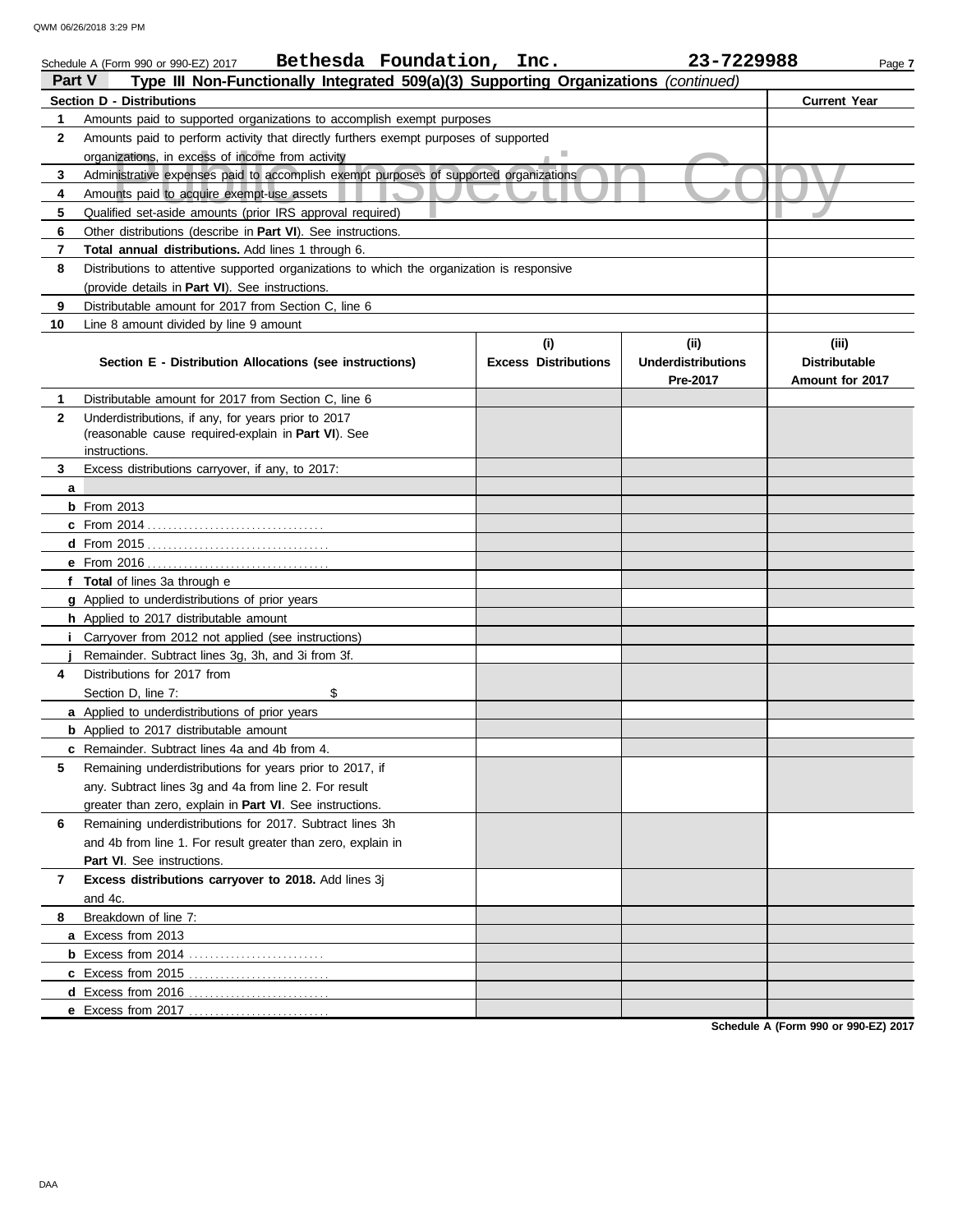|         | Schedule A (Form 990 or 990-EZ) 2017 |                                                                                                | Bethesda Foundation, Inc. | 23-7229988                                                                                                             | Page 8 |
|---------|--------------------------------------|------------------------------------------------------------------------------------------------|---------------------------|------------------------------------------------------------------------------------------------------------------------|--------|
| Part VI |                                      |                                                                                                |                           | Supplemental Information. Provide the explanations required by Part II, line 10; Part II, line 17a or 17b; Part        |        |
|         |                                      |                                                                                                |                           |                                                                                                                        |        |
|         |                                      |                                                                                                |                           | III, line 12; Part IV, Section A, lines 1, 2, 3b, 3c, 4b, 4c, 5a, 6, 9a, 9b, 9c, 11a, 11b, and 11c; Part IV, Section   |        |
|         |                                      |                                                                                                |                           | B, lines 1 and 2; Part IV, Section C, line 1; Part IV, Section D, lines 2 and 3; Part IV, Section E, lines 1c, 2a, 2b, |        |
|         |                                      |                                                                                                |                           | 3a and 3b; Part V, line 1; Part V, Section B, line 1e; Part V, Section D, lines 5, 6, and 8; and Part V, Section E,    |        |
|         |                                      | lines 2, 5, and 6. Also complete this part for any additional information. (See instructions.) |                           |                                                                                                                        |        |
|         |                                      |                                                                                                |                           |                                                                                                                        |        |
|         |                                      |                                                                                                |                           |                                                                                                                        |        |
|         |                                      |                                                                                                | <u>UNUMUNI</u>            |                                                                                                                        |        |
|         |                                      |                                                                                                |                           |                                                                                                                        |        |
|         |                                      |                                                                                                |                           |                                                                                                                        |        |
|         |                                      |                                                                                                |                           |                                                                                                                        |        |
|         |                                      |                                                                                                |                           |                                                                                                                        |        |
|         |                                      |                                                                                                |                           |                                                                                                                        |        |
|         |                                      |                                                                                                |                           |                                                                                                                        |        |
|         |                                      |                                                                                                |                           |                                                                                                                        |        |
|         |                                      |                                                                                                |                           |                                                                                                                        |        |
|         |                                      |                                                                                                |                           |                                                                                                                        |        |
|         |                                      |                                                                                                |                           |                                                                                                                        |        |
|         |                                      |                                                                                                |                           |                                                                                                                        |        |
|         |                                      |                                                                                                |                           |                                                                                                                        |        |
|         |                                      |                                                                                                |                           |                                                                                                                        |        |
|         |                                      |                                                                                                |                           |                                                                                                                        |        |
|         |                                      |                                                                                                |                           |                                                                                                                        |        |
|         |                                      |                                                                                                |                           |                                                                                                                        |        |
|         |                                      |                                                                                                |                           |                                                                                                                        |        |
|         |                                      |                                                                                                |                           |                                                                                                                        |        |
|         |                                      |                                                                                                |                           |                                                                                                                        |        |
|         |                                      |                                                                                                |                           |                                                                                                                        |        |
|         |                                      |                                                                                                |                           |                                                                                                                        |        |
|         |                                      |                                                                                                |                           |                                                                                                                        |        |
|         |                                      |                                                                                                |                           |                                                                                                                        |        |
|         |                                      |                                                                                                |                           |                                                                                                                        |        |
|         |                                      |                                                                                                |                           |                                                                                                                        |        |
|         |                                      |                                                                                                |                           |                                                                                                                        |        |
|         |                                      |                                                                                                |                           |                                                                                                                        |        |
|         |                                      |                                                                                                |                           |                                                                                                                        |        |
|         |                                      |                                                                                                |                           |                                                                                                                        |        |
|         |                                      |                                                                                                |                           |                                                                                                                        |        |
|         |                                      |                                                                                                |                           |                                                                                                                        |        |
|         |                                      |                                                                                                |                           |                                                                                                                        |        |
|         |                                      |                                                                                                |                           |                                                                                                                        |        |
|         |                                      |                                                                                                |                           |                                                                                                                        |        |
|         |                                      |                                                                                                |                           |                                                                                                                        |        |
|         |                                      |                                                                                                |                           |                                                                                                                        |        |
|         |                                      |                                                                                                |                           |                                                                                                                        |        |
|         |                                      |                                                                                                |                           |                                                                                                                        |        |
|         |                                      |                                                                                                |                           |                                                                                                                        |        |
|         |                                      |                                                                                                |                           |                                                                                                                        |        |
|         |                                      |                                                                                                |                           |                                                                                                                        |        |
|         |                                      |                                                                                                |                           |                                                                                                                        |        |
|         |                                      |                                                                                                |                           |                                                                                                                        |        |
|         |                                      |                                                                                                |                           |                                                                                                                        |        |
|         |                                      |                                                                                                |                           |                                                                                                                        |        |
|         |                                      |                                                                                                |                           |                                                                                                                        |        |
|         |                                      |                                                                                                |                           |                                                                                                                        |        |
|         |                                      |                                                                                                |                           |                                                                                                                        |        |
|         |                                      |                                                                                                |                           |                                                                                                                        |        |
|         |                                      |                                                                                                |                           |                                                                                                                        |        |
|         |                                      |                                                                                                |                           |                                                                                                                        |        |
|         |                                      |                                                                                                |                           |                                                                                                                        |        |
|         |                                      |                                                                                                |                           |                                                                                                                        |        |
|         |                                      |                                                                                                |                           |                                                                                                                        |        |
|         |                                      |                                                                                                |                           |                                                                                                                        |        |
|         |                                      |                                                                                                |                           |                                                                                                                        |        |
|         |                                      |                                                                                                |                           |                                                                                                                        |        |
|         |                                      |                                                                                                |                           |                                                                                                                        |        |
|         |                                      |                                                                                                |                           |                                                                                                                        |        |
|         |                                      |                                                                                                |                           |                                                                                                                        |        |
|         |                                      |                                                                                                |                           |                                                                                                                        |        |
|         |                                      |                                                                                                |                           |                                                                                                                        |        |
|         |                                      |                                                                                                |                           |                                                                                                                        |        |
|         |                                      |                                                                                                |                           |                                                                                                                        |        |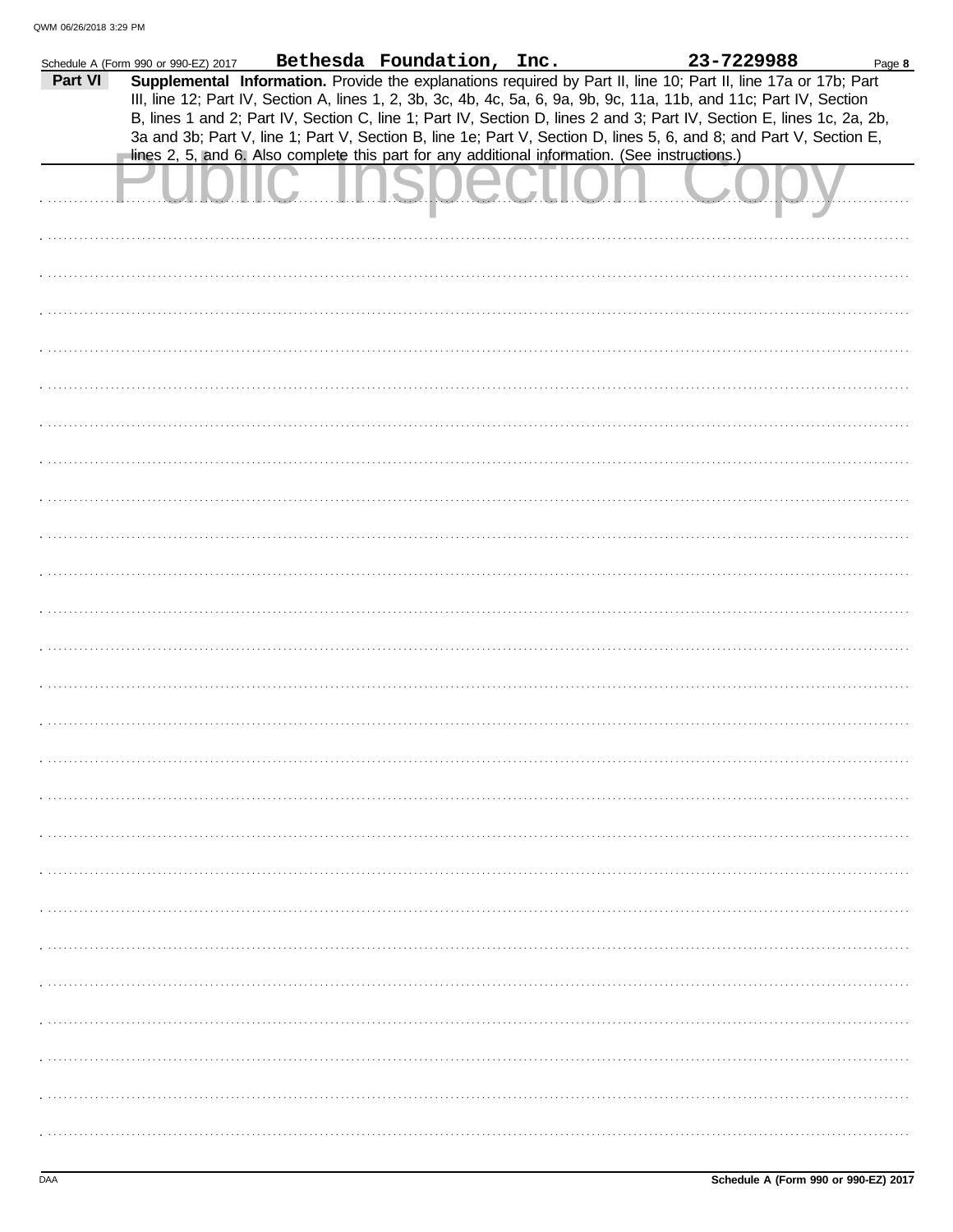| <b>Schedule B</b><br>(Form 990, 990-EZ,<br>or 990-PF)  | OMB No. 1545-0047<br><b>Schedule of Contributors</b><br>2017<br>u Attach to Form 990, Form 990-EZ, or Form 990-PF.                                                                                                                            |
|--------------------------------------------------------|-----------------------------------------------------------------------------------------------------------------------------------------------------------------------------------------------------------------------------------------------|
| Department of the Treasury<br>Internal Revenue Service | u Go to www.irs.gov/Form990 for the latest information.                                                                                                                                                                                       |
| Name of the organization<br>Bethesda Foundation        | Employer identification number<br>23-7229988<br>Inc.                                                                                                                                                                                          |
| Organization type (check one):                         |                                                                                                                                                                                                                                               |
| Filers of:                                             | Section:                                                                                                                                                                                                                                      |
| Form 990 or 990-EZ                                     | X <br>3 ) (enter number) organization<br>501(c)                                                                                                                                                                                               |
|                                                        | $4947(a)(1)$ nonexempt charitable trust not treated as a private foundation                                                                                                                                                                   |
|                                                        | 527 political organization                                                                                                                                                                                                                    |
| Form 990-PF                                            | 501(c)(3) exempt private foundation                                                                                                                                                                                                           |
|                                                        | 4947(a)(1) nonexempt charitable trust treated as a private foundation                                                                                                                                                                         |
|                                                        | 501(c)(3) taxable private foundation                                                                                                                                                                                                          |
|                                                        |                                                                                                                                                                                                                                               |
| instructions.                                          | Check if your organization is covered by the General Rule or a Special Rule.<br>Note: Only a section 501(c)(7), (8), or (10) organization can check boxes for both the General Rule and a Special Rule. See                                   |
| <b>General Rule</b>                                    |                                                                                                                                                                                                                                               |
| contributor's total contributions.                     | For an organization filing Form 990, 990-EZ, or 990-PF that received, during the year, contributions totaling \$5,000<br>or more (in money or property) from any one contributor. Complete Parts I and II. See instructions for determining a |

## **Special Rules**

| X For an organization described in section 501(c)(3) filing Form 990 or 990-EZ that met the $33^{1/3}$ % support test of the |
|------------------------------------------------------------------------------------------------------------------------------|
| regulations under sections 509(a)(1) and 170(b)(1)(A)(vi), that checked Schedule A (Form 990 or 990-EZ), Part II, line       |
| 13, 16a, or 16b, and that received from any one contributor, during the year, total contributions of the greater of (1)      |
| \$5,000; or (2) 2% of the amount on (i) Form 990, Part VIII, line 1h; or (ii) Form 990-EZ, line 1. Complete Parts I and II.  |
|                                                                                                                              |

| For an organization described in section 501(c)(7), (8), or (10) filing Form 990 or 990-EZ that received from any one      |
|----------------------------------------------------------------------------------------------------------------------------|
| contributor, during the year, total contributions of more than \$1,000 exclusively for religious, charitable, scientific,  |
| literary, or educational purposes, or for the prevention of cruelty to children or animals. Complete Parts I, II, and III. |

For an organization described in section 501(c)(7), (8), or (10) filing Form 990 or 990-EZ that received from any one contributor, during the year, contributions *exclusively* for religious, charitable, etc., purposes, but no such contributions totaled more than \$1,000. If this box is checked, enter here the total contributions that were received during the year for an *exclusively* religious, charitable, etc., purpose. Don't complete any of the parts unless the **General Rule** applies to this organization because it received *nonexclusively* religious, charitable, etc., contributions totaling \$5,000 or more during the year . . . . . . . . . . . . . . . . . . . . . . . . . . . . . . . . . . . . . . . . . . . . . . . . . . . . . . . . . . . . . . . . . . . . . . . . . . . . . . . .

990-EZ, or 990-PF), but it **must** answer "No" on Part IV, line 2, of its Form 990; or check the box on line H of its Form 990-EZ or on its Form 990-PF, Part I, line 2, to certify that it doesn't meet the filing requirements of Schedule B (Form 990, 990-EZ, or 990-PF). **Caution:** An organization that isn't covered by the General Rule and/or the Special Rules doesn't file Schedule B (Form 990,

**For Paperwork Reduction Act Notice, see the instructions for Form 990, 990-EZ, or 990-PF.**

 $\triangleright$  \$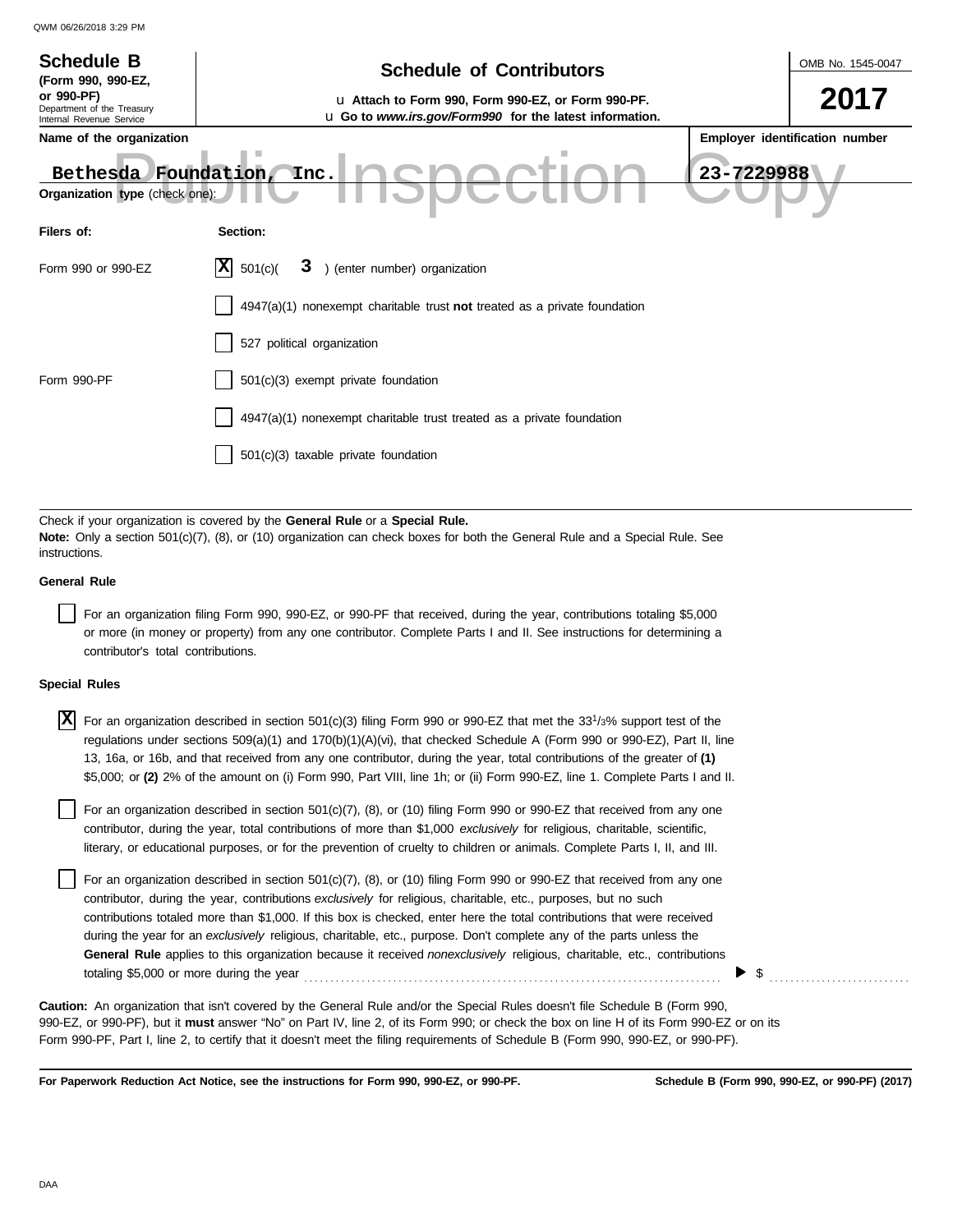|                             | Schedule B (Form 990, 990-EZ, or 990-PF) (2017)<br>Name of organization                        |                                                              | Page 1 of 2<br>Page 2<br>Employer identification number                                                                     |
|-----------------------------|------------------------------------------------------------------------------------------------|--------------------------------------------------------------|-----------------------------------------------------------------------------------------------------------------------------|
|                             | Bethesda Foundation, Inc.                                                                      |                                                              | 23-7229988                                                                                                                  |
| Part I                      | Contributors (see instructions). Use duplicate copies of Part I if additional space is needed. |                                                              |                                                                                                                             |
| (a)<br>No.<br>$\frac{1}{n}$ | (b)<br>Name, address, and ZIP + 4                                                              | (c)<br><b>Total contributions</b><br>15,000<br>$\mathsf{\$}$ | (d)<br>Type of contribution<br>X<br>Person<br>Payroll<br><b>Noncash</b><br>(Complete Part II for<br>noncash contributions.) |
| (a)                         | (b)                                                                                            | (c)                                                          | (d)                                                                                                                         |
| No.<br>$\frac{2}{\cdot}$    | Name, address, and ZIP + 4                                                                     | <b>Total contributions</b><br>30,000<br>\$                   | Type of contribution<br>х<br>Person<br>Payroll<br><b>Noncash</b><br>(Complete Part II for<br>noncash contributions.)        |
| (a)<br>No.                  | (b)<br>Name, address, and ZIP + 4                                                              | (c)<br><b>Total contributions</b>                            | (d)<br>Type of contribution                                                                                                 |
| $\mathbf{3}$                |                                                                                                | 56,969<br>$\mathsf{\$}$                                      | х<br>Person<br>Payroll<br><b>Noncash</b><br>(Complete Part II for<br>noncash contributions.)                                |
| (a)                         | (b)                                                                                            | (c)                                                          | (d)                                                                                                                         |
| No.<br>4                    | Name, address, and ZIP + 4                                                                     | <b>Total contributions</b><br>6,655<br>\$                    | Type of contribution<br>X<br>Person<br><b>Payroll</b><br><b>Noncash</b><br>(Complete Part II for<br>noncash contributions.) |
| (a)<br>No.                  | (b)<br>Name, address, and ZIP + 4                                                              | (c)<br><b>Total contributions</b>                            | (d)<br>Type of contribution                                                                                                 |
| $\overline{5}$              |                                                                                                | 15,000<br>\$                                                 | Person<br>Payroll<br><b>Noncash</b><br>(Complete Part II for<br>noncash contributions.)                                     |
| (a)                         | (b)                                                                                            | (c)                                                          | (d)                                                                                                                         |
| No.<br>$6 \overline{6}$     | Name, address, and ZIP + 4                                                                     | <b>Total contributions</b><br>26,000<br>\$                   | Type of contribution<br>Person<br>Payroll<br><b>Noncash</b><br>(Complete Part II for<br>noncash contributions.)             |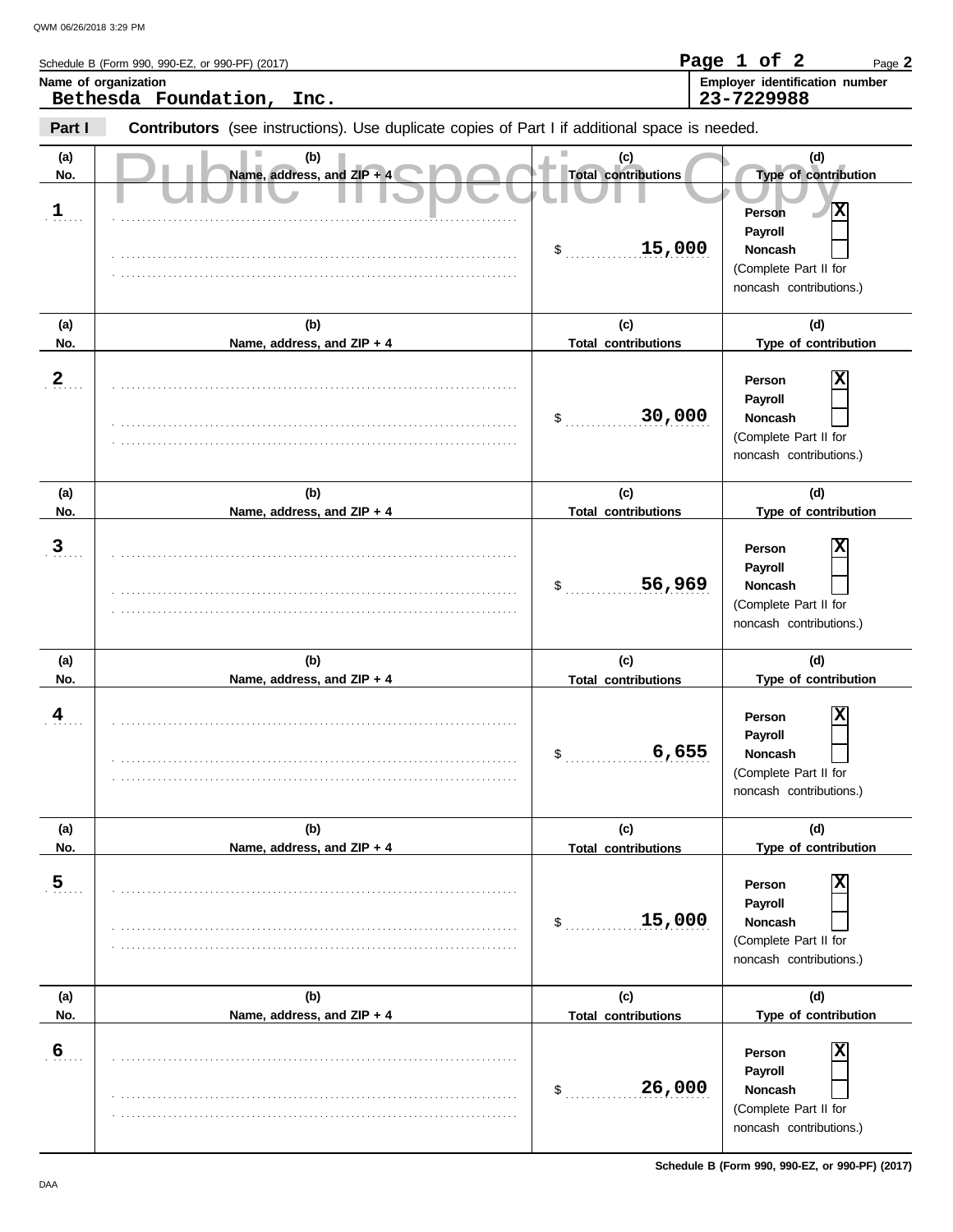|                              | Schedule B (Form 990, 990-EZ, or 990-PF) (2017)                                                |                                                             | Page 2 of 2<br>Page 2                                                                         |
|------------------------------|------------------------------------------------------------------------------------------------|-------------------------------------------------------------|-----------------------------------------------------------------------------------------------|
|                              | Name of organization<br>Bethesda Foundation,<br>Inc.                                           |                                                             | Employer identification number<br>23-7229988                                                  |
| Part I                       | Contributors (see instructions). Use duplicate copies of Part I if additional space is needed. |                                                             |                                                                                               |
| (a)<br>No.<br>$\overline{z}$ | (b)<br>Name, address, and ZIP + 4                                                              | (c)<br><b>Total contributions</b><br>6,200<br>$\mathsf{\$}$ | (d)<br>Type of contribution<br>$\overline{\mathbf{x}}$<br><b>Person</b><br>Payroll<br>Noncash |
| (a)                          | (b)                                                                                            | (c)                                                         | (Complete Part II for<br>noncash contributions.)<br>(d)                                       |
| No.                          | Name, address, and ZIP + 4                                                                     | <b>Total contributions</b>                                  | Type of contribution                                                                          |
|                              |                                                                                                | $\$\ldots$                                                  | Person<br>Payroll<br>Noncash<br>(Complete Part II for<br>noncash contributions.)              |
| (a)                          | (b)                                                                                            | (c)                                                         | (d)                                                                                           |
| No.                          | Name, address, and ZIP + 4                                                                     | <b>Total contributions</b>                                  | Type of contribution                                                                          |
|                              |                                                                                                | $\frac{1}{2}$                                               | Person<br>Payroll<br>Noncash<br>(Complete Part II for<br>noncash contributions.)              |
| (a)                          | (b)                                                                                            | (c)                                                         | (d)                                                                                           |
| No.                          | Name, address, and ZIP + 4                                                                     | <b>Total contributions</b>                                  | Type of contribution                                                                          |
|                              |                                                                                                | \$                                                          | Person<br><b>Payroll</b><br>Noncash<br>(Complete Part II for<br>noncash contributions.)       |
| (a)<br>No.                   | (b)<br>Name, address, and ZIP + 4                                                              | (c)                                                         | (d)<br>Type of contribution                                                                   |
|                              |                                                                                                | <b>Total contributions</b><br>\$                            | Person<br>Payroll<br>Noncash<br>(Complete Part II for<br>noncash contributions.)              |
| (a)                          | (b)                                                                                            | (c)                                                         | (d)                                                                                           |
| No.                          | Name, address, and ZIP + 4                                                                     | <b>Total contributions</b>                                  | Type of contribution                                                                          |
|                              |                                                                                                | \$                                                          | Person<br>Payroll<br>Noncash<br>(Complete Part II for<br>noncash contributions.)              |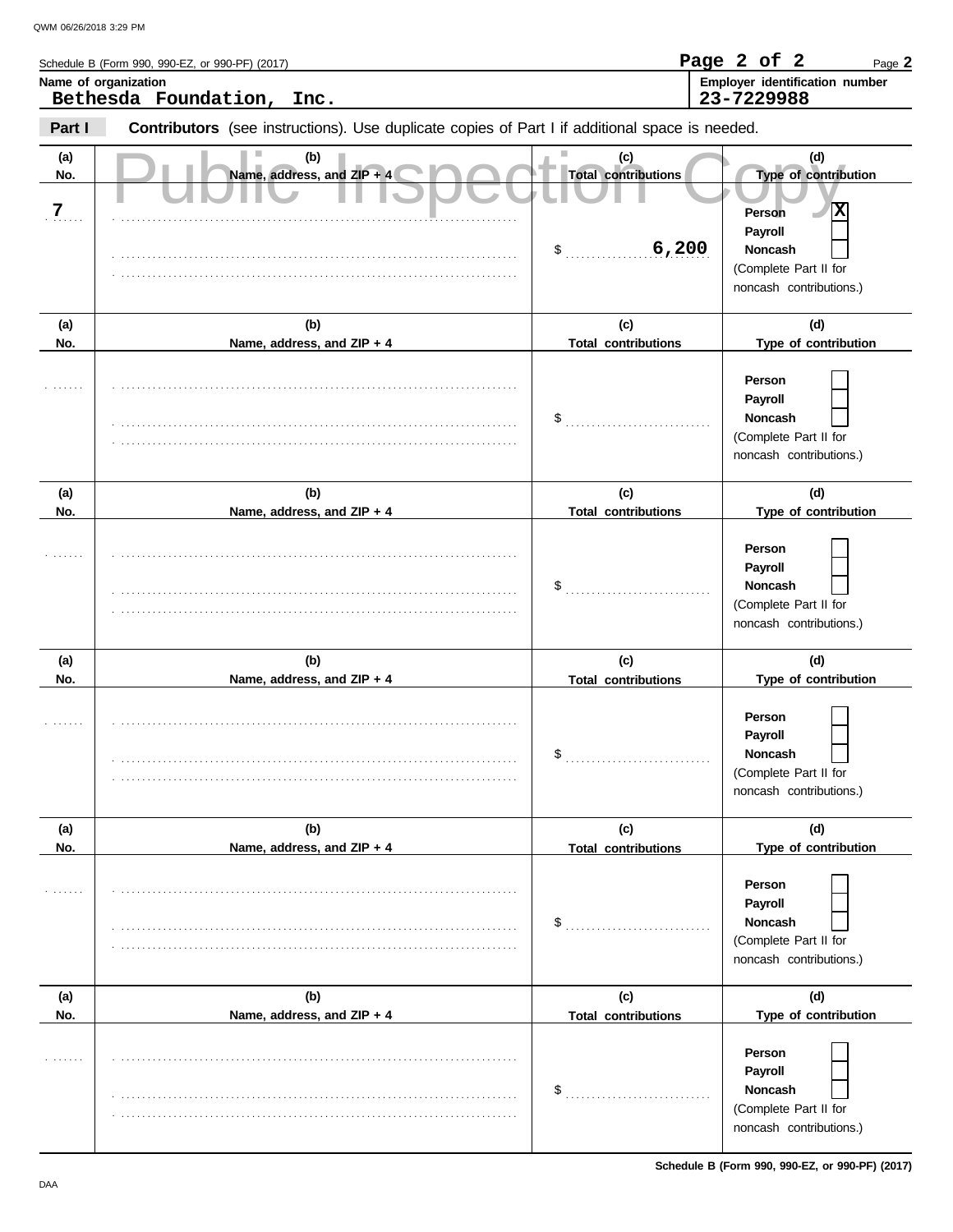|        | <b>SCHEDULE D</b><br>(Form 990)<br>Department of the Treasury<br>Internal Revenue Service<br>Name of the organization<br>Bethesda Foundation,                            | <b>Supplemental Financial Statements</b><br>u Complete if the organization answered "Yes" on Form 990,<br>Part IV, line 6, 7, 8, 9, 10, 11a, 11b, 11c, 11d, 11e, 11f, 12a, or 12b.<br>u Attach to Form 990.<br><b>u</b> Go to www.irs.gov/Form990 for instructions and the latest information.<br>Employer identification number<br>23-7229988<br>Inc. |  |  |                                                    |  |          | OMB No. 1545-0047<br><b>Open to Public</b><br><b>Inspection</b> |                                 |  |  |
|--------|--------------------------------------------------------------------------------------------------------------------------------------------------------------------------|--------------------------------------------------------------------------------------------------------------------------------------------------------------------------------------------------------------------------------------------------------------------------------------------------------------------------------------------------------|--|--|----------------------------------------------------|--|----------|-----------------------------------------------------------------|---------------------------------|--|--|
|        | Organizations Maintaining Donor Advised Funds or Other Similar Funds or Accounts.<br>Part I<br>Complete if the organization answered "Yes" on Form 990, Part IV, line 6. |                                                                                                                                                                                                                                                                                                                                                        |  |  |                                                    |  |          |                                                                 |                                 |  |  |
|        |                                                                                                                                                                          |                                                                                                                                                                                                                                                                                                                                                        |  |  | (a) Donor advised funds                            |  |          |                                                                 | (b) Funds and other accounts    |  |  |
| 1      | Total number at end of year                                                                                                                                              |                                                                                                                                                                                                                                                                                                                                                        |  |  |                                                    |  |          |                                                                 |                                 |  |  |
| 2      |                                                                                                                                                                          | Aggregate value of contributions to (during year)                                                                                                                                                                                                                                                                                                      |  |  | the control of the control of the control of the   |  |          |                                                                 |                                 |  |  |
| 3      |                                                                                                                                                                          |                                                                                                                                                                                                                                                                                                                                                        |  |  |                                                    |  |          |                                                                 |                                 |  |  |
| 4      |                                                                                                                                                                          |                                                                                                                                                                                                                                                                                                                                                        |  |  |                                                    |  |          |                                                                 |                                 |  |  |
| 5      |                                                                                                                                                                          | Did the organization inform all donors and donor advisors in writing that the assets held in donor advised                                                                                                                                                                                                                                             |  |  |                                                    |  |          |                                                                 |                                 |  |  |
|        |                                                                                                                                                                          |                                                                                                                                                                                                                                                                                                                                                        |  |  |                                                    |  |          |                                                                 | Yes<br>No                       |  |  |
| 6      |                                                                                                                                                                          | Did the organization inform all grantees, donors, and donor advisors in writing that grant funds can be used                                                                                                                                                                                                                                           |  |  |                                                    |  |          |                                                                 |                                 |  |  |
|        |                                                                                                                                                                          | only for charitable purposes and not for the benefit of the donor or donor advisor, or for any other purpose                                                                                                                                                                                                                                           |  |  |                                                    |  |          |                                                                 | Yes<br><b>No</b>                |  |  |
|        | Part II                                                                                                                                                                  | <b>Conservation Easements.</b>                                                                                                                                                                                                                                                                                                                         |  |  |                                                    |  |          |                                                                 |                                 |  |  |
|        |                                                                                                                                                                          | Complete if the organization answered "Yes" on Form 990, Part IV, line 7.                                                                                                                                                                                                                                                                              |  |  |                                                    |  |          |                                                                 |                                 |  |  |
| 1      |                                                                                                                                                                          | Purpose(s) of conservation easements held by the organization (check all that apply).                                                                                                                                                                                                                                                                  |  |  |                                                    |  |          |                                                                 |                                 |  |  |
|        |                                                                                                                                                                          | Preservation of land for public use (e.g., recreation or education)                                                                                                                                                                                                                                                                                    |  |  | Preservation of a historically important land area |  |          |                                                                 |                                 |  |  |
|        | Protection of natural habitat                                                                                                                                            |                                                                                                                                                                                                                                                                                                                                                        |  |  | Preservation of a certified historic structure     |  |          |                                                                 |                                 |  |  |
|        | Preservation of open space                                                                                                                                               |                                                                                                                                                                                                                                                                                                                                                        |  |  |                                                    |  |          |                                                                 |                                 |  |  |
| 2      |                                                                                                                                                                          | Complete lines 2a through 2d if the organization held a qualified conservation contribution in the form of a conservation                                                                                                                                                                                                                              |  |  |                                                    |  |          |                                                                 |                                 |  |  |
|        | easement on the last day of the tax year.                                                                                                                                |                                                                                                                                                                                                                                                                                                                                                        |  |  |                                                    |  |          |                                                                 | Held at the End of the Tax Year |  |  |
| а<br>b |                                                                                                                                                                          |                                                                                                                                                                                                                                                                                                                                                        |  |  |                                                    |  | 2a<br>2b |                                                                 |                                 |  |  |
| c      |                                                                                                                                                                          | Number of conservation easements on a certified historic structure included in (a) [[[[[ [ [ ]]]                                                                                                                                                                                                                                                       |  |  |                                                    |  | 2c       |                                                                 |                                 |  |  |
| d      |                                                                                                                                                                          | Number of conservation easements included in (c) acquired after 7/25/06, and not on a                                                                                                                                                                                                                                                                  |  |  |                                                    |  |          |                                                                 |                                 |  |  |
|        |                                                                                                                                                                          | historic structure listed in the National Register                                                                                                                                                                                                                                                                                                     |  |  |                                                    |  | 2d       |                                                                 |                                 |  |  |
| 3      |                                                                                                                                                                          | Number of conservation easements modified, transferred, released, extinguished, or terminated by the organization during the                                                                                                                                                                                                                           |  |  |                                                    |  |          |                                                                 |                                 |  |  |
|        | tax year $\mathbf u$                                                                                                                                                     |                                                                                                                                                                                                                                                                                                                                                        |  |  |                                                    |  |          |                                                                 |                                 |  |  |
|        |                                                                                                                                                                          | Number of states where property subject to conservation easement is located <b>u</b>                                                                                                                                                                                                                                                                   |  |  |                                                    |  |          |                                                                 |                                 |  |  |
| 5      |                                                                                                                                                                          | Does the organization have a written policy regarding the periodic monitoring, inspection, handling of                                                                                                                                                                                                                                                 |  |  |                                                    |  |          |                                                                 |                                 |  |  |
|        |                                                                                                                                                                          | violations, and enforcement of the conservation easements it holds?                                                                                                                                                                                                                                                                                    |  |  |                                                    |  |          |                                                                 | Yes<br>No                       |  |  |
| 6      |                                                                                                                                                                          | Staff and volunteer hours devoted to monitoring, inspecting, handling of violations, and enforcing conservation easements during the year                                                                                                                                                                                                              |  |  |                                                    |  |          |                                                                 |                                 |  |  |
|        | $\mathbf{u}$                                                                                                                                                             | Amount of expenses incurred in monitoring, inspecting, handling of violations, and enforcing conservation easements during the year                                                                                                                                                                                                                    |  |  |                                                    |  |          |                                                                 |                                 |  |  |
| 7      | $\mathbf{u}$ \$                                                                                                                                                          |                                                                                                                                                                                                                                                                                                                                                        |  |  |                                                    |  |          |                                                                 |                                 |  |  |
| 8      |                                                                                                                                                                          | Does each conservation easement reported on line 2(d) above satisfy the requirements of section 170(h)(4)(B)(i)                                                                                                                                                                                                                                        |  |  |                                                    |  |          |                                                                 |                                 |  |  |
|        |                                                                                                                                                                          |                                                                                                                                                                                                                                                                                                                                                        |  |  |                                                    |  |          |                                                                 | Yes<br>No                       |  |  |
| 9      |                                                                                                                                                                          | In Part XIII, describe how the organization reports conservation easements in its revenue and expense statement, and                                                                                                                                                                                                                                   |  |  |                                                    |  |          |                                                                 |                                 |  |  |
|        |                                                                                                                                                                          | balance sheet, and include, if applicable, the text of the footnote to the organization's financial statements that describes the                                                                                                                                                                                                                      |  |  |                                                    |  |          |                                                                 |                                 |  |  |
|        |                                                                                                                                                                          | organization's accounting for conservation easements.                                                                                                                                                                                                                                                                                                  |  |  |                                                    |  |          |                                                                 |                                 |  |  |
|        | Part III                                                                                                                                                                 | Organizations Maintaining Collections of Art, Historical Treasures, or Other Similar Assets.<br>Complete if the organization answered "Yes" on Form 990, Part IV, line 8.                                                                                                                                                                              |  |  |                                                    |  |          |                                                                 |                                 |  |  |
|        |                                                                                                                                                                          |                                                                                                                                                                                                                                                                                                                                                        |  |  |                                                    |  |          |                                                                 |                                 |  |  |
|        |                                                                                                                                                                          | 1a If the organization elected, as permitted under SFAS 116 (ASC 958), not to report in its revenue statement and balance sheet<br>works of art, historical treasures, or other similar assets held for public exhibition, education, or research in furtherance of                                                                                    |  |  |                                                    |  |          |                                                                 |                                 |  |  |
|        |                                                                                                                                                                          | public service, provide, in Part XIII, the text of the footnote to its financial statements that describes these items.                                                                                                                                                                                                                                |  |  |                                                    |  |          |                                                                 |                                 |  |  |
|        |                                                                                                                                                                          | <b>b</b> If the organization elected, as permitted under SFAS 116 (ASC 958), to report in its revenue statement and balance sheet                                                                                                                                                                                                                      |  |  |                                                    |  |          |                                                                 |                                 |  |  |
|        |                                                                                                                                                                          | works of art, historical treasures, or other similar assets held for public exhibition, education, or research in furtherance of                                                                                                                                                                                                                       |  |  |                                                    |  |          |                                                                 |                                 |  |  |
|        |                                                                                                                                                                          | public service, provide the following amounts relating to these items:                                                                                                                                                                                                                                                                                 |  |  |                                                    |  |          |                                                                 |                                 |  |  |
|        |                                                                                                                                                                          |                                                                                                                                                                                                                                                                                                                                                        |  |  |                                                    |  |          |                                                                 | $\mathbf{u}$ \$                 |  |  |
|        |                                                                                                                                                                          |                                                                                                                                                                                                                                                                                                                                                        |  |  |                                                    |  |          |                                                                 | $\mathbf{u}$ \$                 |  |  |
| 2      |                                                                                                                                                                          | If the organization received or held works of art, historical treasures, or other similar assets for financial gain, provide the                                                                                                                                                                                                                       |  |  |                                                    |  |          |                                                                 |                                 |  |  |
|        |                                                                                                                                                                          | following amounts required to be reported under SFAS 116 (ASC 958) relating to these items:                                                                                                                                                                                                                                                            |  |  |                                                    |  |          |                                                                 |                                 |  |  |
| a      |                                                                                                                                                                          |                                                                                                                                                                                                                                                                                                                                                        |  |  |                                                    |  |          | u \$                                                            |                                 |  |  |
|        |                                                                                                                                                                          | For Paperwork Reduction Act Notice, see the Instructions for Form 990.                                                                                                                                                                                                                                                                                 |  |  |                                                    |  |          |                                                                 | Schedule D (Form 990) 2017      |  |  |
| DAA    |                                                                                                                                                                          |                                                                                                                                                                                                                                                                                                                                                        |  |  |                                                    |  |          |                                                                 |                                 |  |  |

|     |  |  |  | For Paperwork Reduction Act Notice, see the Instructions for Form 990. |  |  |
|-----|--|--|--|------------------------------------------------------------------------|--|--|
| DAA |  |  |  |                                                                        |  |  |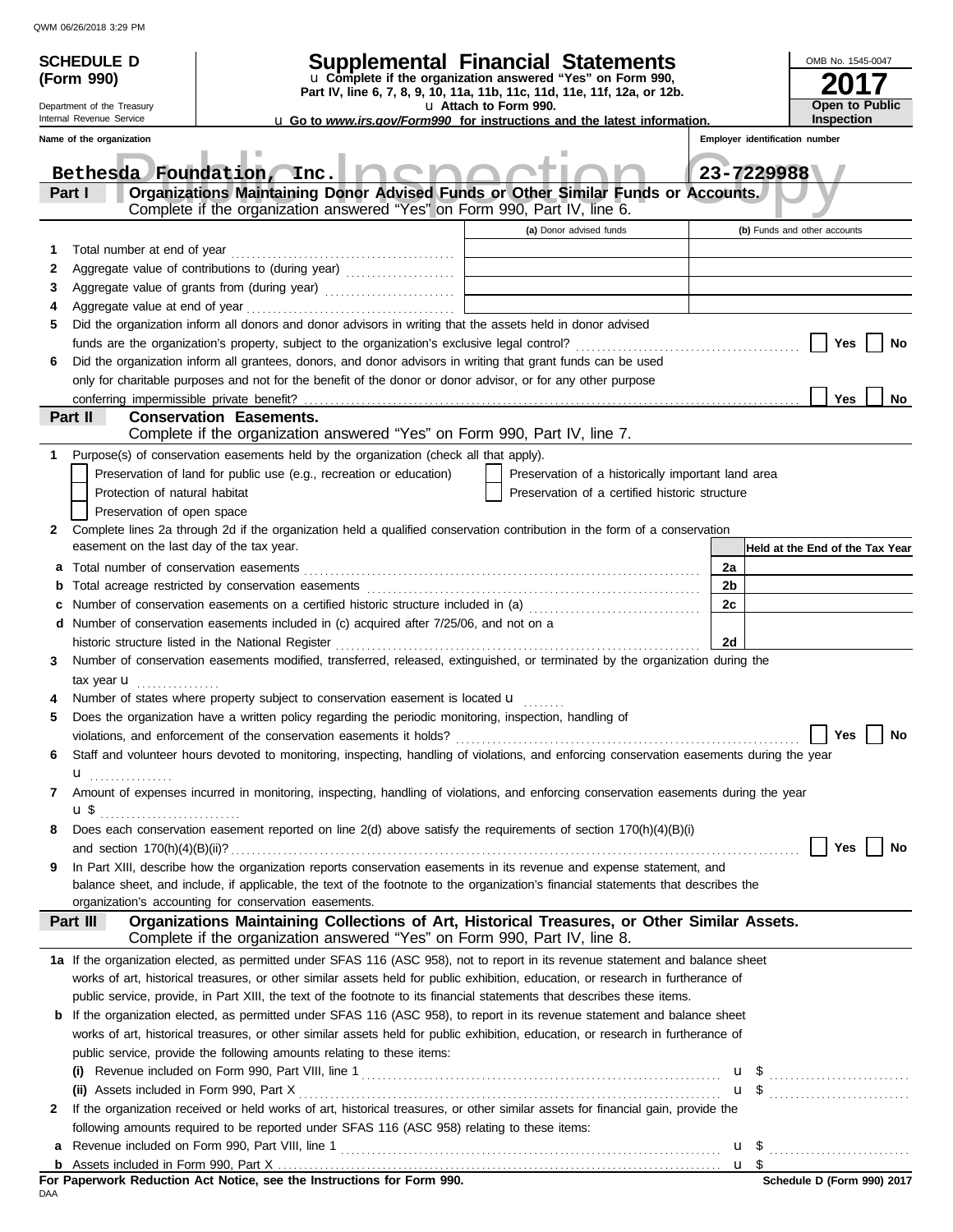|                       | Schedule D (Form 990) 2017 Bethesda Foundation, Inc.<br>Organizations Maintaining Collections of Art, Historical Treasures, or Other Similar Assets (continued)<br>Part III                                                                                                                                                                                                                                                                                                                                                                                                 |                         |                |                         | 23-7229988      |                      |                | Page 2              |  |  |  |  |
|-----------------------|-----------------------------------------------------------------------------------------------------------------------------------------------------------------------------------------------------------------------------------------------------------------------------------------------------------------------------------------------------------------------------------------------------------------------------------------------------------------------------------------------------------------------------------------------------------------------------|-------------------------|----------------|-------------------------|-----------------|----------------------|----------------|---------------------|--|--|--|--|
| 3                     | Using the organization's acquisition, accession, and other records, check any of the following that are a significant use of its                                                                                                                                                                                                                                                                                                                                                                                                                                            |                         |                |                         |                 |                      |                |                     |  |  |  |  |
| a<br>b<br>c<br>4<br>5 | collection items (check all that apply):<br>Public exhibition<br>Loan or exchange programs<br>d<br>Other $\ldots$<br>Scholarly research<br>e<br>Preservation for future generations<br>Provide a description of the organization's collections and explain how they further the organization's exempt purpose in Part<br>XIII.<br>During the year, did the organization solicit or receive donations of art, historical treasures, or other similar<br>assets to be sold to raise funds rather than to be maintained as part of the organization's collection?<br>Yes<br>No |                         |                |                         |                 |                      |                |                     |  |  |  |  |
|                       | Part IV<br><b>Escrow and Custodial Arrangements.</b><br>Complete if the organization answered "Yes" on Form 990, Part IV, line 9, or reported an amount on Form                                                                                                                                                                                                                                                                                                                                                                                                             |                         |                |                         |                 |                      |                |                     |  |  |  |  |
|                       | 990, Part X, line 21.                                                                                                                                                                                                                                                                                                                                                                                                                                                                                                                                                       |                         |                |                         |                 |                      |                |                     |  |  |  |  |
|                       | 1a Is the organization an agent, trustee, custodian or other intermediary for contributions or other assets not<br>b If "Yes," explain the arrangement in Part XIII and complete the following table:                                                                                                                                                                                                                                                                                                                                                                       |                         |                |                         |                 |                      | Yes            | No                  |  |  |  |  |
| c                     |                                                                                                                                                                                                                                                                                                                                                                                                                                                                                                                                                                             |                         |                |                         |                 | 1c                   | Amount         |                     |  |  |  |  |
|                       | Beginning balance expressions and the contract of the contract of the contract of the contract of the contract of the contract of the contract of the contract of the contract of the contract of the contract of the contract<br>Additions during the year contact and the search contact the year contact and the year contact the year contact the year contact the year contact the year contact the year contact the year of the year of the year of the ye                                                                                                            |                         |                |                         |                 | 1d                   |                |                     |  |  |  |  |
|                       |                                                                                                                                                                                                                                                                                                                                                                                                                                                                                                                                                                             |                         |                |                         |                 | 1е                   |                |                     |  |  |  |  |
| f                     |                                                                                                                                                                                                                                                                                                                                                                                                                                                                                                                                                                             |                         |                |                         |                 | 1f                   |                |                     |  |  |  |  |
|                       | 2a Did the organization include an amount on Form 990, Part X, line 21, for escrow or custodial account liability?                                                                                                                                                                                                                                                                                                                                                                                                                                                          |                         |                |                         |                 |                      | Yes            | No                  |  |  |  |  |
|                       |                                                                                                                                                                                                                                                                                                                                                                                                                                                                                                                                                                             |                         |                |                         |                 |                      |                |                     |  |  |  |  |
|                       | <b>Endowment Funds.</b><br>Part V<br>Complete if the organization answered "Yes" on Form 990, Part IV, line 10.                                                                                                                                                                                                                                                                                                                                                                                                                                                             |                         |                |                         |                 |                      |                |                     |  |  |  |  |
|                       |                                                                                                                                                                                                                                                                                                                                                                                                                                                                                                                                                                             | (a) Current year        | (b) Prior year | (c) Two years back      |                 | (d) Three years back |                | (e) Four years back |  |  |  |  |
|                       | 1a Beginning of year balance                                                                                                                                                                                                                                                                                                                                                                                                                                                                                                                                                | 38,888                  |                |                         |                 |                      |                |                     |  |  |  |  |
|                       | <b>b</b> Contributions <b>contributions</b>                                                                                                                                                                                                                                                                                                                                                                                                                                                                                                                                 | 51,240                  |                |                         |                 |                      |                |                     |  |  |  |  |
|                       | c Net investment earnings, gains, and                                                                                                                                                                                                                                                                                                                                                                                                                                                                                                                                       |                         |                |                         |                 |                      |                |                     |  |  |  |  |
|                       | d Grants or scholarships                                                                                                                                                                                                                                                                                                                                                                                                                                                                                                                                                    | $-15,570$               |                |                         |                 |                      |                |                     |  |  |  |  |
|                       | e Other expenditures for facilities and                                                                                                                                                                                                                                                                                                                                                                                                                                                                                                                                     |                         |                |                         |                 |                      |                |                     |  |  |  |  |
|                       |                                                                                                                                                                                                                                                                                                                                                                                                                                                                                                                                                                             |                         |                |                         |                 |                      |                |                     |  |  |  |  |
|                       | f Administrative expenses                                                                                                                                                                                                                                                                                                                                                                                                                                                                                                                                                   |                         |                |                         |                 |                      |                |                     |  |  |  |  |
|                       |                                                                                                                                                                                                                                                                                                                                                                                                                                                                                                                                                                             | 74,558                  |                |                         |                 |                      |                |                     |  |  |  |  |
|                       | 2 Provide the estimated percentage of the current year end balance (line 1g, column (a)) held as:<br>a Board designated or quasi-endowment $\mathbf{u}$ $10.14$ %                                                                                                                                                                                                                                                                                                                                                                                                           |                         |                |                         |                 |                      |                |                     |  |  |  |  |
| b                     | Permanent endowment <b>u</b> 28.88 %                                                                                                                                                                                                                                                                                                                                                                                                                                                                                                                                        |                         |                |                         |                 |                      |                |                     |  |  |  |  |
| c                     | Temporarily restricted endowment $\mathbf{u} = 60.98$ %                                                                                                                                                                                                                                                                                                                                                                                                                                                                                                                     |                         |                |                         |                 |                      |                |                     |  |  |  |  |
|                       | The percentages on lines 2a, 2b, and 2c should equal 100%.                                                                                                                                                                                                                                                                                                                                                                                                                                                                                                                  |                         |                |                         |                 |                      |                |                     |  |  |  |  |
|                       | 3a Are there endowment funds not in the possession of the organization that are held and administered for the                                                                                                                                                                                                                                                                                                                                                                                                                                                               |                         |                |                         |                 |                      |                |                     |  |  |  |  |
|                       | organization by:                                                                                                                                                                                                                                                                                                                                                                                                                                                                                                                                                            |                         |                |                         |                 |                      |                | Yes<br>No           |  |  |  |  |
|                       |                                                                                                                                                                                                                                                                                                                                                                                                                                                                                                                                                                             |                         |                |                         |                 |                      | 3a(i)          | X                   |  |  |  |  |
|                       | (ii) related organizations experiences and all the contract of the contract of the contract of the contract or                                                                                                                                                                                                                                                                                                                                                                                                                                                              |                         |                |                         |                 |                      | 3a(ii)         | X                   |  |  |  |  |
| 4                     | Describe in Part XIII the intended uses of the organization's endowment funds.                                                                                                                                                                                                                                                                                                                                                                                                                                                                                              |                         |                |                         |                 |                      | 3b             |                     |  |  |  |  |
|                       | Part VI<br>Land, Buildings, and Equipment.                                                                                                                                                                                                                                                                                                                                                                                                                                                                                                                                  |                         |                |                         |                 |                      |                |                     |  |  |  |  |
|                       | Complete if the organization answered "Yes" on Form 990, Part IV, line 11a. See Form 990, Part X, line 10.                                                                                                                                                                                                                                                                                                                                                                                                                                                                  |                         |                |                         |                 |                      |                |                     |  |  |  |  |
|                       | Description of property                                                                                                                                                                                                                                                                                                                                                                                                                                                                                                                                                     | (a) Cost or other basis |                | (b) Cost or other basis | (c) Accumulated |                      | (d) Book value |                     |  |  |  |  |
|                       |                                                                                                                                                                                                                                                                                                                                                                                                                                                                                                                                                                             | (investment)            | (other)        |                         | depreciation    |                      |                |                     |  |  |  |  |
|                       |                                                                                                                                                                                                                                                                                                                                                                                                                                                                                                                                                                             |                         |                | 164,109                 |                 |                      |                | 164,109             |  |  |  |  |
|                       |                                                                                                                                                                                                                                                                                                                                                                                                                                                                                                                                                                             |                         |                | 672,019                 | 305,723         |                      |                | 366,296             |  |  |  |  |
|                       | c Leasehold improvements                                                                                                                                                                                                                                                                                                                                                                                                                                                                                                                                                    |                         |                | 150,159                 |                 |                      |                | 150,159             |  |  |  |  |
|                       |                                                                                                                                                                                                                                                                                                                                                                                                                                                                                                                                                                             |                         |                |                         |                 | $\mathbf u$          |                | 680,564             |  |  |  |  |

**Schedule D (Form 990) 2017**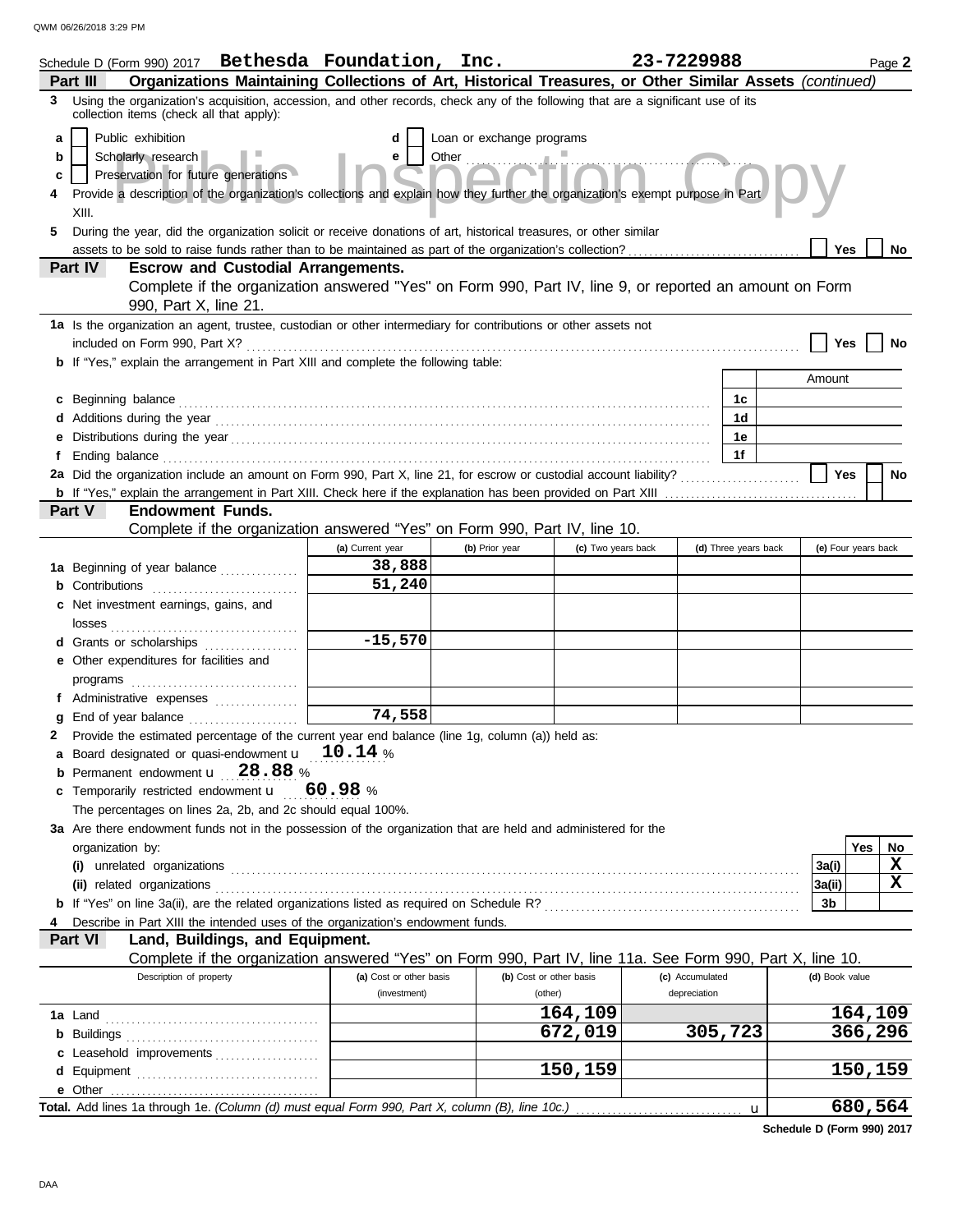|                           | Bethesda Foundation, Inc.<br>Schedule D (Form 990) 2017                                                              |                | 23-7229988                       | Page 3         |
|---------------------------|----------------------------------------------------------------------------------------------------------------------|----------------|----------------------------------|----------------|
| Part VII                  | <b>Investments-Other Securities.</b>                                                                                 |                |                                  |                |
|                           | Complete if the organization answered "Yes" on Form 990, Part IV, line 11b. See Form 990, Part X, line 12.           |                |                                  |                |
|                           | (a) Description of security or category                                                                              | (b) Book value | (c) Method of valuation:         |                |
|                           | (including name of security)                                                                                         |                | Cost or end-of-year market value |                |
| (1) Financial derivatives | п                                                                                                                    | ш              |                                  |                |
|                           | (2) Closely-held equity interests                                                                                    |                |                                  |                |
| $(3)$ Other               |                                                                                                                      |                |                                  |                |
| (A)<br>(B)                |                                                                                                                      |                |                                  |                |
| $\overline{C}$            |                                                                                                                      |                |                                  |                |
| $\Box$ (D)                |                                                                                                                      |                |                                  |                |
| (E)                       |                                                                                                                      |                |                                  |                |
| (F)                       |                                                                                                                      |                |                                  |                |
| (G)                       |                                                                                                                      |                |                                  |                |
| (H)                       |                                                                                                                      |                |                                  |                |
|                           | Total. (Column (b) must equal Form 990, Part X, col. (B) line 12.) u                                                 |                |                                  |                |
| Part VIII                 | Investments-Program Related.                                                                                         |                |                                  |                |
|                           | Complete if the organization answered "Yes" on Form 990, Part IV, line 11c. See Form 990, Part X, line 13.           |                |                                  |                |
|                           | (a) Description of investment                                                                                        | (b) Book value | (c) Method of valuation:         |                |
|                           |                                                                                                                      |                | Cost or end-of-year market value |                |
| (1)                       |                                                                                                                      |                |                                  |                |
| (2)                       |                                                                                                                      |                |                                  |                |
| (3)<br>(4)                |                                                                                                                      |                |                                  |                |
| (5)                       |                                                                                                                      |                |                                  |                |
| (6)                       |                                                                                                                      |                |                                  |                |
| (7)                       |                                                                                                                      |                |                                  |                |
| (8)                       |                                                                                                                      |                |                                  |                |
| (9)                       |                                                                                                                      |                |                                  |                |
|                           | Total. (Column (b) must equal Form 990, Part X, col. (B) line 13.) u                                                 |                |                                  |                |
| Part IX                   | <b>Other Assets.</b>                                                                                                 |                |                                  |                |
|                           | Complete if the organization answered "Yes" on Form 990, Part IV, line 11d. See Form 990, Part X, line 15.           |                |                                  |                |
|                           | (a) Description                                                                                                      |                |                                  | (b) Book value |
| (1)                       |                                                                                                                      |                |                                  |                |
| (2)                       |                                                                                                                      |                |                                  |                |
| (3)<br>(4)                |                                                                                                                      |                |                                  |                |
| (5)                       |                                                                                                                      |                |                                  |                |
| (6)                       |                                                                                                                      |                |                                  |                |
| (7)                       |                                                                                                                      |                |                                  |                |
| (8)                       |                                                                                                                      |                |                                  |                |
| (9)                       |                                                                                                                      |                |                                  |                |
|                           | Total. (Column (b) must equal Form 990, Part X, col. (B) line 15.)                                                   |                | u                                |                |
| Part X                    | Other Liabilities.                                                                                                   |                |                                  |                |
|                           | Complete if the organization answered "Yes" on Form 990, Part IV, line 11e or 11f. See Form 990, Part X,<br>line 25. |                |                                  |                |
| $\mathbf{1}$ .            | (a) Description of liability                                                                                         | (b) Book value |                                  |                |
| (1)                       | Federal income taxes                                                                                                 |                |                                  |                |
| (2)                       |                                                                                                                      |                |                                  |                |
| (3)                       |                                                                                                                      |                |                                  |                |
| (4)                       |                                                                                                                      |                |                                  |                |
| (5)                       |                                                                                                                      |                |                                  |                |
| (6)                       |                                                                                                                      |                |                                  |                |

Liability for uncertain tax positions. In Part XIII, provide the text of the footnote to the organization's financial statements that reports the **2. Total.** *(Column (b) must equal Form 990, Part X, col. (B) line 25.)* u

organization's liability for uncertain tax positions under FIN 48 (ASC 740). Check here if the text of the footnote has been provided in Part XIII

**X**

 $(9)$ (8)  $\overline{(7)}$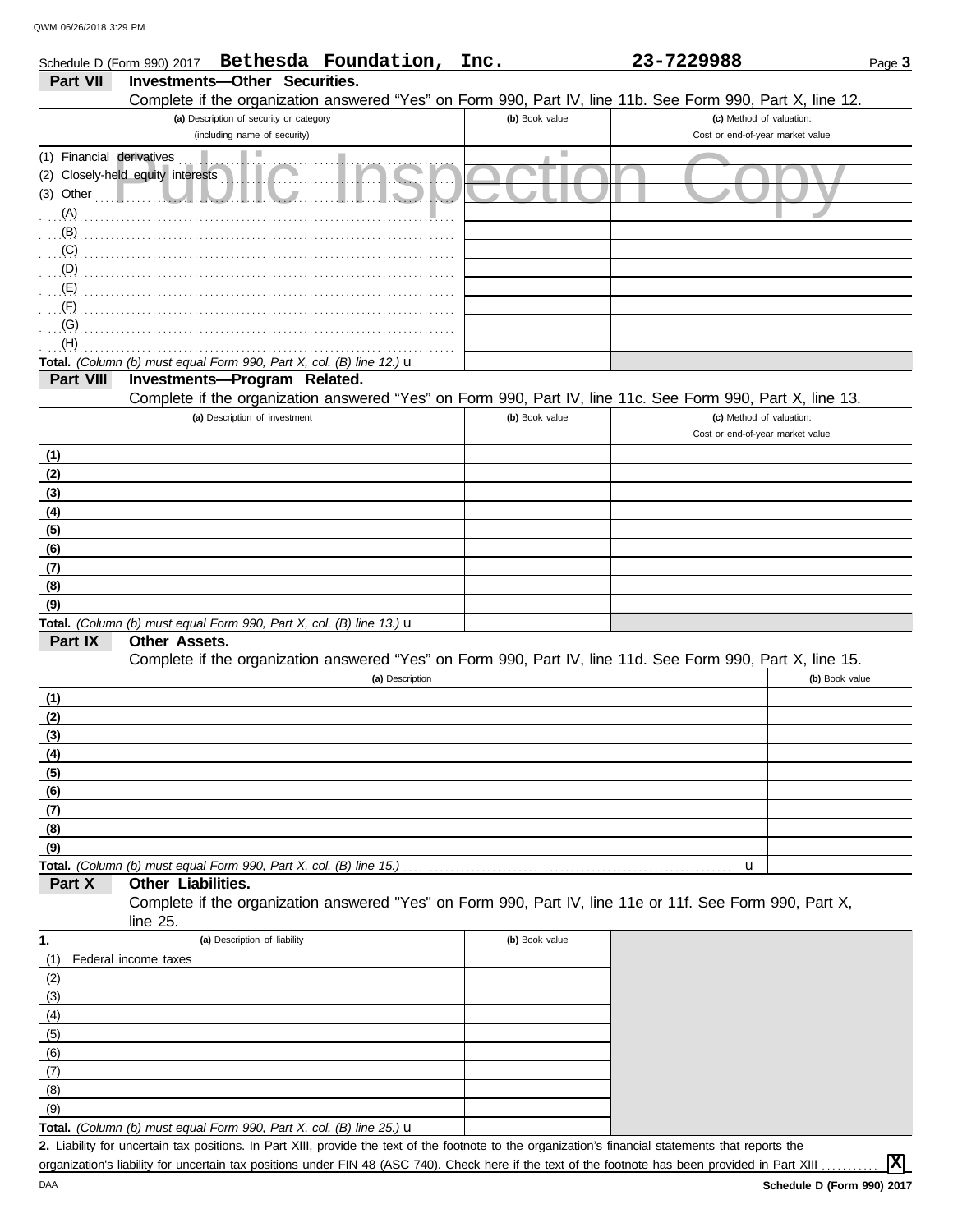|    | Schedule D (Form 990) 2017 Bethesda Foundation, Inc.                                                                                                                                                                           |                      | 23-7229988                                                                                                     |              | Page 4  |
|----|--------------------------------------------------------------------------------------------------------------------------------------------------------------------------------------------------------------------------------|----------------------|----------------------------------------------------------------------------------------------------------------|--------------|---------|
|    | Reconciliation of Revenue per Audited Financial Statements With Revenue per Return.<br>Part XI                                                                                                                                 |                      |                                                                                                                |              |         |
|    | Complete if the organization answered "Yes" on Form 990, Part IV, line 12a.                                                                                                                                                    |                      |                                                                                                                |              |         |
| 1. | Total revenue, gains, and other support per audited financial statements                                                                                                                                                       |                      | and a complete the contract of the complete the complete the complete the complete the complete the complete t | $\mathbf{1}$ | 522,322 |
| 2  | Amounts included on line 1 but not on Form 990, Part VIII, line 12:                                                                                                                                                            |                      |                                                                                                                |              |         |
|    | <b>a</b> Net unrealized gains (losses) on investments                                                                                                                                                                          | 2a                   | 4,253                                                                                                          |              |         |
| b  | Donated services and use of facilities                                                                                                                                                                                         | 2 <sub>b</sub>       | 8,220                                                                                                          |              |         |
| c  | Recoveries of prior year grants <b>the contract of the contract of prior</b>                                                                                                                                                   | 2c                   |                                                                                                                |              |         |
| d  |                                                                                                                                                                                                                                | 2d                   |                                                                                                                |              |         |
| е  | Add lines 2a through 2d                                                                                                                                                                                                        |                      |                                                                                                                | 2e           | 12,473  |
| 3  |                                                                                                                                                                                                                                |                      |                                                                                                                | 3            | 509,849 |
| 4  | Amounts included on Form 990, Part VIII, line 12, but not on line 1:                                                                                                                                                           |                      |                                                                                                                |              |         |
|    |                                                                                                                                                                                                                                | 4a                   |                                                                                                                |              |         |
| b  |                                                                                                                                                                                                                                | 4 <sub>b</sub>       |                                                                                                                |              |         |
|    | c Add lines 4a and 4b                                                                                                                                                                                                          |                      |                                                                                                                | 4c<br>5      | 509,849 |
|    | Reconciliation of Expenses per Audited Financial Statements With Expenses per Return.<br>Part XII                                                                                                                              |                      |                                                                                                                |              |         |
|    | Complete if the organization answered "Yes" on Form 990, Part IV, line 12a.                                                                                                                                                    |                      |                                                                                                                |              |         |
| 1. | Total expenses and losses per audited financial statements                                                                                                                                                                     |                      |                                                                                                                | 1            | 418,169 |
| 2  | Amounts included on line 1 but not on Form 990, Part IX, line 25:                                                                                                                                                              |                      |                                                                                                                |              |         |
|    |                                                                                                                                                                                                                                | 2a                   | 8,220                                                                                                          |              |         |
|    |                                                                                                                                                                                                                                | 2 <sub>b</sub>       |                                                                                                                |              |         |
| b  |                                                                                                                                                                                                                                | 2c                   |                                                                                                                |              |         |
| c  | Other losses                                                                                                                                                                                                                   | 2d                   |                                                                                                                |              |         |
| d  |                                                                                                                                                                                                                                |                      |                                                                                                                |              | 8,220   |
| е  | Add lines 2a through 2d [11] March 2014 [12] March 2014 [12] March 2014 [12] March 2014 [12] March 2014 [12] March 2015 [12] March 2014 [12] March 2014 [12] March 2014 [12] March 2014 [12] March 2014 [12] March 2014 [12] M |                      |                                                                                                                | 2e<br>3      | 409,949 |
| 3  |                                                                                                                                                                                                                                |                      |                                                                                                                |              |         |
| 4  | Amounts included on Form 990, Part IX, line 25, but not on line 1:                                                                                                                                                             |                      |                                                                                                                |              |         |
|    |                                                                                                                                                                                                                                | 4a<br>4 <sub>b</sub> |                                                                                                                |              |         |
|    |                                                                                                                                                                                                                                |                      |                                                                                                                |              |         |
|    | c Add lines 4a and 4b                                                                                                                                                                                                          |                      |                                                                                                                | 4c<br>5      | 409,949 |
|    | Part XIII Supplemental Information.                                                                                                                                                                                            |                      |                                                                                                                |              |         |
|    | Provide the descriptions required for Part II, lines 3, 5, and 9; Part III, lines 1a and 4; Part IV, lines 1b and 2b; Part V, line 4; Part X, line                                                                             |                      |                                                                                                                |              |         |
|    | 2; Part XI, lines 2d and 4b; and Part XII, lines 2d and 4b. Also complete this part to provide any additional information.                                                                                                     |                      |                                                                                                                |              |         |
|    | Part V, Line 4 - Intended Uses for Endowment Funds                                                                                                                                                                             |                      |                                                                                                                |              |         |
|    |                                                                                                                                                                                                                                |                      |                                                                                                                |              |         |
|    | Board reserve for contingencies.<br>--Board-designated Endowment:                                                                                                                                                              |                      |                                                                                                                |              |         |
|    |                                                                                                                                                                                                                                |                      |                                                                                                                |              |         |
|    | --Permanent Endowment: The principal amount of the fund is to be held in                                                                                                                                                       |                      |                                                                                                                |              |         |
|    |                                                                                                                                                                                                                                |                      |                                                                                                                |              |         |
|    | perpetuity for the benefit of the organization with annual distributions of                                                                                                                                                    |                      |                                                                                                                |              |         |
|    |                                                                                                                                                                                                                                |                      |                                                                                                                |              |         |
|    | investment income to the organization.                                                                                                                                                                                         |                      |                                                                                                                |              |         |
|    |                                                                                                                                                                                                                                |                      |                                                                                                                |              |         |
|    | --Temporarily Restricted Endowment: Amounts are spent in accordance with                                                                                                                                                       |                      |                                                                                                                |              |         |
|    | donors' designations.                                                                                                                                                                                                          |                      |                                                                                                                |              |         |
|    |                                                                                                                                                                                                                                |                      |                                                                                                                |              |         |
|    |                                                                                                                                                                                                                                |                      |                                                                                                                |              |         |
|    |                                                                                                                                                                                                                                |                      |                                                                                                                |              |         |
|    | Part X - FIN 48 Footnote                                                                                                                                                                                                       |                      |                                                                                                                |              |         |
|    |                                                                                                                                                                                                                                |                      |                                                                                                                |              |         |
|    | The Organization has received an Internal Revenue Service exemption from                                                                                                                                                       |                      |                                                                                                                |              |         |
|    | federal income taxes under Section 501 (c)(3). Accordingly, no provision or                                                                                                                                                    |                      |                                                                                                                |              |         |
|    | liability for income taxes has been provided in the accompanying financial                                                                                                                                                     |                      |                                                                                                                |              |         |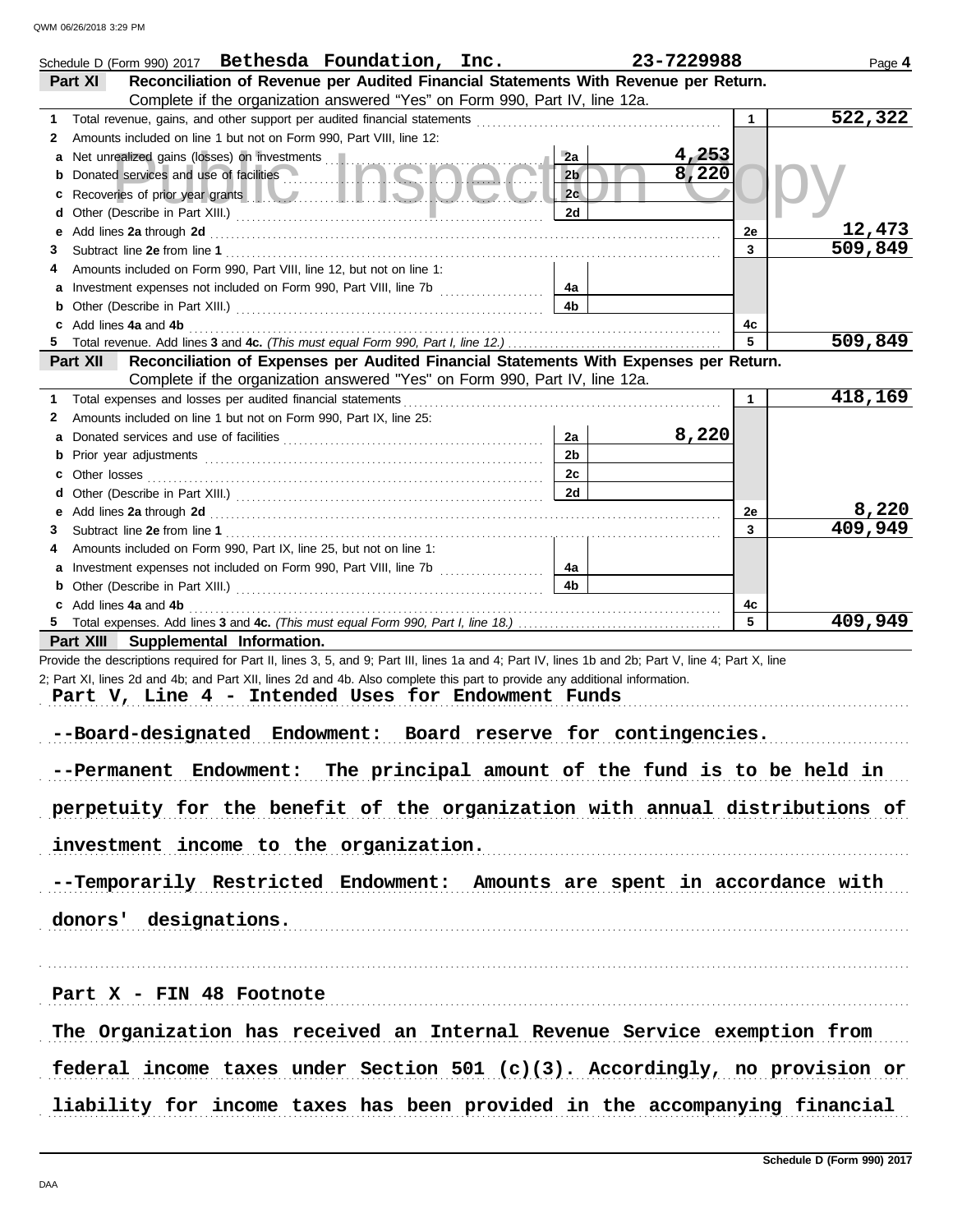|             |                                                | Schedule D (Form 990) 2017 Bethesda Foundation, Inc. | 23-7229988                   | Page 5 |
|-------------|------------------------------------------------|------------------------------------------------------|------------------------------|--------|
|             | Part XIII Supplemental Information (continued) |                                                      |                              |        |
| statements. |                                                |                                                      |                              |        |
|             |                                                |                                                      | <b>Public Inspection Cop</b> |        |
|             |                                                |                                                      |                              |        |
|             |                                                |                                                      |                              |        |
|             |                                                |                                                      |                              |        |
|             |                                                |                                                      |                              |        |
|             |                                                |                                                      |                              |        |
|             |                                                |                                                      |                              |        |
|             |                                                |                                                      |                              |        |
|             |                                                |                                                      |                              |        |
|             |                                                |                                                      |                              |        |
|             |                                                |                                                      |                              |        |
|             |                                                |                                                      |                              |        |
|             |                                                |                                                      |                              |        |
|             |                                                |                                                      |                              |        |
|             |                                                |                                                      |                              |        |
|             |                                                |                                                      |                              |        |
|             |                                                |                                                      |                              |        |
|             |                                                |                                                      |                              |        |
|             |                                                |                                                      |                              |        |
|             |                                                |                                                      |                              |        |
|             |                                                |                                                      |                              |        |
|             |                                                |                                                      |                              |        |
|             |                                                |                                                      |                              |        |
|             |                                                |                                                      |                              |        |
|             |                                                |                                                      |                              |        |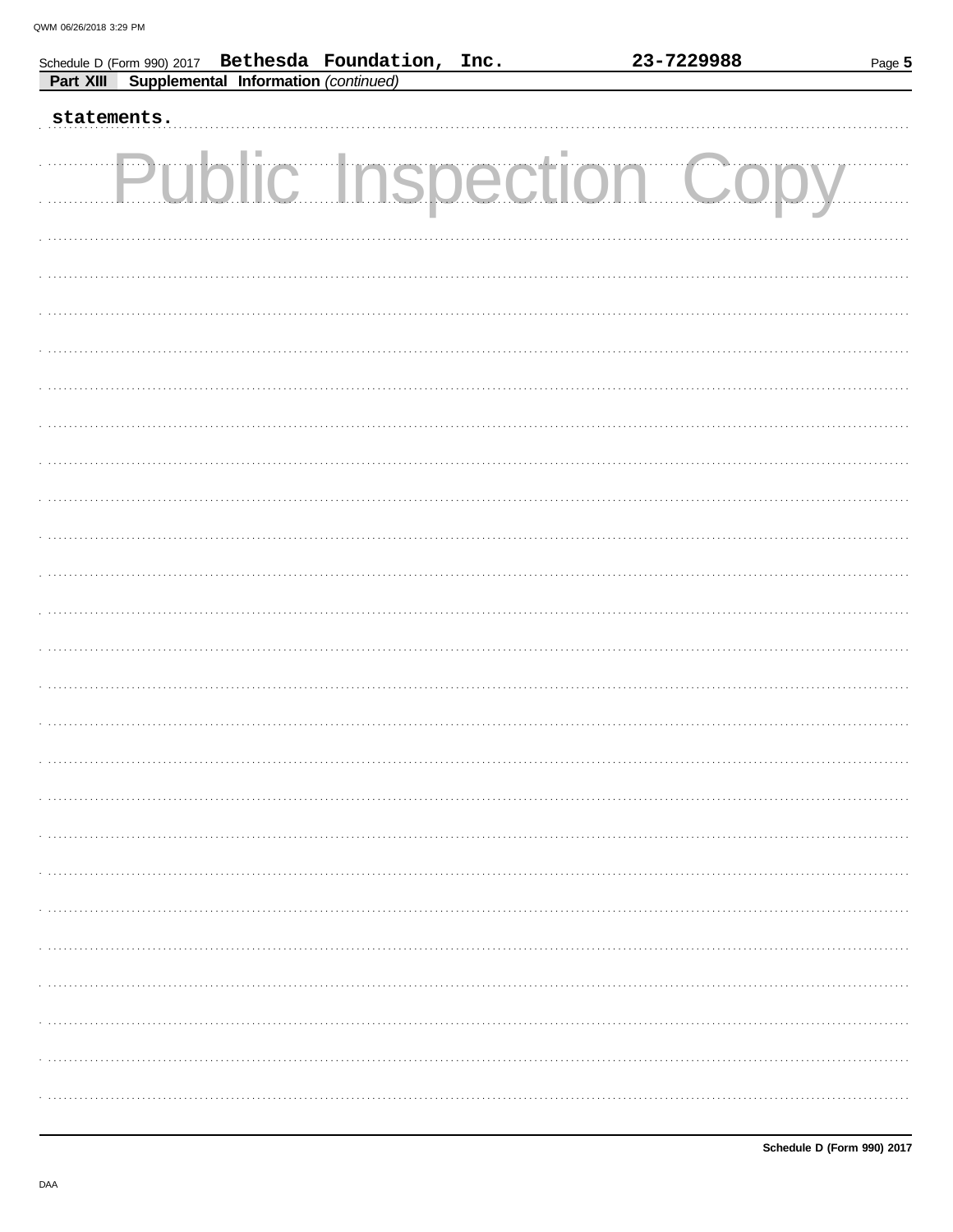| <b>SCHEDULE G</b>                                      |                                                   |                                    |                                                            |                                                                                                         |     |                                            | Supplemental Information Regarding Fundraising or Gaming Activities                                                                                                                                                                                     |                                        | OMB No. 1545-0047                       |
|--------------------------------------------------------|---------------------------------------------------|------------------------------------|------------------------------------------------------------|---------------------------------------------------------------------------------------------------------|-----|--------------------------------------------|---------------------------------------------------------------------------------------------------------------------------------------------------------------------------------------------------------------------------------------------------------|----------------------------------------|-----------------------------------------|
| (Form 990 or 990-EZ)                                   |                                                   |                                    |                                                            | organization entered more than \$15,000 on Form 990-EZ, line 6a.                                        |     |                                            | Complete if the organization answered "Yes" on Form 990, Part IV, line 17, 18, or 19, or if the                                                                                                                                                         |                                        |                                         |
| Department of the Treasury<br>Internal Revenue Service |                                                   |                                    |                                                            | U Attach to Form 990 or Form 990-EZ.<br><b>U Go to www.irs.gov/Form990 for the latest instructions.</b> |     |                                            |                                                                                                                                                                                                                                                         |                                        | Open to Public<br>Inspection            |
| Name of the organization                               |                                                   |                                    |                                                            |                                                                                                         |     |                                            |                                                                                                                                                                                                                                                         | Employer identification number         |                                         |
|                                                        |                                                   |                                    | Bethesda Foundation,                                       | Inc.                                                                                                    |     |                                            | ш                                                                                                                                                                                                                                                       | 23-7229988                             |                                         |
| Part I                                                 |                                                   |                                    | Form 990-EZ filers are not required to complete this part. |                                                                                                         |     |                                            | Fundraising Activities. Complete if the organization answered "Yes" on Form 990, Part IV, line 17.                                                                                                                                                      |                                        |                                         |
| 1                                                      |                                                   |                                    |                                                            |                                                                                                         |     |                                            | Indicate whether the organization raised funds through any of the following activities. Check all that apply.                                                                                                                                           |                                        |                                         |
| a                                                      | Mail solicitations                                |                                    |                                                            | e                                                                                                       |     |                                            | Solicitation of non-government grants                                                                                                                                                                                                                   |                                        |                                         |
| b                                                      | Internet and email solicitations                  |                                    |                                                            | f                                                                                                       |     |                                            | Solicitation of government grants                                                                                                                                                                                                                       |                                        |                                         |
| c                                                      | Phone solicitations                               |                                    |                                                            | Special fundraising events<br>a                                                                         |     |                                            |                                                                                                                                                                                                                                                         |                                        |                                         |
| d                                                      | In-person solicitations                           |                                    |                                                            |                                                                                                         |     |                                            |                                                                                                                                                                                                                                                         |                                        |                                         |
|                                                        |                                                   |                                    |                                                            |                                                                                                         |     |                                            | 2a Did the organization have a written or oral agreement with any individual (including officers, directors, trustees,                                                                                                                                  |                                        |                                         |
|                                                        |                                                   |                                    |                                                            |                                                                                                         |     |                                            | or key employees listed in Form 990, Part VII) or entity in connection with professional fundraising services?<br>b If "Yes," list the 10 highest paid individuals or entities (fundraisers) pursuant to agreements under which the fundraiser is to be |                                        | No<br>Yes                               |
|                                                        | compensated at least \$5,000 by the organization. |                                    |                                                            |                                                                                                         |     | (iii) Did fund-                            |                                                                                                                                                                                                                                                         |                                        |                                         |
|                                                        |                                                   | (i) Name and address of individual |                                                            |                                                                                                         |     | raiser have                                | (iv) Gross receipts                                                                                                                                                                                                                                     | (v) Amount paid to<br>(or retained by) | (vi) Amount paid to<br>(or retained by) |
|                                                        |                                                   | or entity (fundraiser)             |                                                            | (ii) Activity                                                                                           |     | custody or<br>control of<br>contributions? | from activity                                                                                                                                                                                                                                           | fundraiser listed in                   | organization                            |
|                                                        |                                                   |                                    |                                                            |                                                                                                         | Yes | No                                         |                                                                                                                                                                                                                                                         | col. (i)                               |                                         |
| 1                                                      |                                                   |                                    |                                                            |                                                                                                         |     |                                            |                                                                                                                                                                                                                                                         |                                        |                                         |
|                                                        |                                                   |                                    |                                                            |                                                                                                         |     |                                            |                                                                                                                                                                                                                                                         |                                        |                                         |
| $\mathbf{2}$                                           |                                                   |                                    |                                                            |                                                                                                         |     |                                            |                                                                                                                                                                                                                                                         |                                        |                                         |
|                                                        |                                                   |                                    |                                                            |                                                                                                         |     |                                            |                                                                                                                                                                                                                                                         |                                        |                                         |
| 3                                                      |                                                   |                                    |                                                            |                                                                                                         |     |                                            |                                                                                                                                                                                                                                                         |                                        |                                         |
|                                                        |                                                   |                                    |                                                            |                                                                                                         |     |                                            |                                                                                                                                                                                                                                                         |                                        |                                         |
| 4                                                      |                                                   |                                    |                                                            |                                                                                                         |     |                                            |                                                                                                                                                                                                                                                         |                                        |                                         |
|                                                        |                                                   |                                    |                                                            |                                                                                                         |     |                                            |                                                                                                                                                                                                                                                         |                                        |                                         |
|                                                        |                                                   |                                    |                                                            |                                                                                                         |     |                                            |                                                                                                                                                                                                                                                         |                                        |                                         |
| 5                                                      |                                                   |                                    |                                                            |                                                                                                         |     |                                            |                                                                                                                                                                                                                                                         |                                        |                                         |
|                                                        |                                                   |                                    |                                                            |                                                                                                         |     |                                            |                                                                                                                                                                                                                                                         |                                        |                                         |
|                                                        |                                                   |                                    |                                                            |                                                                                                         |     |                                            |                                                                                                                                                                                                                                                         |                                        |                                         |
|                                                        |                                                   |                                    |                                                            |                                                                                                         |     |                                            |                                                                                                                                                                                                                                                         |                                        |                                         |
| 7                                                      |                                                   |                                    |                                                            |                                                                                                         |     |                                            |                                                                                                                                                                                                                                                         |                                        |                                         |
|                                                        |                                                   |                                    |                                                            |                                                                                                         |     |                                            |                                                                                                                                                                                                                                                         |                                        |                                         |
|                                                        |                                                   |                                    |                                                            |                                                                                                         |     |                                            |                                                                                                                                                                                                                                                         |                                        |                                         |
| 8                                                      |                                                   |                                    |                                                            |                                                                                                         |     |                                            |                                                                                                                                                                                                                                                         |                                        |                                         |
|                                                        |                                                   |                                    |                                                            |                                                                                                         |     |                                            |                                                                                                                                                                                                                                                         |                                        |                                         |
| 9                                                      |                                                   |                                    |                                                            |                                                                                                         |     |                                            |                                                                                                                                                                                                                                                         |                                        |                                         |
|                                                        |                                                   |                                    |                                                            |                                                                                                         |     |                                            |                                                                                                                                                                                                                                                         |                                        |                                         |
| 10                                                     |                                                   |                                    |                                                            |                                                                                                         |     |                                            |                                                                                                                                                                                                                                                         |                                        |                                         |
|                                                        |                                                   |                                    |                                                            |                                                                                                         |     |                                            |                                                                                                                                                                                                                                                         |                                        |                                         |
| Total.                                                 |                                                   |                                    |                                                            |                                                                                                         |     |                                            |                                                                                                                                                                                                                                                         |                                        |                                         |
| 3                                                      |                                                   |                                    |                                                            |                                                                                                         |     |                                            | List all states in which the organization is registered or licensed to solicit contributions or has been notified it is exempt from                                                                                                                     |                                        |                                         |
|                                                        | registration or licensing.                        |                                    |                                                            |                                                                                                         |     |                                            |                                                                                                                                                                                                                                                         |                                        |                                         |
|                                                        |                                                   |                                    |                                                            |                                                                                                         |     |                                            |                                                                                                                                                                                                                                                         |                                        |                                         |
|                                                        |                                                   |                                    |                                                            |                                                                                                         |     |                                            |                                                                                                                                                                                                                                                         |                                        |                                         |
|                                                        |                                                   |                                    |                                                            |                                                                                                         |     |                                            |                                                                                                                                                                                                                                                         |                                        |                                         |
|                                                        |                                                   |                                    |                                                            |                                                                                                         |     |                                            |                                                                                                                                                                                                                                                         |                                        |                                         |
|                                                        |                                                   |                                    |                                                            |                                                                                                         |     |                                            |                                                                                                                                                                                                                                                         |                                        |                                         |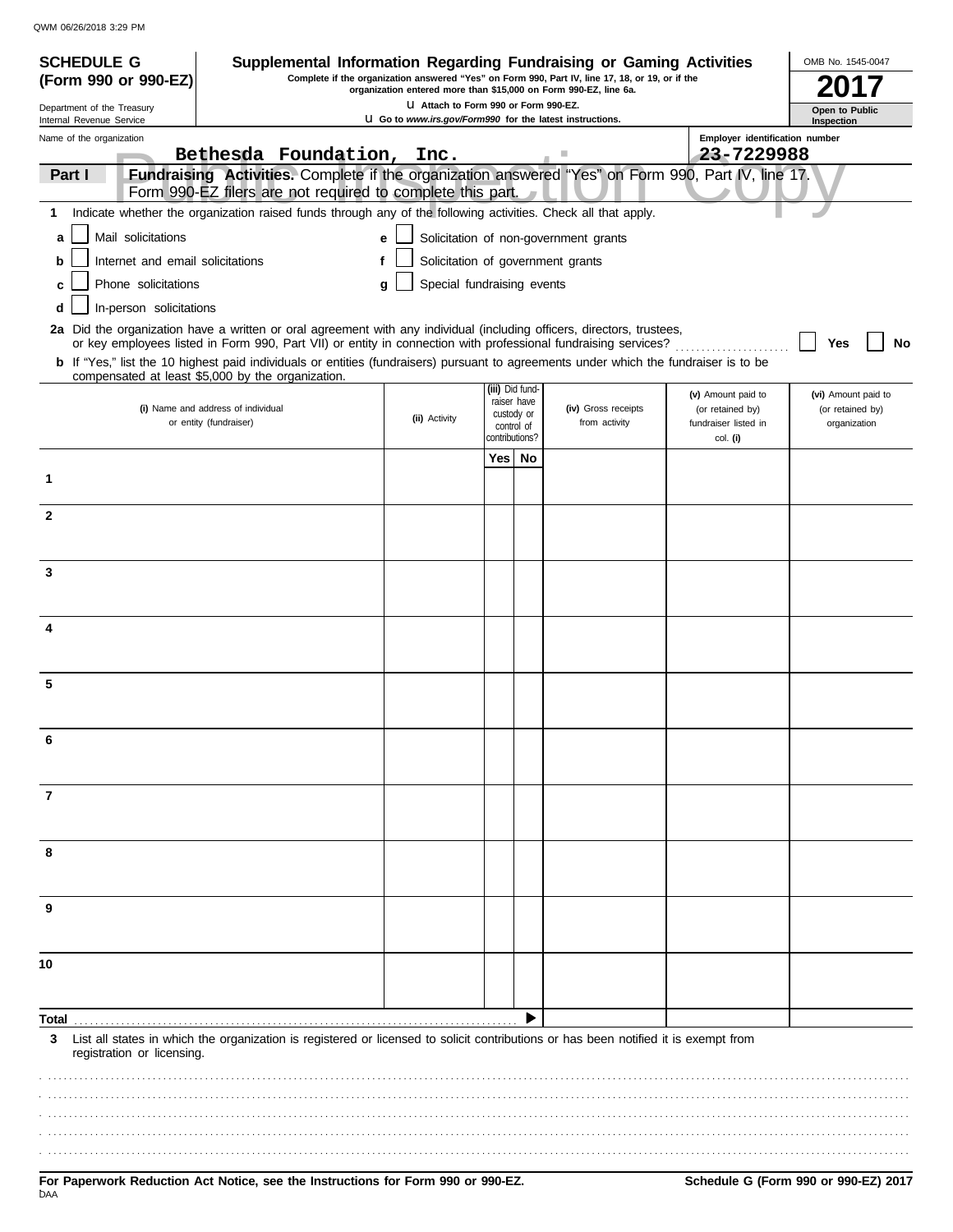|                               |                              |                                                     | Schedule G (Form 990 or 990-EZ) 2017    Bethesda Foundation, Inc.                                                                                                                                                                     |                                            | 23-7229988<br>Page 2                                  |
|-------------------------------|------------------------------|-----------------------------------------------------|---------------------------------------------------------------------------------------------------------------------------------------------------------------------------------------------------------------------------------------|--------------------------------------------|-------------------------------------------------------|
|                               | Part II                      | gross receipts greater than \$5,000.                | Fundraising Events. Complete if the organization answered "Yes" on Form 990, Part IV, line 18, or reported more<br>than \$15,000 of fundraising event contributions and gross income on Form 990-EZ, lines 1 and 6b. List events with |                                            |                                                       |
|                               |                              | (a) Event #1<br>Silent Auction<br>(event type)      | (b) Event $#2$<br>Ш<br>Comedy for the<br>(event type)                                                                                                                                                                                 | (c) Other events<br>None<br>(total number) | (d) Total events<br>(add col. (a) through<br>col. (c) |
| Revenue                       | 1 Gross receipts             | 35,264                                              | 9,228                                                                                                                                                                                                                                 |                                            | 44,492                                                |
|                               | 2 Less: Contributions        | 18,649                                              |                                                                                                                                                                                                                                       |                                            | 18,649                                                |
|                               | 3 Gross income (line 1 minus | 16,615                                              | 9,228                                                                                                                                                                                                                                 |                                            | 25,843                                                |
|                               | 4 Cash prizes                |                                                     |                                                                                                                                                                                                                                       |                                            |                                                       |
|                               | 5 Noncash prizes             |                                                     |                                                                                                                                                                                                                                       |                                            |                                                       |
|                               | 6 Rent/facility costs        |                                                     |                                                                                                                                                                                                                                       |                                            |                                                       |
| Expenses                      | 7 Food and beverages         |                                                     |                                                                                                                                                                                                                                       |                                            |                                                       |
| Direct                        | 8 Entertainment              |                                                     |                                                                                                                                                                                                                                       |                                            |                                                       |
|                               | 9 Other direct expenses      | 18,874                                              | 30,563                                                                                                                                                                                                                                |                                            | 49,437                                                |
|                               |                              |                                                     |                                                                                                                                                                                                                                       |                                            | 49,437                                                |
|                               | Part III                     |                                                     |                                                                                                                                                                                                                                       |                                            | $-23,594$                                             |
|                               |                              |                                                     | Gaming. Complete if the organization answered "Yes" on Form 990, Part IV, line 19, or reported more                                                                                                                                   |                                            |                                                       |
|                               |                              | than \$15,000 on Form 990-EZ, line 6a.<br>(a) Bingo | (b) Pull tabs/instant<br>bingo/progressive bingo                                                                                                                                                                                      | (c) Other gaming                           | (d) Total gaming (add<br>col. (a) through col. (c))   |
|                               | 1 Gross revenue              |                                                     |                                                                                                                                                                                                                                       |                                            |                                                       |
|                               | 2 Cash prizes                |                                                     |                                                                                                                                                                                                                                       |                                            |                                                       |
|                               | 3 Noncash prizes             |                                                     |                                                                                                                                                                                                                                       |                                            |                                                       |
|                               | 4 Rent/facility costs        |                                                     |                                                                                                                                                                                                                                       |                                            |                                                       |
|                               | 5 Other direct expenses      |                                                     |                                                                                                                                                                                                                                       |                                            |                                                       |
|                               | 6 Volunteer labor            | Yes $%$<br>No                                       | No                                                                                                                                                                                                                                    | %<br><b>Yes</b><br>No                      |                                                       |
|                               |                              |                                                     |                                                                                                                                                                                                                                       |                                            |                                                       |
|                               |                              |                                                     |                                                                                                                                                                                                                                       |                                            |                                                       |
| 9                             |                              |                                                     |                                                                                                                                                                                                                                       |                                            |                                                       |
| Revenue<br>Expenses<br>Direct | <b>b</b> If "No," explain:   |                                                     |                                                                                                                                                                                                                                       |                                            | Yes<br>No                                             |
|                               |                              |                                                     |                                                                                                                                                                                                                                       |                                            | Yes<br>No                                             |

. . . . . . . . . . . . . . . . . . . . . . . . . . . . . . . . . . . . . . . . . . . . . . . . . . . . . . . . . . . . . . . . . . . . . . . . . . . . . . . . . . . . . . . . . . . . . . . . . . . . . . . . . . . . . . . . . . . . . . . . . . . . . . . . . . . . . . . . . . . . . . . . . . . . . . . . . . . . . . . . . . . . . . . . . . . . . . . . . . . . . . . . . . . . . . . . . . . . . . . . . . . . . . . . . . . . . . . . . . . . . . . . . . . . . . . . . . . . . . . . . . . . . . . . . . . . . . . . . . . . . . . . . . . . . . . . . . . . . . . . . . . . . . . . . . . . . . . . . . . . . . . . . . . . . . . . . . . . . . . . . .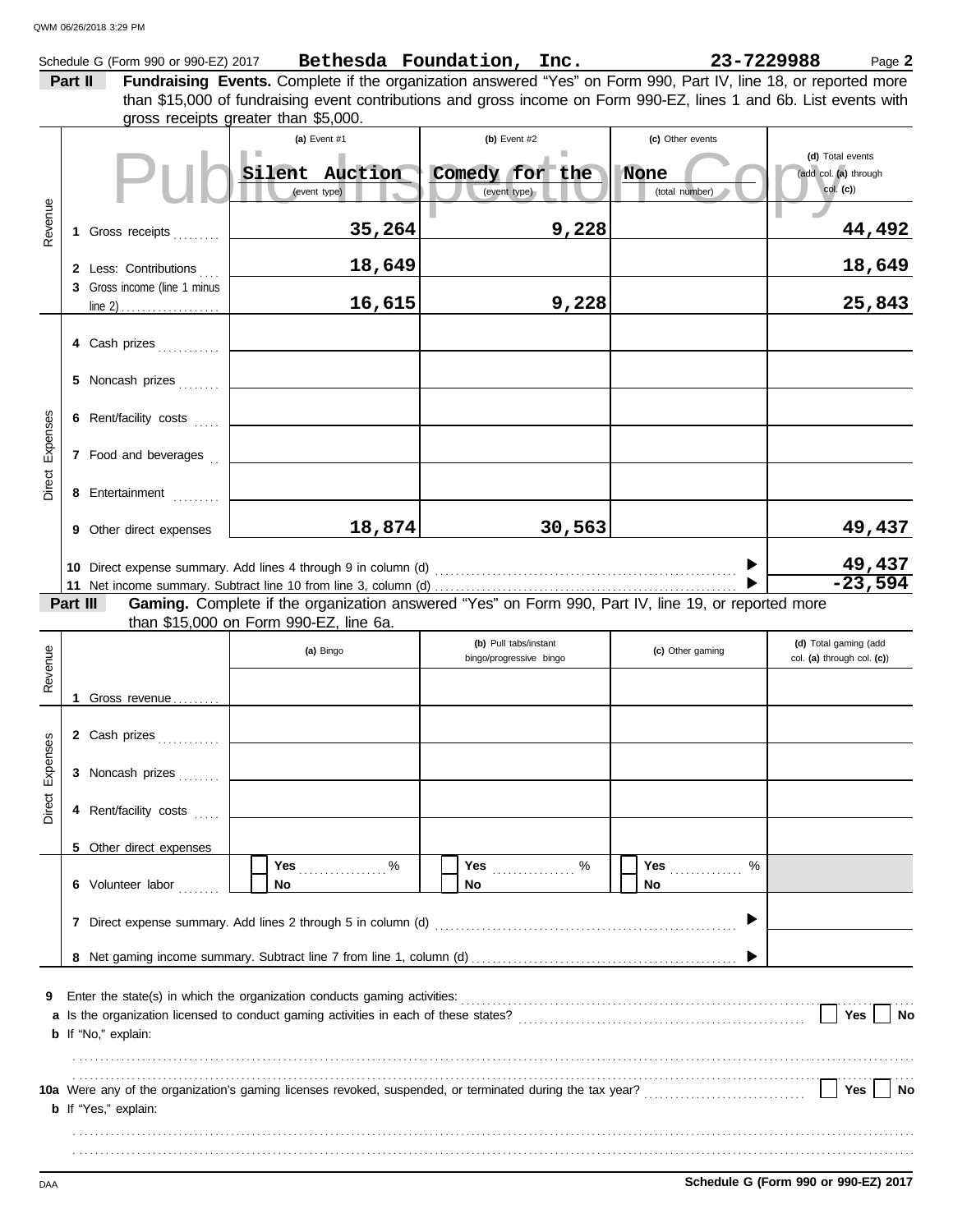|     |          |                                                                                       |          | Schedule G (Form 990 or 990-EZ) 2017 Bethesda Foundation, Inc.                                                 | 23-7229988                                                                                                                                                                                                               |     | Page 3    |
|-----|----------|---------------------------------------------------------------------------------------|----------|----------------------------------------------------------------------------------------------------------------|--------------------------------------------------------------------------------------------------------------------------------------------------------------------------------------------------------------------------|-----|-----------|
| 11  |          |                                                                                       |          |                                                                                                                |                                                                                                                                                                                                                          | Yes | No        |
| 12  |          |                                                                                       |          | Is the organization a grantor, beneficiary or trustee of a trust, or a member of a partnership or other entity |                                                                                                                                                                                                                          |     | <b>No</b> |
| 13  |          | Indicate the percentage of gaming activity conducted in:                              |          |                                                                                                                |                                                                                                                                                                                                                          | Yes |           |
| a   |          |                                                                                       |          |                                                                                                                | 13a                                                                                                                                                                                                                      |     | %         |
| b   |          |                                                                                       |          |                                                                                                                | 13 <sub>b</sub>                                                                                                                                                                                                          |     | %         |
| 14  | records: |                                                                                       |          |                                                                                                                | Enter the name and address of the person who prepares the organization's gaming/special events books and                                                                                                                 |     |           |
|     |          |                                                                                       |          |                                                                                                                |                                                                                                                                                                                                                          |     |           |
|     |          |                                                                                       |          |                                                                                                                | Address <b>u</b>                                                                                                                                                                                                         |     |           |
| 15a |          |                                                                                       |          | Does the organization have a contract with a third party from whom the organization receives gaming            |                                                                                                                                                                                                                          | Yes | No        |
| b   |          |                                                                                       |          |                                                                                                                |                                                                                                                                                                                                                          |     |           |
|     |          |                                                                                       |          |                                                                                                                |                                                                                                                                                                                                                          |     |           |
| c   |          | If "Yes," enter name and address of the third party:                                  |          |                                                                                                                |                                                                                                                                                                                                                          |     |           |
|     |          |                                                                                       |          |                                                                                                                |                                                                                                                                                                                                                          |     |           |
|     |          |                                                                                       |          |                                                                                                                |                                                                                                                                                                                                                          |     |           |
|     |          |                                                                                       |          |                                                                                                                | Address <b>u</b>                                                                                                                                                                                                         |     |           |
| 16  |          | Gaming manager information:                                                           |          |                                                                                                                |                                                                                                                                                                                                                          |     |           |
|     |          |                                                                                       |          |                                                                                                                |                                                                                                                                                                                                                          |     |           |
|     |          |                                                                                       |          |                                                                                                                |                                                                                                                                                                                                                          |     |           |
|     |          |                                                                                       |          |                                                                                                                | Description of services provided <b>u</b> electron contract the contract of the contract of services provided <b>u</b>                                                                                                   |     |           |
|     |          |                                                                                       |          |                                                                                                                |                                                                                                                                                                                                                          |     |           |
|     |          | Director/officer                                                                      | Employee | Independent contractor                                                                                         |                                                                                                                                                                                                                          |     |           |
|     |          |                                                                                       |          |                                                                                                                |                                                                                                                                                                                                                          |     |           |
| 17  |          | Mandatory distributions:                                                              |          |                                                                                                                |                                                                                                                                                                                                                          |     |           |
| a   |          |                                                                                       |          | Is the organization required under state law to make charitable distributions from the gaming proceeds to      |                                                                                                                                                                                                                          |     |           |
| b   |          |                                                                                       |          | Enter the amount of distributions required under state law to be distributed to other exempt organizations or  |                                                                                                                                                                                                                          | Yes | No        |
|     |          | spent in the organization's own exempt activities during the tax year $\mathbf{u}$ \$ |          |                                                                                                                |                                                                                                                                                                                                                          |     |           |
|     | Part IV  | See instructions.                                                                     |          |                                                                                                                | Supplemental Information. Provide the explanations required by Part I, line 2b, columns (iii) and (v); and<br>Part III, lines 9, 9b, 10b, 15b, 15c, 16, and 17b, as applicable. Also provide any additional information. |     |           |
|     |          |                                                                                       |          |                                                                                                                |                                                                                                                                                                                                                          |     |           |
|     |          |                                                                                       |          |                                                                                                                |                                                                                                                                                                                                                          |     |           |
|     |          |                                                                                       |          |                                                                                                                |                                                                                                                                                                                                                          |     |           |
|     |          |                                                                                       |          |                                                                                                                |                                                                                                                                                                                                                          |     |           |
|     |          |                                                                                       |          |                                                                                                                |                                                                                                                                                                                                                          |     |           |
|     |          |                                                                                       |          |                                                                                                                |                                                                                                                                                                                                                          |     |           |
|     |          |                                                                                       |          |                                                                                                                |                                                                                                                                                                                                                          |     |           |
|     |          |                                                                                       |          |                                                                                                                |                                                                                                                                                                                                                          |     |           |
|     |          |                                                                                       |          |                                                                                                                |                                                                                                                                                                                                                          |     |           |
|     |          |                                                                                       |          |                                                                                                                |                                                                                                                                                                                                                          |     |           |
|     |          |                                                                                       |          |                                                                                                                |                                                                                                                                                                                                                          |     |           |
|     |          |                                                                                       |          |                                                                                                                | Schedule G (Form 990 or 990-EZ) 2017                                                                                                                                                                                     |     |           |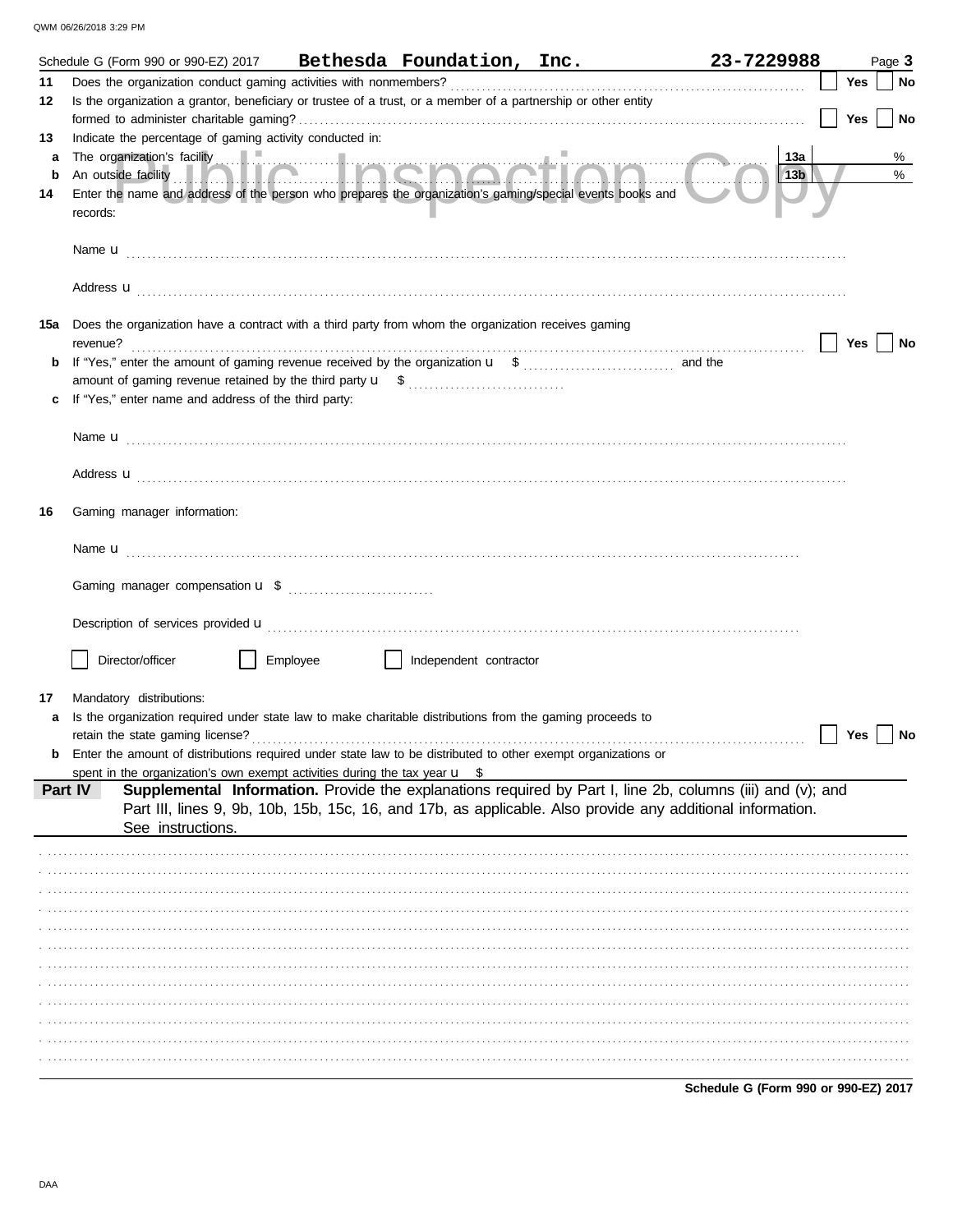| <b>SCHEDULE I</b><br>(Form 990)                      |                                                                                                                                                                                                                                                                                                                                                   | Grants and Other Assistance to Organizations,<br>Governments, and Individuals in the United States |                                         |                             |                                       |                                                             |                                          |            |                                       | OMB No. 1545-0047 |  |  |
|------------------------------------------------------|---------------------------------------------------------------------------------------------------------------------------------------------------------------------------------------------------------------------------------------------------------------------------------------------------------------------------------------------------|----------------------------------------------------------------------------------------------------|-----------------------------------------|-----------------------------|---------------------------------------|-------------------------------------------------------------|------------------------------------------|------------|---------------------------------------|-------------------|--|--|
|                                                      |                                                                                                                                                                                                                                                                                                                                                   | Complete if the organization answered "Yes" on Form 990, Part IV, line 21 or 22.                   |                                         |                             |                                       |                                                             |                                          |            |                                       |                   |  |  |
| Department of the Treasury                           |                                                                                                                                                                                                                                                                                                                                                   |                                                                                                    |                                         | La Attach to Form 990.      |                                       |                                                             |                                          |            | <b>Open to Public</b>                 |                   |  |  |
| Internal Revenue Service<br>Name of the organization | Bethesda Foundation,                                                                                                                                                                                                                                                                                                                              | u Go to www.irs.gov/Form990 for the latest information.<br>Employer identification number          |                                         |                             |                                       |                                                             |                                          |            | <b>Inspection</b>                     |                   |  |  |
| Part I                                               | <b>General Information on Grants and Assistance</b>                                                                                                                                                                                                                                                                                               | <b>Inc</b>                                                                                         |                                         |                             |                                       |                                                             |                                          | 23-7229988 |                                       |                   |  |  |
|                                                      | 1 Does the organization maintain records to substantiate the amount of the grants or assistance, the grantees' eligibility for the grants or assistance, and<br>the selection criteria used to award the grants or assistance?<br>2 Describe in Part IV the organization's procedures for monitoring the use of grant funds in the United States. |                                                                                                    |                                         |                             |                                       |                                                             |                                          |            | Yes                                   | $ X $ No          |  |  |
| Part II                                              | Grants and Other Assistance to Domestic Organizations and Domestic Governments. Complete if the organization answered "Yes" on Form<br>990, Part IV, line 21, for any recipient that received more than \$5,000. Part II can be duplicated if additional space is needed.                                                                         |                                                                                                    |                                         |                             |                                       |                                                             |                                          |            |                                       |                   |  |  |
|                                                      | (a) Name and address of organization<br>or government                                                                                                                                                                                                                                                                                             | $(b)$ EIN                                                                                          | $(c)$ IRC<br>section<br>(if applicable) | (d) Amount of cash<br>grant | (e) Amount of non-<br>cash assistance | (f) Method of valuation<br>(book, FMV, appraisal,<br>other) | (q) Description of<br>noncash assistance |            | (h) Purpose of grant<br>or assistance |                   |  |  |
| (1)                                                  |                                                                                                                                                                                                                                                                                                                                                   |                                                                                                    |                                         |                             |                                       |                                                             |                                          |            |                                       |                   |  |  |
|                                                      |                                                                                                                                                                                                                                                                                                                                                   |                                                                                                    |                                         |                             |                                       |                                                             |                                          |            |                                       |                   |  |  |
| (2)                                                  |                                                                                                                                                                                                                                                                                                                                                   |                                                                                                    |                                         |                             |                                       |                                                             |                                          |            |                                       |                   |  |  |
|                                                      |                                                                                                                                                                                                                                                                                                                                                   |                                                                                                    |                                         |                             |                                       |                                                             |                                          |            |                                       |                   |  |  |
| (3)                                                  |                                                                                                                                                                                                                                                                                                                                                   |                                                                                                    |                                         |                             |                                       |                                                             |                                          |            |                                       |                   |  |  |
|                                                      |                                                                                                                                                                                                                                                                                                                                                   |                                                                                                    |                                         |                             |                                       |                                                             |                                          |            |                                       |                   |  |  |
| (4)                                                  |                                                                                                                                                                                                                                                                                                                                                   |                                                                                                    |                                         |                             |                                       |                                                             |                                          |            |                                       |                   |  |  |
|                                                      |                                                                                                                                                                                                                                                                                                                                                   |                                                                                                    |                                         |                             |                                       |                                                             |                                          |            |                                       |                   |  |  |
| (5)                                                  |                                                                                                                                                                                                                                                                                                                                                   |                                                                                                    |                                         |                             |                                       |                                                             |                                          |            |                                       |                   |  |  |
|                                                      |                                                                                                                                                                                                                                                                                                                                                   |                                                                                                    |                                         |                             |                                       |                                                             |                                          |            |                                       |                   |  |  |
| (6)                                                  |                                                                                                                                                                                                                                                                                                                                                   |                                                                                                    |                                         |                             |                                       |                                                             |                                          |            |                                       |                   |  |  |
|                                                      |                                                                                                                                                                                                                                                                                                                                                   |                                                                                                    |                                         |                             |                                       |                                                             |                                          |            |                                       |                   |  |  |
| (7)                                                  |                                                                                                                                                                                                                                                                                                                                                   |                                                                                                    |                                         |                             |                                       |                                                             |                                          |            |                                       |                   |  |  |
|                                                      |                                                                                                                                                                                                                                                                                                                                                   |                                                                                                    |                                         |                             |                                       |                                                             |                                          |            |                                       |                   |  |  |
| (8)                                                  |                                                                                                                                                                                                                                                                                                                                                   |                                                                                                    |                                         |                             |                                       |                                                             |                                          |            |                                       |                   |  |  |
|                                                      |                                                                                                                                                                                                                                                                                                                                                   |                                                                                                    |                                         |                             |                                       |                                                             |                                          |            |                                       |                   |  |  |
| (9)                                                  |                                                                                                                                                                                                                                                                                                                                                   |                                                                                                    |                                         |                             |                                       |                                                             |                                          |            |                                       |                   |  |  |
|                                                      |                                                                                                                                                                                                                                                                                                                                                   |                                                                                                    |                                         |                             |                                       |                                                             |                                          |            |                                       |                   |  |  |
|                                                      |                                                                                                                                                                                                                                                                                                                                                   |                                                                                                    |                                         |                             |                                       |                                                             |                                          |            |                                       |                   |  |  |
| 3                                                    |                                                                                                                                                                                                                                                                                                                                                   |                                                                                                    |                                         |                             |                                       |                                                             |                                          | u          |                                       |                   |  |  |
|                                                      | For Paperwork Reduction Act Notice, see the Instructions for Form 990.                                                                                                                                                                                                                                                                            |                                                                                                    |                                         |                             |                                       |                                                             |                                          |            | Schedule I (Form 990) (2017)          |                   |  |  |

DAA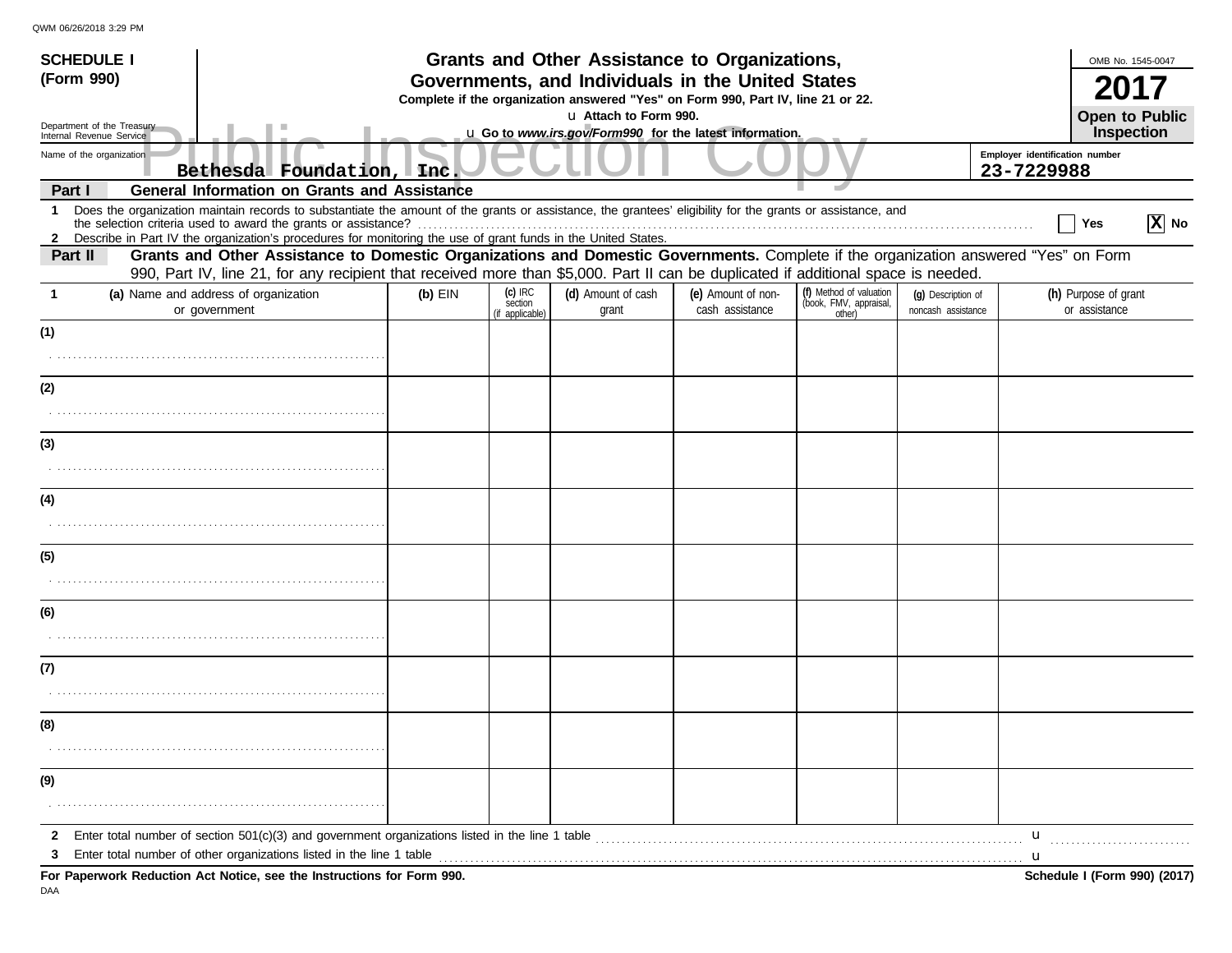|                                                           | Schedule I (Form 990) (2017) Bethesda Foundation, Inc.                                                                                    |                                |               | 23-7229988         |                                | Page 2                                |  |  |  |  |
|-----------------------------------------------------------|-------------------------------------------------------------------------------------------------------------------------------------------|--------------------------------|---------------|--------------------|--------------------------------|---------------------------------------|--|--|--|--|
| Part III                                                  | Grants and Other Assistance to Domestic Individuals. Complete if the organization answered "Yes" on Form 990, Part IV, line 22.           |                                |               |                    |                                |                                       |  |  |  |  |
| Part III can be duplicated if additional space is needed. |                                                                                                                                           |                                |               |                    |                                |                                       |  |  |  |  |
|                                                           | (a) Type of grant or assistance                                                                                                           | (b) Number of                  | (c) Amount of | (d) Amount of      | (e) Method of valuation (book, | (f) Description of noncash assistance |  |  |  |  |
|                                                           |                                                                                                                                           | recipients                     | cash grant    | noncash assistance | FMV, appraisal, other)         |                                       |  |  |  |  |
|                                                           | 1 Scholarships                                                                                                                            | $\overline{\phantom{a}}$<br>19 | 15,570        |                    |                                |                                       |  |  |  |  |
|                                                           |                                                                                                                                           |                                |               |                    |                                |                                       |  |  |  |  |
| $\mathbf{2}$                                              |                                                                                                                                           |                                |               |                    |                                |                                       |  |  |  |  |
|                                                           |                                                                                                                                           |                                |               |                    |                                |                                       |  |  |  |  |
|                                                           |                                                                                                                                           |                                |               |                    |                                |                                       |  |  |  |  |
|                                                           |                                                                                                                                           |                                |               |                    |                                |                                       |  |  |  |  |
|                                                           |                                                                                                                                           |                                |               |                    |                                |                                       |  |  |  |  |
|                                                           |                                                                                                                                           |                                |               |                    |                                |                                       |  |  |  |  |
|                                                           |                                                                                                                                           |                                |               |                    |                                |                                       |  |  |  |  |
|                                                           |                                                                                                                                           |                                |               |                    |                                |                                       |  |  |  |  |
| 6                                                         |                                                                                                                                           |                                |               |                    |                                |                                       |  |  |  |  |
| $\overline{7}$                                            |                                                                                                                                           |                                |               |                    |                                |                                       |  |  |  |  |
| Part IV                                                   | Supplemental Information. Provide the information required in Part I, line 2; Part III, column (b); and any other additional information. |                                |               |                    |                                |                                       |  |  |  |  |
|                                                           |                                                                                                                                           |                                |               |                    |                                |                                       |  |  |  |  |
|                                                           |                                                                                                                                           |                                |               |                    |                                |                                       |  |  |  |  |
|                                                           |                                                                                                                                           |                                |               |                    |                                |                                       |  |  |  |  |
|                                                           |                                                                                                                                           |                                |               |                    |                                |                                       |  |  |  |  |
|                                                           |                                                                                                                                           |                                |               |                    |                                |                                       |  |  |  |  |
|                                                           |                                                                                                                                           |                                |               |                    |                                |                                       |  |  |  |  |
|                                                           |                                                                                                                                           |                                |               |                    |                                |                                       |  |  |  |  |
|                                                           |                                                                                                                                           |                                |               |                    |                                |                                       |  |  |  |  |
|                                                           |                                                                                                                                           |                                |               |                    |                                |                                       |  |  |  |  |
|                                                           |                                                                                                                                           |                                |               |                    |                                |                                       |  |  |  |  |
|                                                           |                                                                                                                                           |                                |               |                    |                                |                                       |  |  |  |  |
|                                                           |                                                                                                                                           |                                |               |                    |                                |                                       |  |  |  |  |
|                                                           |                                                                                                                                           |                                |               |                    |                                |                                       |  |  |  |  |
|                                                           |                                                                                                                                           |                                |               |                    |                                |                                       |  |  |  |  |
|                                                           |                                                                                                                                           |                                |               |                    |                                |                                       |  |  |  |  |
|                                                           |                                                                                                                                           |                                |               |                    |                                |                                       |  |  |  |  |
|                                                           |                                                                                                                                           |                                |               |                    |                                |                                       |  |  |  |  |
|                                                           |                                                                                                                                           |                                |               |                    |                                |                                       |  |  |  |  |
|                                                           |                                                                                                                                           |                                |               |                    |                                |                                       |  |  |  |  |
|                                                           |                                                                                                                                           |                                |               |                    |                                |                                       |  |  |  |  |
|                                                           |                                                                                                                                           |                                |               |                    |                                |                                       |  |  |  |  |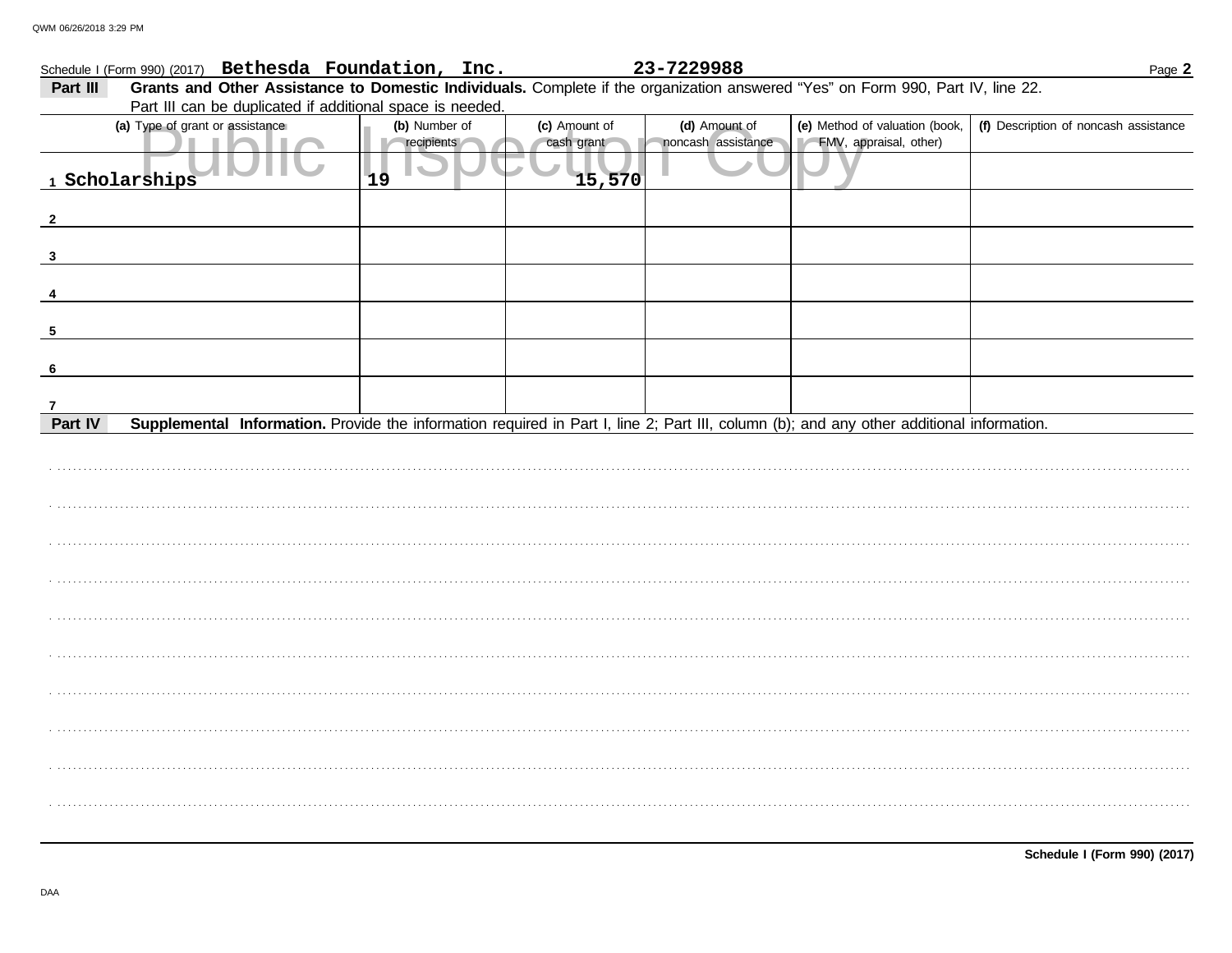| <b>SCHEDULE O</b>                                      | Supplemental Information to Form 990 or 990-EZ                                             | OMB No. 1545-0047                          |
|--------------------------------------------------------|--------------------------------------------------------------------------------------------|--------------------------------------------|
| (Form 990 or 990-EZ)                                   | Complete to provide information for responses to specific questions on                     | 2017                                       |
|                                                        | Form 990 or 990-EZ or to provide any additional information.                               |                                            |
| Department of the Treasury<br>Internal Revenue Service | u Attach to Form 990 or 990-EZ.<br>u Go to www.irs.gov/Form990 for the latest information. | <b>Open to Public</b><br><b>Inspection</b> |
| Name of the organization                               | 23-7229988<br>Bethesda Foundation,<br>Inc.                                                 | Employer identification number             |
|                                                        | Form 990, Part I, Line 6                                                                   |                                            |
|                                                        | Volunteers help with various activities:                                                   |                                            |
|                                                        | --Administrative assistance with mailings;                                                 |                                            |
|                                                        | --Facilities repairs and maintenance;                                                      |                                            |
|                                                        | --Couples host at retreats by preparing clients' meals and assisting                       |                                            |
| with other needs;                                      |                                                                                            |                                            |
|                                                        | --Assist with organizing and collecting items for auction;                                 |                                            |
|                                                        | --Board members serve on volunteer basis.                                                  |                                            |
|                                                        | Form 990, Part VI, Line 11b - Organization's Process to Review Form 990                    |                                            |
|                                                        | Prior to filing the Form 990, the form is reviewed by the Board of                         |                                            |
|                                                        | Directors excluding staff.                                                                 |                                            |
|                                                        |                                                                                            |                                            |
|                                                        | Form 990, Part VI, Line 12c - Enforcement of Conflicts Policy                              |                                            |
|                                                        | Every new board member must disclose for review any information that could                 |                                            |
|                                                        | be considered a conflict of interest.                                                      |                                            |
|                                                        |                                                                                            |                                            |
|                                                        | Form 990, Part VI, Line 15a - Compensation Process for Top Official                        |                                            |
|                                                        | The executive committee reviews the director's performance and comparable                  |                                            |
| compensation.                                          |                                                                                            |                                            |
|                                                        | Form 990, Part VI, Line 19 - Governing Documents Disclosure Explanation                    |                                            |
|                                                        | Prospective donors receive financial statements upon request. The financial                |                                            |
|                                                        | statements are posted with the Evangelical Council for Financial                           |                                            |
|                                                        | Accountability (ECFA). ECFA is a non-profit accountability group.                          |                                            |